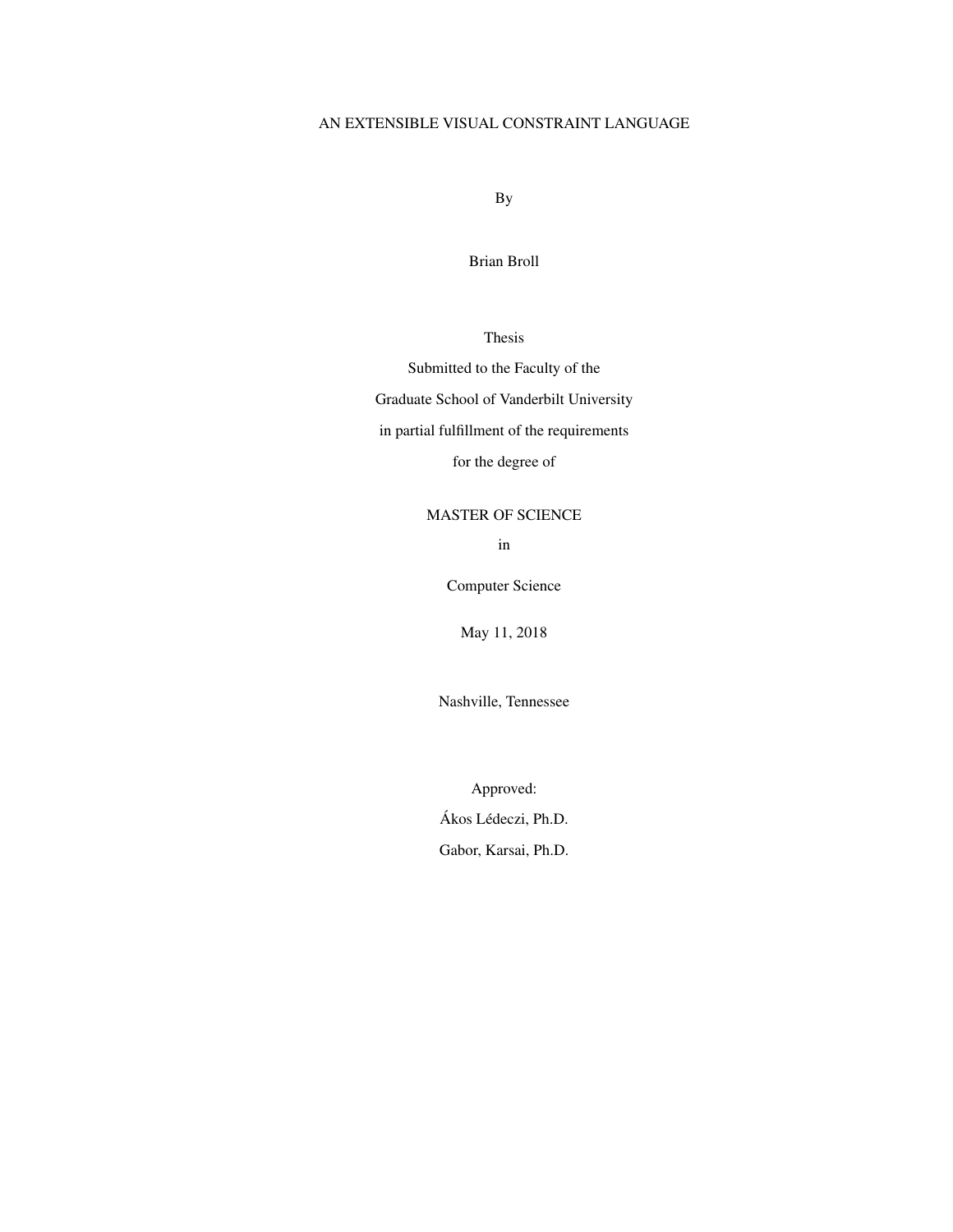## ACKNOWLEDGMENTS

<span id="page-1-0"></span>First and foremost, I would like to thank my advisor, Ákos Lédeczi, for all his support, guidance and invaluable feedback. I would also like to thank Róbert Kereskényi, Tamás Kecskés, Lászlo Jurácz and the rest of the WebGME team for their feedback and assistance. Lastly, I would like to thank my wife, Cassie, for her continued support, love, and patience for the many hours spent listening about WebGME.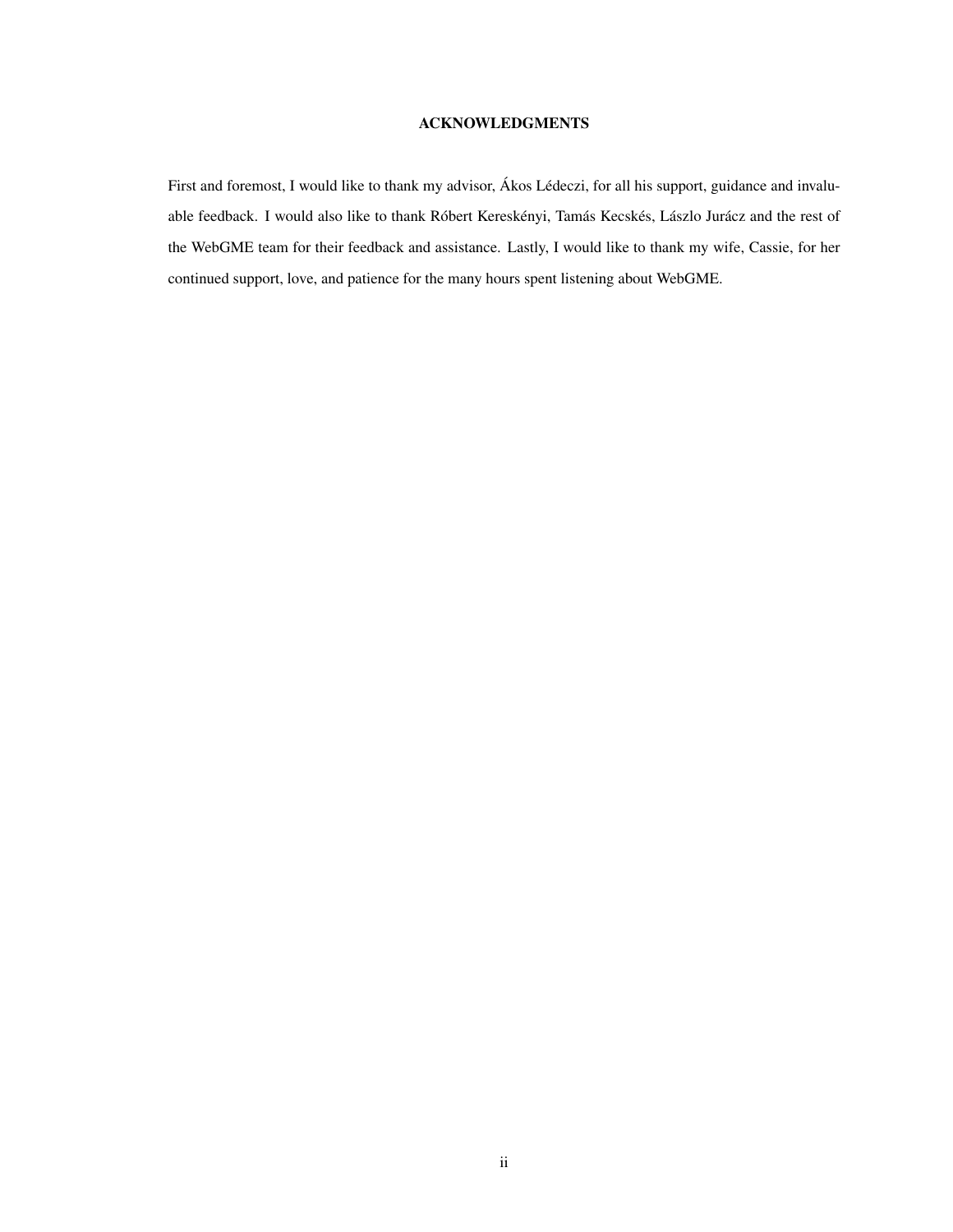# TABLE OF CONTENTS

|     |                 |                               | Page                |  |  |  |  |
|-----|-----------------|-------------------------------|---------------------|--|--|--|--|
|     |                 |                               | <b>ii</b>           |  |  |  |  |
|     |                 |                               | iv                  |  |  |  |  |
|     |                 |                               |                     |  |  |  |  |
| L   |                 | <b>Introduction</b>           | 1                   |  |  |  |  |
|     | I.1             |                               | -1                  |  |  |  |  |
|     | L <sub>2</sub>  |                               | 3                   |  |  |  |  |
|     |                 | I.2.1                         | 3                   |  |  |  |  |
|     |                 | 1.2.2                         | $\overline{4}$      |  |  |  |  |
|     | I.3<br>I.4      |                               | $\overline{4}$<br>7 |  |  |  |  |
|     |                 |                               |                     |  |  |  |  |
| П   |                 |                               | 8                   |  |  |  |  |
|     |                 | II.0.1                        | 8                   |  |  |  |  |
|     |                 | II.0.2                        | 10                  |  |  |  |  |
|     |                 | <b>Functions</b><br>II.0.3    | 13                  |  |  |  |  |
|     |                 | $\Pi$ , 0.3.1                 | 13                  |  |  |  |  |
|     |                 | II.0.3.2                      | 15                  |  |  |  |  |
|     |                 | II.0.3.3                      | 15                  |  |  |  |  |
|     |                 | II.0.3.4                      | 16                  |  |  |  |  |
|     |                 | II.0.3.5                      | 16                  |  |  |  |  |
|     |                 | II.0.3.6                      | 17                  |  |  |  |  |
|     |                 | II.0.4<br><b>Control Flow</b> | 18                  |  |  |  |  |
|     |                 | II.0.5<br>Commands            | 20                  |  |  |  |  |
|     |                 |                               | 23                  |  |  |  |  |
|     |                 |                               |                     |  |  |  |  |
| IV. |                 |                               | 27                  |  |  |  |  |
|     | IV.1            |                               | 27                  |  |  |  |  |
|     | IV.2            |                               | 31                  |  |  |  |  |
|     |                 |                               |                     |  |  |  |  |
| V   |                 |                               | 33                  |  |  |  |  |
|     |                 |                               | 33                  |  |  |  |  |
|     | V <sub>12</sub> |                               | 35                  |  |  |  |  |
|     | V <sub>0</sub>  |                               | 36                  |  |  |  |  |
|     |                 |                               |                     |  |  |  |  |
|     |                 |                               | 42                  |  |  |  |  |
|     | VI.1            |                               | 42                  |  |  |  |  |
|     | VI.2            |                               | 43                  |  |  |  |  |
|     | VI.3            |                               | 44                  |  |  |  |  |
|     |                 |                               | 46                  |  |  |  |  |
|     |                 |                               |                     |  |  |  |  |
|     |                 | <b>BIBLIOGRAPHY</b>           | 47                  |  |  |  |  |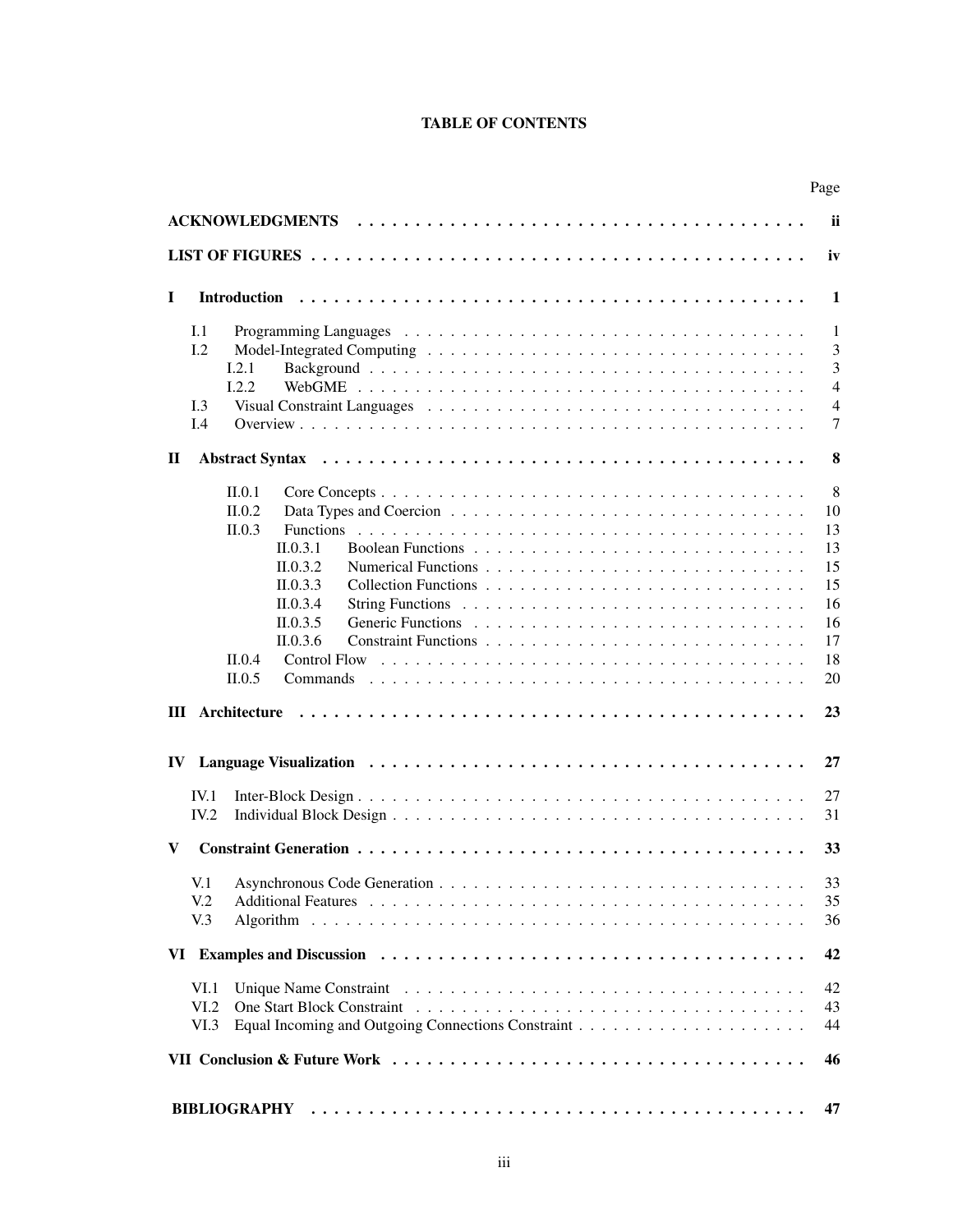# LIST OF FIGURES

<span id="page-3-0"></span>

| Figure         | Page |
|----------------|------|
| I.1            | -1   |
| L <sub>2</sub> | 2    |
| L <sub>3</sub> | 5    |
| I.4            | 6    |
| II.1           | 8    |
| II.2           | 9    |
| II.3           | 11   |
| II.4           | 12   |
| II.5           | 12   |
| II.6           | 13   |
| II.7           | 14   |
| II.8           | 14   |
| II.9           | 15   |
| II.10          | 15   |
| II.11          | 15   |
| II.12          | 16   |
| II.13          | 16   |
| II.14          | 17   |
| II.15          | 17   |
| II.16          | 18   |
| II.17          | 18   |
| II.18          | 19   |
| II.19          | 20   |
| II.20          | 21   |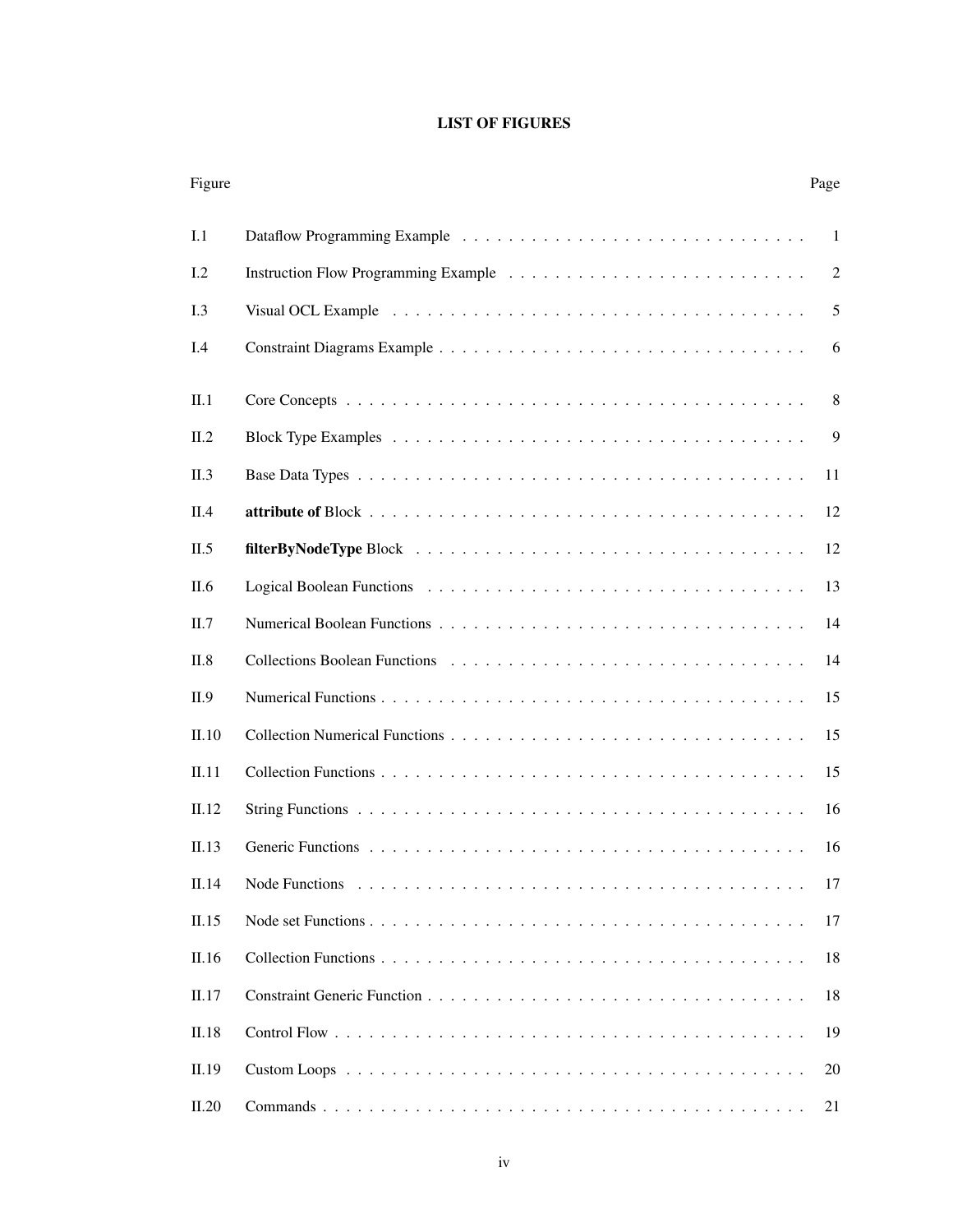| II.21            | 21 |
|------------------|----|
| II.22            | 22 |
| II.23            | 22 |
| III.1            | 23 |
| III.2            | 24 |
| III.3            | 24 |
| IV.1             | 29 |
| V <sub>1</sub>   | 37 |
| V <sub>12</sub>  | 39 |
| V <sub>0</sub> 3 | 39 |
| VI.1             | 42 |
| VI.2             | 43 |
| VI.3             | 44 |
| VI.4             | 45 |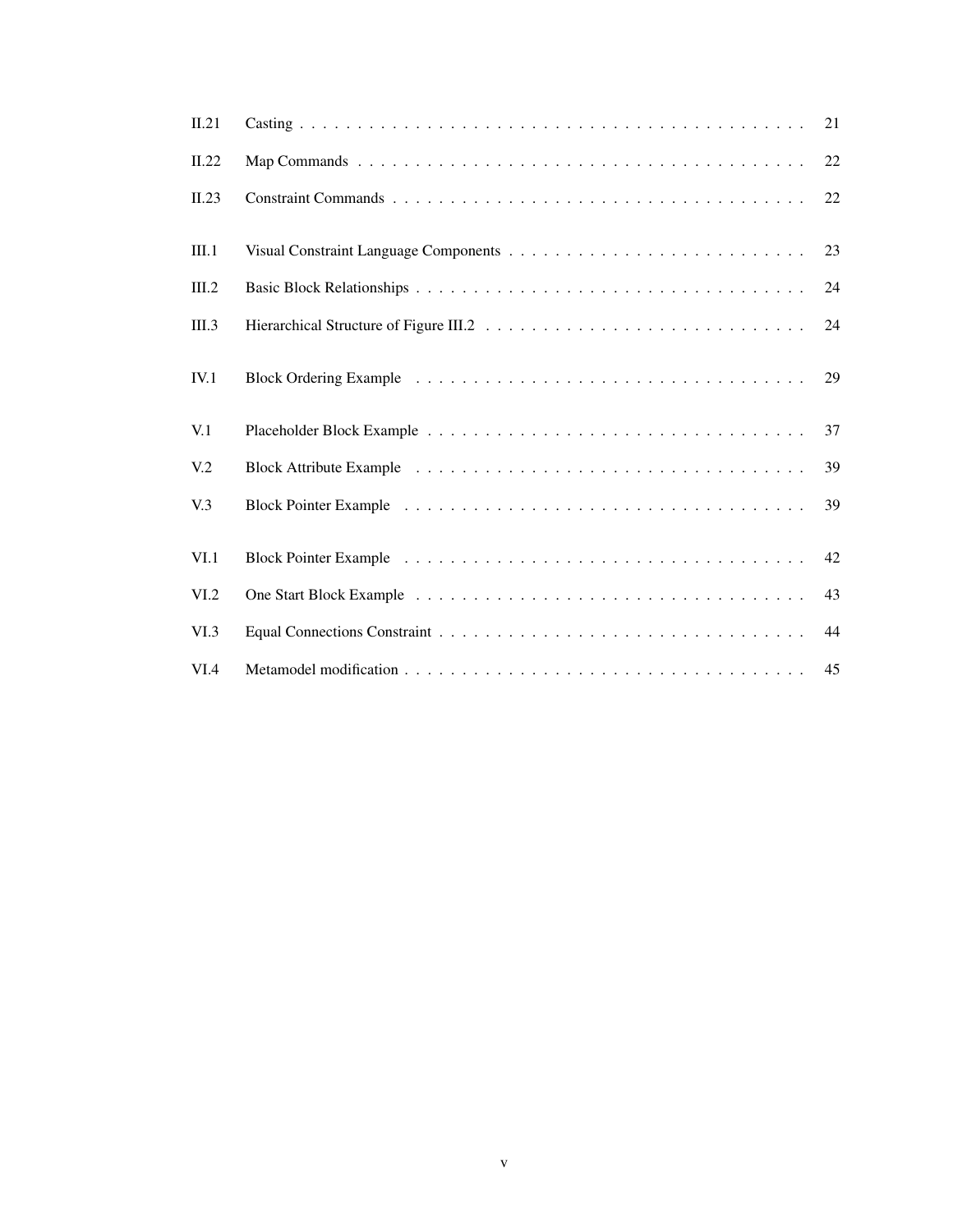### CHAPTER I

## Introduction

## <span id="page-5-1"></span><span id="page-5-0"></span>I.1 Programming Languages

Decreasing the complexity of programming has been the goal of many programming languages since the early 1960's [\[12\]](#page-51-1). These efforts were often motivated by making programming more accessible to a larger number of people. Additionally, reducing the complexity of programming can be useful for the more broad goal of simply improving human performance when programming [\[25\]](#page-52-0).

Various programming languages have taken a number of different approaches to simplifying the task of programming. These include simplifying the language, creating new programming models and allowing the user to create the programs using physical or graphical objects [\[12\]](#page-51-1). Visual programming languages (VPLs) belong to the last category as they provide the user with graphical objects to use to develop their program. There are two fundamentally different approaches to visual programming: dataflow and instruction flow programming.

Dataflow programming models a program as a directed graph in which the nodes represent instructions and edges represent the data "flowing" between these instructions [\[10\]](#page-51-2). Unlike most imperative programming languages, this programming paradigm focuses on the movement of the data through the program rather than the sequence of instructions being run. There are a number of visual programming languages using this paradigm. [\[14,](#page-51-3) [5,](#page-51-4) [23\]](#page-52-1)

<span id="page-5-2"></span>

Figure I.1: Dataflow Programming Example

One example of a dataflow programming model can be found in the signal flow diagram in Figure [I.1.](#page-5-2) In this example, the data is represented by the blue lines and operations are represented by the light blue and yellow boxes. As each edge in the graph is directed (from left to right), it is easy to see that the model represents the data as it visits a number of instructional nodes (including "MIXER" and "LOWPASS FILTER") where instructions are run which potentially modify the data.

Unlike dataflow programming, instruction flow programming models the sequence of instructions to be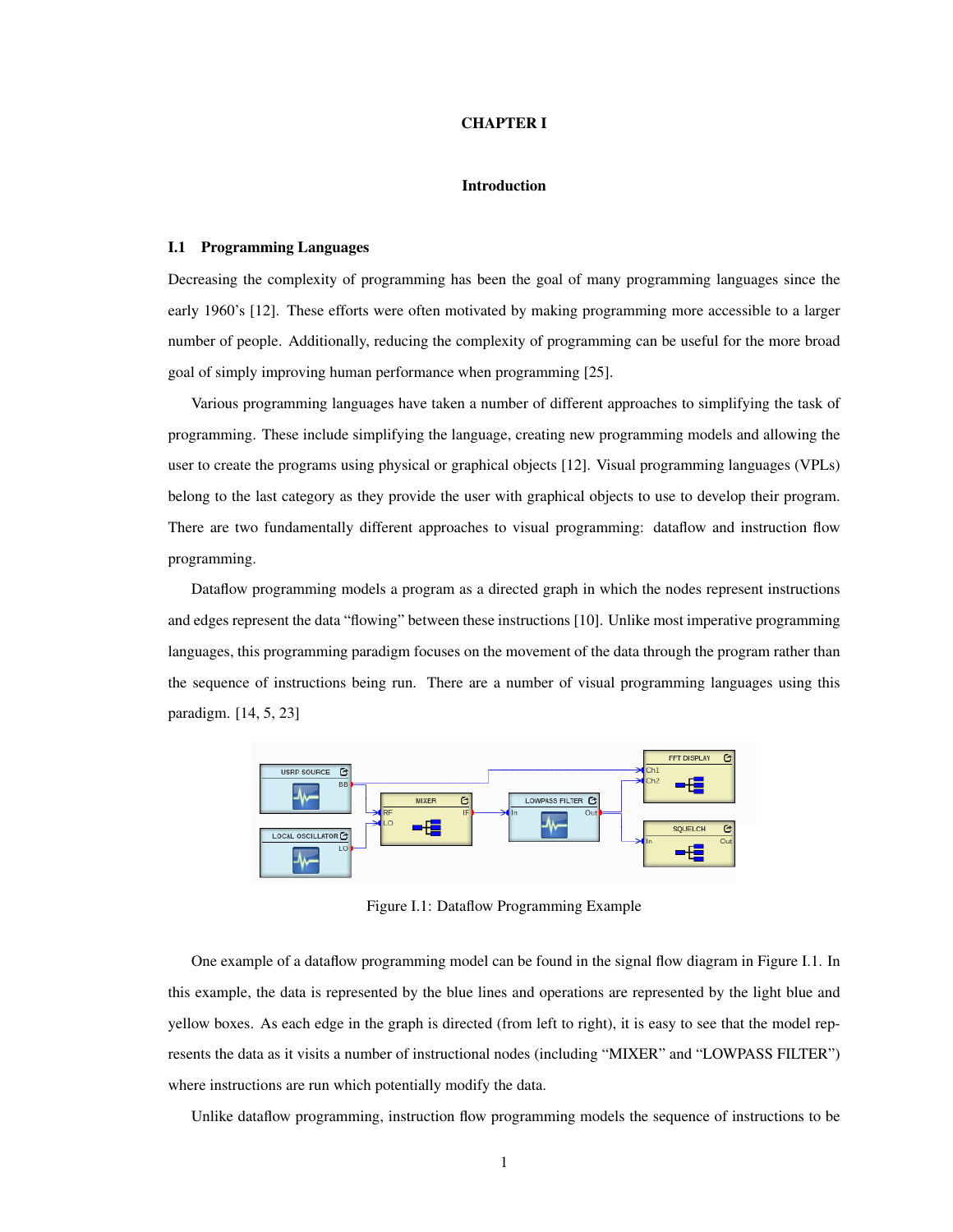<span id="page-6-0"></span>executed. For users familiar with imperative programming, this is often more intuitive and familiar. While dataflow programming models the program with respect to the data, instruction flow programming structures the program with respect to the instructions being executed. Many textual languages fit into this model as, often times, each line of code represents an instruction to be run.



Figure I.2: Instruction Flow Programming Example

Figure [I.2](#page-6-0) provides an example of instruction flow programming. In this example, the program starts at the top block and executes the instructions of each connected block sequentially. Unlike the dataflow example, the model is not organized with respect to any data used at each step. That is, the parameters of any of the instructions could change in Figure [I.2](#page-6-0) without causing any significant changes to the model. Although some visual programming languages model data flow, this paper will focus predominantly on VPLs which model the instruction flow of the program.

The use of graphical objects to create programs provides additional benefits to improve development time. Using graphical objects removes the potential for creating subtle syntactic errors such as line terminators (such as semicolons) or misspellings in variable and method names. When reviewing textual source code, it is relatively easy for the user to overlook a misspelled word in a method name or variable name, but a misplaced block is certainly more apparent at a glance.

Graphical objects allow for more visual cues to provide intuition about the functionality and usage of the given block. Many languages will create links between objects with distinct shapes to imply the compatibility between two blocks [\[19,](#page-52-2) [17\]](#page-51-5). This allows any user to quickly understand how the blocks can be arranged (although he/she may not understand why any given blocks are incompatible). This also enables the user to better understand not only the inputs to a function but also understand the types of the inputs without reading any documentation.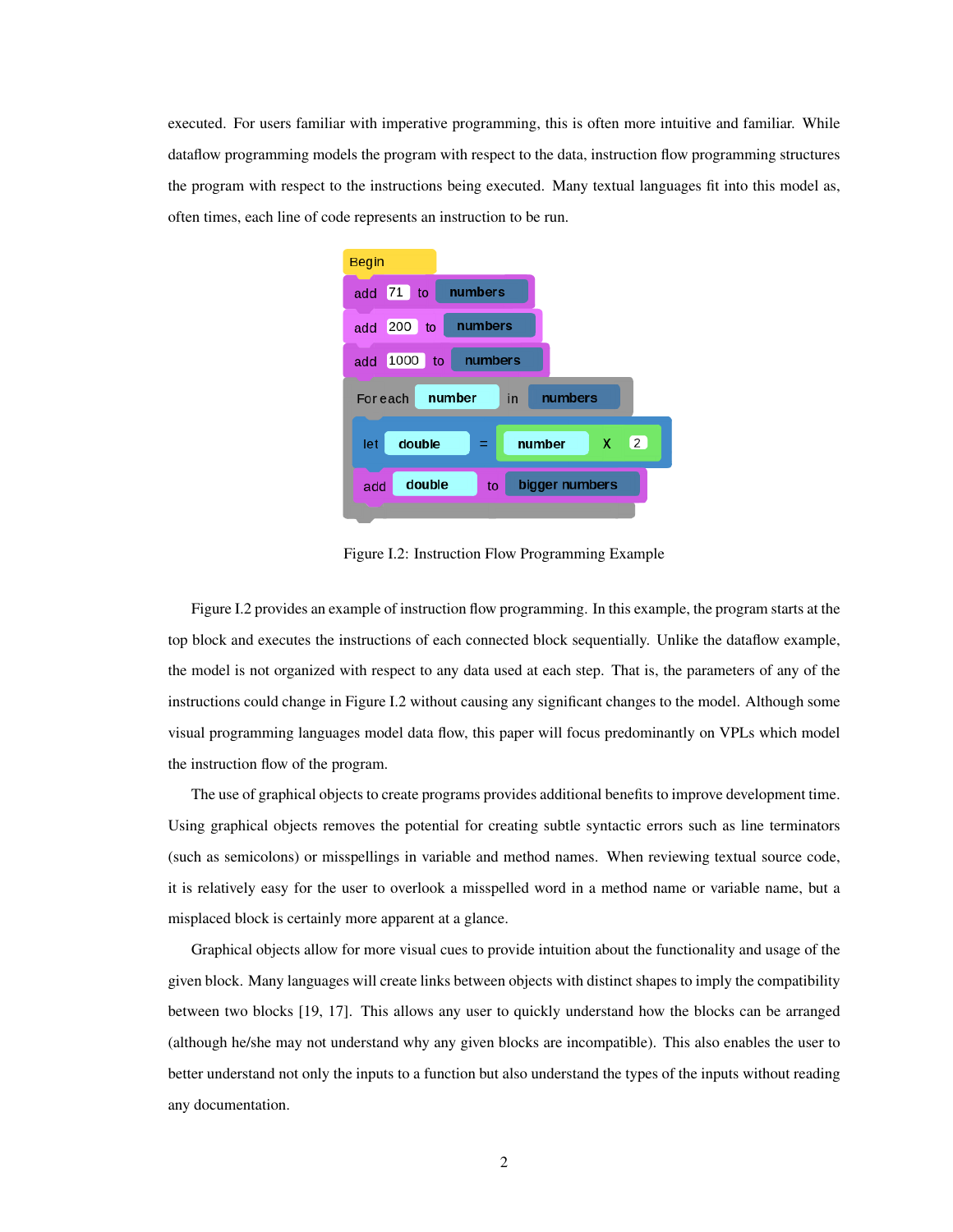Although visual programming languages provide a number of benefits, they also can introduce some challenges to programming. One such challenge is the Deutsch limit which states that the maximum number of objects that can be displayed on a page is approximately 50; this would significantly restrict the practicality of using a visual programming language for any nontrivial project. Another common challenge to visual programming is the limited extensibility of the languages [\[1\]](#page-51-6). However, this challenge has been addressed by some modern visual programming languages which allow the creation of custom blocks [\[17,](#page-51-5) [19,](#page-52-2) [2\]](#page-51-7). Visual programming languages also have the potential to be messy and difficult to read as code can be placed in a number of locations on the page and still produce the desired output.

Visual programming languages currently lack many development tools used with textual programming languages [\[4\]](#page-51-8). One such example is version control, virtually a necessity of any significant project. As changes in text can be easily captured using "diff" and applied using "patch", it is easy to see that version control is easily applied to any textual programming language. However, as visual programming languages are represented with a different underlying data structure, capturing and applying changes in a project is a nontrivial task. Another required feature is library generation; however, unlike version control, this feature has been added to some modern visual programming languages [\[19,](#page-52-2) [2\]](#page-51-7).

### <span id="page-7-1"></span><span id="page-7-0"></span>I.2 Model-Integrated Computing

#### I.2.1 Background

Model-Integrated Computing (MIC) is the use of models to define a system which then can be interpreted to create the desired output with respect to the models representing the system and environment [\[20\]](#page-52-3). The use of model-integrated computing allows domain engineers to model their problem and then automate the solution of the problem for their given scenario. Model-Integrated Computing has been used in a variety of applications from development of embedded software to fault detection in space vehicles [\[8,](#page-51-9) [15,](#page-51-10) [20,](#page-52-3) [11\]](#page-51-11).

Constraints are a set of rules used to validate a model in MIC. For example, a simple constraint in a model may simply verify that all nodes in a project have a unique name. Although this example was very simple, constraints can become rather complex as the complexity of the domain and model increase. Especially in large models, constraints can be invaluable in verifying that the project conforms to the set of rules as manually checking the rules can be impractical.

Currently, constraint rules can be written in a variety of ways. Some current constraint languages include Object Constraint Language (OCL) and Microsoft FORMULA [\[16,](#page-51-12) [9\]](#page-51-13). Although these languages provide a concise and unambiguous representation of the constraint, they may not be the most approachable for domain engineers. For example, suppose we have a model of a finite state machine and want to ensure that no state has a transition to itself. The OCL expression can be represented as follows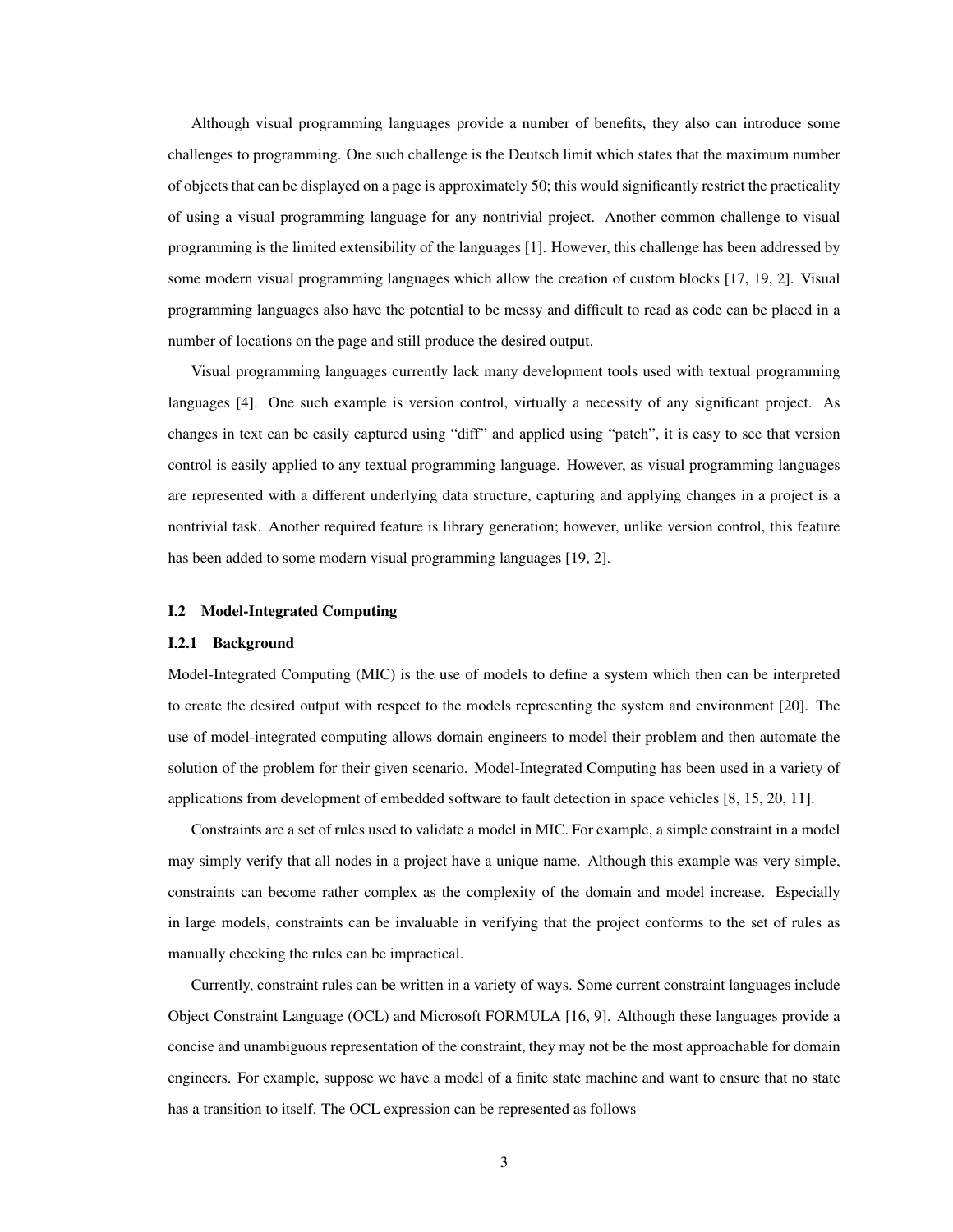where "self" and "forAll" are OCL keywords and "transTo" is a domain specific keyword for the finite state machine<sup>[1](#page-8-2)</sup>. However, as these models and constraints may need to be created by domain engineers who may not have prior exposure to a constraint language, the unnatural syntax can provide additional complexity to writing constraints which can provide barriers to learning to create models and constraints as well as increase the likelihood for introducing errors in the model validation.

## <span id="page-8-0"></span>I.2.2 WebGME

WebGME is a modeling toolkit for Model-Integrated Computing supporting the definition of custom domain specific modeling languages (DSML) [\[18\]](#page-51-14). After defining a DSML, users can then create custom plugins to interpret models and create the desired output [\[7\]](#page-51-15). Unlike many other MIC tools, WebGME is designed for the creation of large, collaborative projects in a distributed environment.

One novel feature of WebGME is its distributed nature; however, this distributed nature has significant implications for creating and running constraints. As the client application is run in a web browser, the constraints are written in JavaScript to allow evaluation on the client application. Also, as the project is in a distributed environment in which the browser only loads the immediately required nodes from the server, not all nodes required for evaluating a given constraint may be accessible. Therefore, the client application may need to request nodes from the server during the evaluation of a constraint. To accomodate this, the constraint code often must make asynchronous calls to the server to request nodes.

The unique environment and the versatility of WebGME made it an ideal option for supporting a visual constraint language. As the constraints are currently specified using asynchronous JavaScript, simplification of the process of creating constraints would be beneficial. The distributed environment of WebGME provides a unique opportunity for creating a more intuitive and understandable constraint language as the visual language must not only provide an inuitive constraint syntax but also must be able to generate asynchronous JavaScript code to allow the constraint evaluation to be completed on the client application.

## <span id="page-8-1"></span>I.3 Visual Constraint Languages

As visual programming languages have been used to reduce the complexity of programming and constraint creation can be rather complex and unintuitive (especially to a domain engineer), it seems natural to simplify the constraint creation by creating a visual constraint language. This should allow us to consider the techniques used in simplifying general programming and apply them within the context of constraint languages.

<span id="page-8-2"></span><sup>&</sup>lt;sup>1</sup>This example can be found in "Composing Domain-Specific Design Environments." [\[16\]](#page-51-12)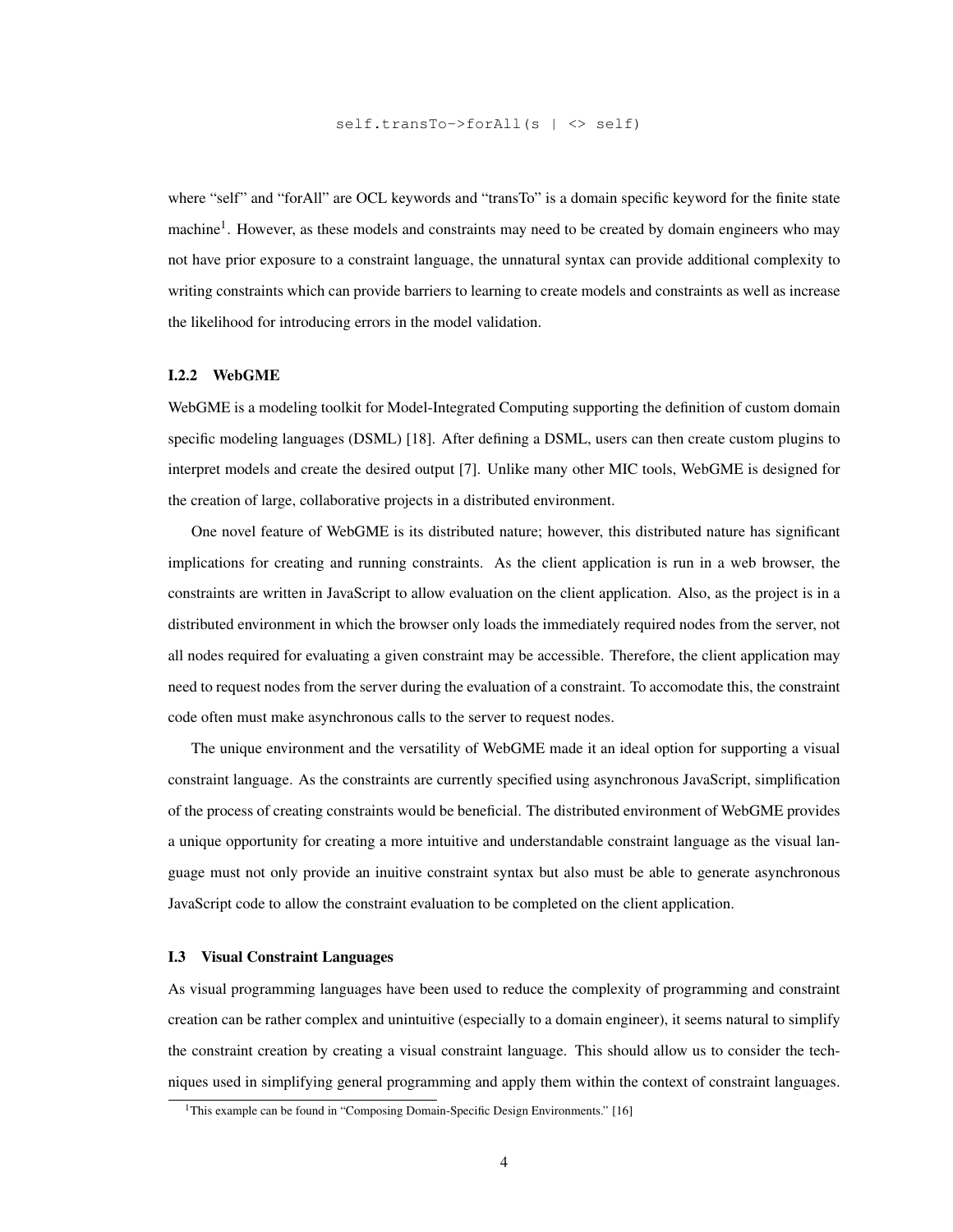In recent years, there have been two similar approaches to visualizing constraints in object oriented models: Visual OCL and Constraint Diagrams [\[13,](#page-51-16) [21,](#page-52-4) [6\]](#page-51-17).

<span id="page-9-0"></span>Visual OCL is a logical, typed, object oriented language which provides an graphical representation of the Object Constraint Language to make OCL easier to use and integrate into diagrams [\[3\]](#page-51-18). As UML is a standard in modeling, Visual OCL is designed to adhere to the UML standard to minimize the requirements of learning a new language [\[22,](#page-52-5) [21\]](#page-52-4).



Figure I.3: Visual OCL Example

Figure [I.3](#page-9-0) provides an example constraint that validates the size of a person's car given his employment<sup>[2](#page-9-1)</sup>. This constraint uses a "let-in" box to first define the "carSize" variable as the maximum power of the engine associated to "self" through the "car" and "engine" associations. Then, in the "in" portion of the "let-in" box, Figure [I.3](#page-9-0) uses an "if-then-else" block to represent that if the person is unemployed, then the "carSize" variable should be less than 1. Otherwise, the "carSize" variable should be at least 1.

Constraint Diagrams is another visual represention of constraints in object oriented models [\[13\]](#page-51-16). Like Visual OCL, Constraint Diagrams is also a logical, object oriented language. Constraint Diagrams uses a syntax similar to Euler diagrams and maintains a natural conversion to predicate logic. Constraints can also be expressed in a very compact manner using Constraint Diagrams. However, the Euler diagram style syntax can become cumbersome if an element is a member of more than three sets [\[13,](#page-51-16) [6\]](#page-51-17).

<span id="page-9-1"></span><sup>&</sup>lt;sup>2</sup>This example can be found in "Two Visualizations of OCL: A Comparison" [\[6\]](#page-51-17)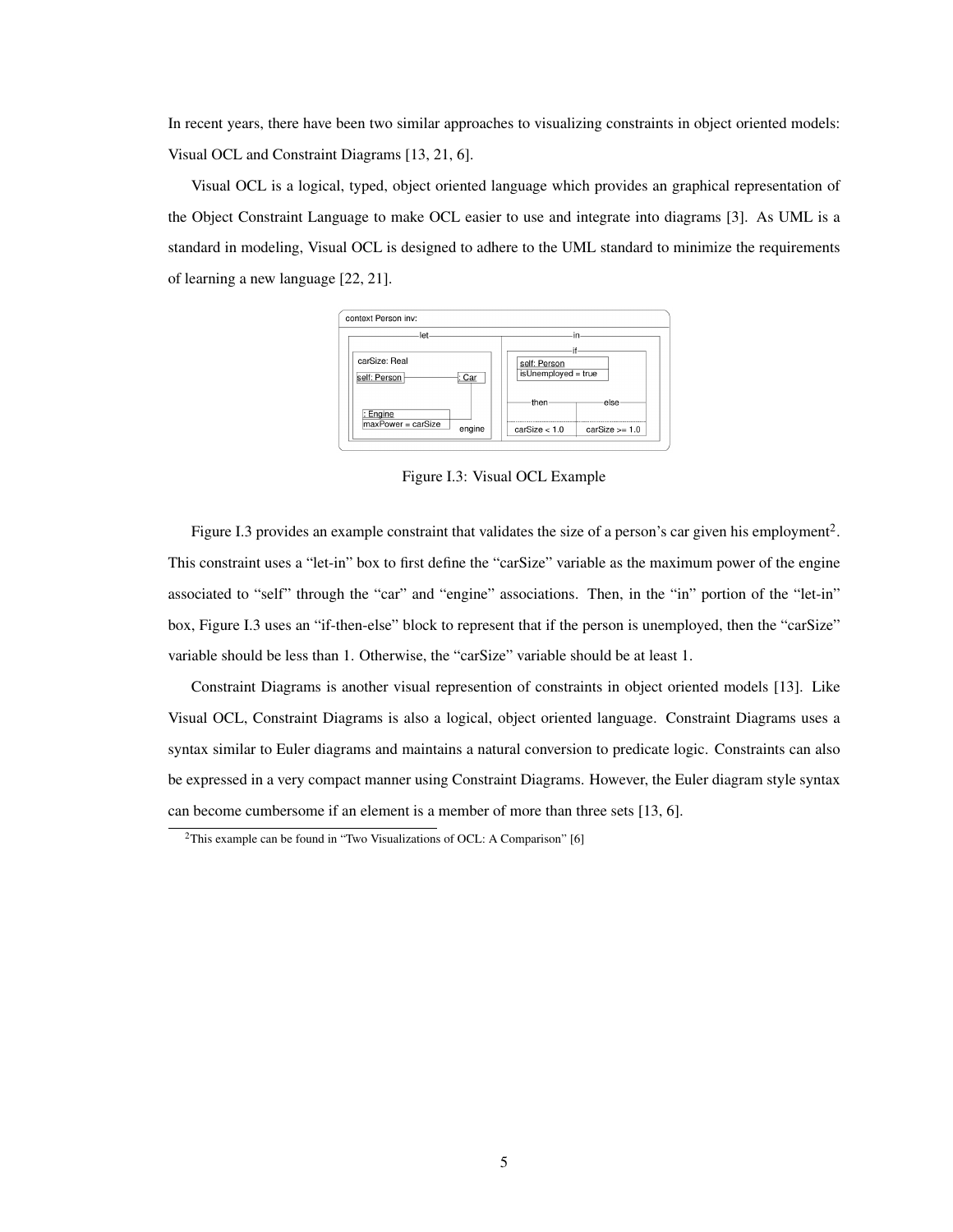<span id="page-10-0"></span>

Figure I.4: Constraint Diagrams Example

 $\frac{*}{e}$  $\rightarrow$  ?

 $\frac{*}{u} \longrightarrow \frac{\bullet}{s}$ 

Figure [I.4](#page-10-0)<sup>[3](#page-10-1)</sup> first defines "carSize" by creating the "carSize" link from the "Person" to the "Real" box at the end of the associations through "Car" and "Engine". Then, using this new association, Figure [I.4](#page-10-0) follows the "carSize" association from a person who is an element of the "Unemployed" set to a "Real" element and verifies that this element is less than 1. Using an analogous approach, it also verifies that any person in the "Employed" set has a "carSize" value of at least 1.

These visualizations of constraints share some significant differences from our visual constraint language developed within WebGME. Unlike both Visual OCL and Constraint Diagrams, the visual constraint language uses an imperative, instruction flow programming paradigm. This provides the user a significant amount of flexibility over the constraints and allows the user a more natural way to perform any necessary operations on data prior to evaluating any given value. That is, in a case where the value to be evaluated must be calculated through the traversal of a large model, an imperative language may be more natural. However, as the visual constraint language is imperative, this requires the user to not only consider the constraint to be enforced for the given model but also how to check if the constraint is violated. This can provide unnecessary complexity to creating the constraints and a less natural way to considering model validation.

Our visual constraint language is also created with the ability to be easily extended and customized for specialized domains. Rather than simply creating a robust, generic visual constraint language, this allows users the ability to create domain specific visual constraint languages for their respective domain by simply extending or restricting the generic language. As the language is defined using a metamodel within WebGME, the modification of the generic visual constraint language to a domain specific visual constraint language can be performed without requiring the user to learn new languages or tools. An example of an extension of the base language is provided in Chapter [VI.](#page-46-0)

<span id="page-10-1"></span><sup>&</sup>lt;sup>3</sup>This example can be found in "Two Visualizations of OCL: A Comparison" [\[6\]](#page-51-17)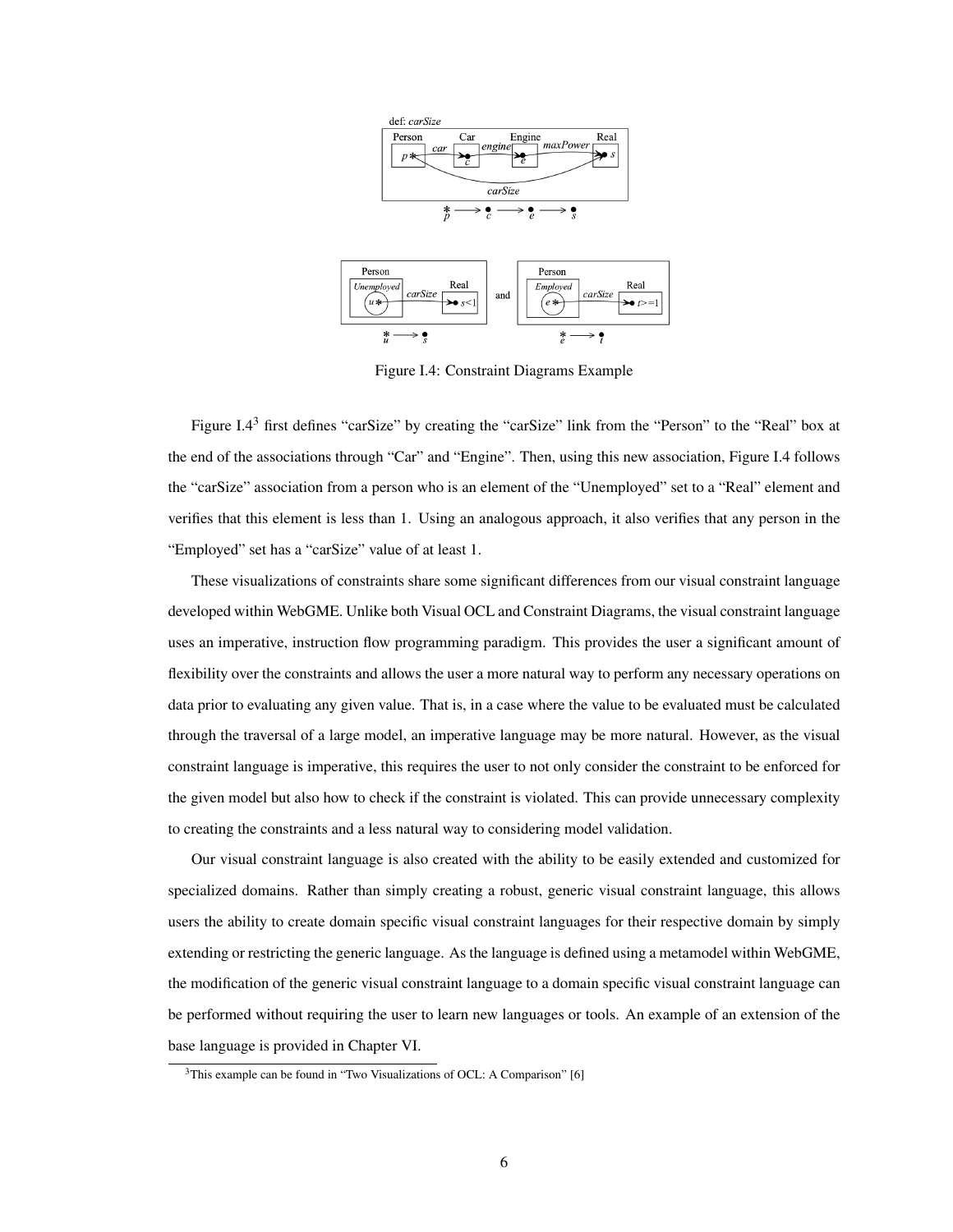## <span id="page-11-0"></span>I.4 Overview

I will present a visual constraint language created for generating JavaScript constraint code for use in the distributed environment of WebGME. The visual constraint language not only supports asynchronous code generation from synchronous visual programming blocks but also provides scalability features not present in other modern visual programming languages such as version control and real-time collaboration. The visual constraint language also supports library functionality as well as easy extensibility using a visual interface. The extensibility not only allows the user to easily add new blocks to the language but also to easily modify the base language. That is, if desired, the user can simply import the structural patterns of the base language and, using the modeling interface of the WebGME, he/she can customize the language to even support an alternative paradigm.

In this paper, I will discuss the language semantics of the visual programming language, the architecture and the details of both the visualization of the language as well as the robust code generation. This paper is organized as follows: Chapter [II](#page-12-0) provides the core concepts and syntax of the language. Chapter [III](#page-27-0) describes an overview of the architecture of the visual constraint language. The design choices made for visualizing the language are explained in Chapter [IV.](#page-31-0) Compilation and constraint generation are described in Chapter [V.](#page-37-0) Finally, examples are provided in Chapter [VI](#page-46-0) and future work is discussed in Chapter [VII.](#page-50-0)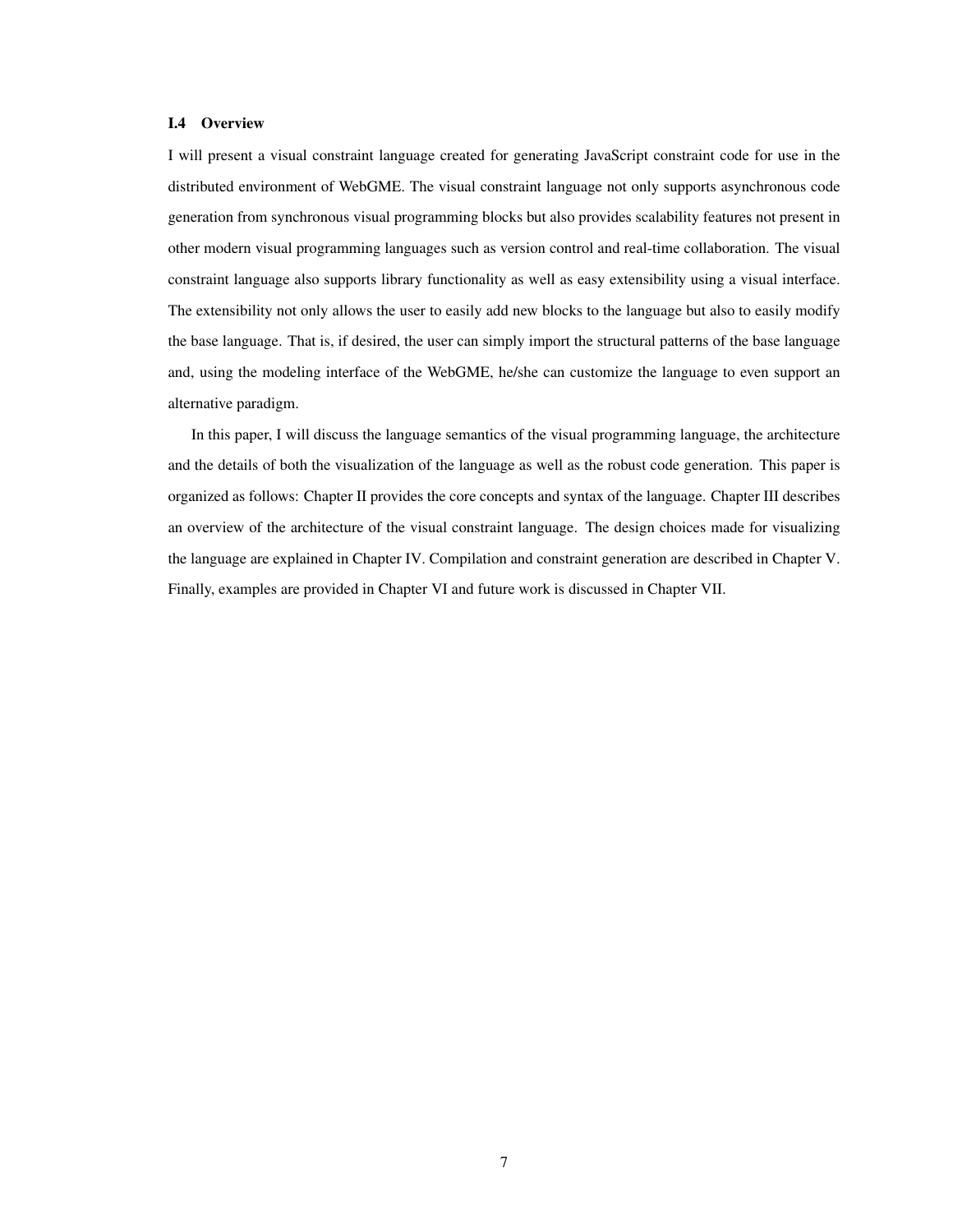### CHAPTER II

## Abstract Syntax

## <span id="page-12-1"></span><span id="page-12-0"></span>II.0.1 Core Concepts

At the most fundamental level, the visual constraint language contains the following abstract concepts: base, hat, command, and predicate  $^1$  $^1$ . As the name suggests, the base concept is the most fundamental element of the language and simply represents a syntactic element of the language. The **hat** is an element that can only have subsequent elements and the **command** can have both predecessors and successors in a code block.

<span id="page-12-2"></span>In the metamodel, relationships between blocks are represented with pointers and user specified values (such as text entered into a block) are represented as an attribute of the node in the metamodel. If the block accepts either a block or user specified values, the block will contain both a pointer and an attribute of the same name. This will be discussed further in Chapter [III.](#page-27-0)



Figure II.1: Core Concepts

Figure [II.1](#page-12-2) shows the abstract syntax of these core concepts. The **constraint** block represents an element containing constraint code and the blue arrow represents a pointer, named "next", from the **hat** block definition to the command block definition. The "next" pointer represents the next block to be executed in the interpretation of the code.

As the **command** block inherits from the **hat** block, the **command** also can have a "next" pointer to other command blocks (as can the hat block). The predicate represents a code element that is dependent on either a hat or command block; that is, a predicate can be used only to supplement the meaning of another block. This is shown in Figure [II.1](#page-12-2) as the "next" pointer points only from a hat block to a command block and a predicate can be neither the source or destination of this pointer.

<span id="page-12-3"></span><sup>&</sup>lt;sup>1</sup>This is similar to the abstract syntax of Snap!  $[19]$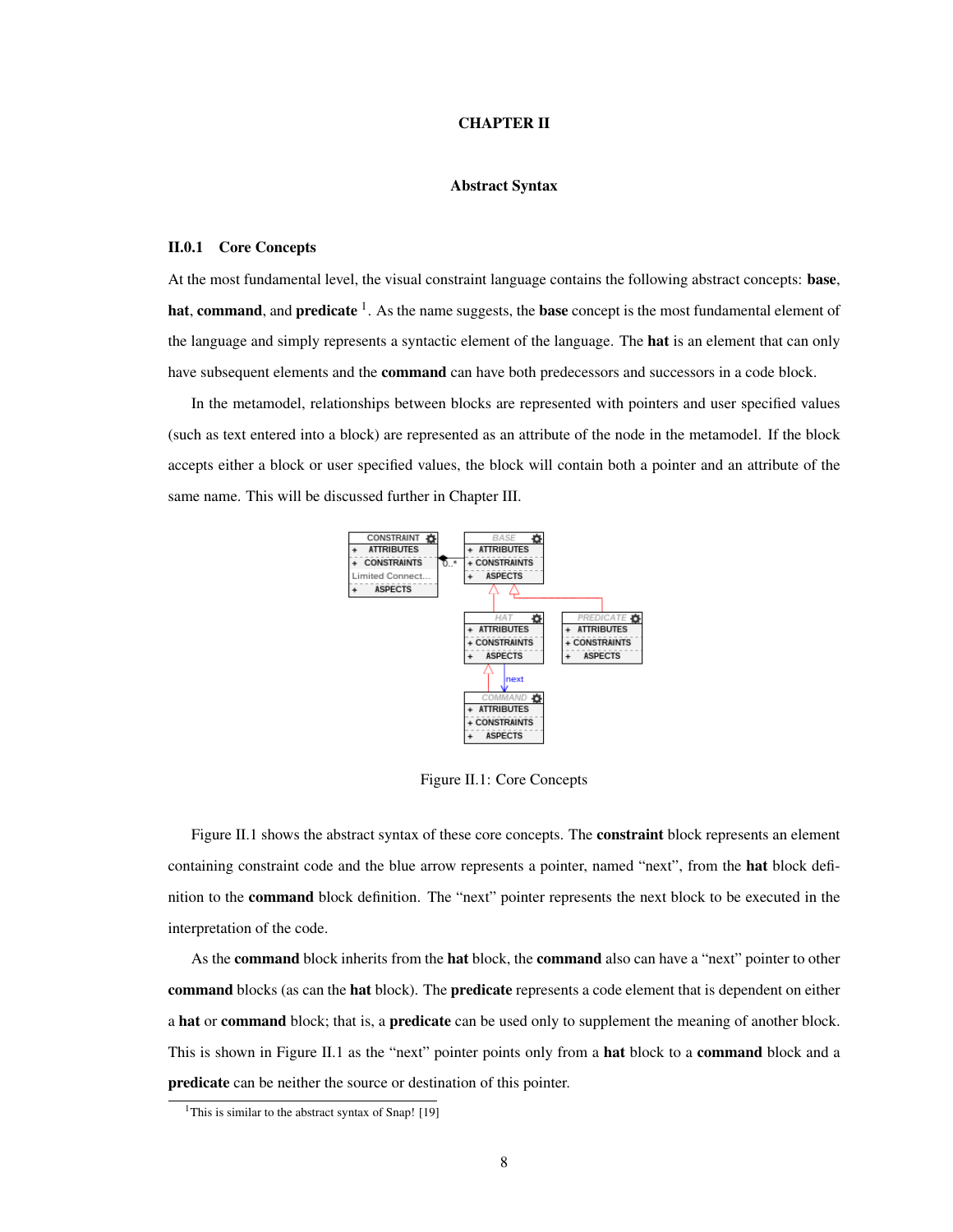As shown in Figure [II.1,](#page-12-2) all elements of the code blocks are descendents of base. This allows for the easy inclusion of these language blocks in future projects as well as easy extensibility of the language. That is, if the base language is exported to be used in another context, the visual programming blocks can be added to an object by simply specifying containment of the **base** in the project metamodel. An example of this is given in Figure [II.1](#page-12-2) as it defines every constraint type to contain base and, as a result, any visual programming block.

The predicate concept contains both the data types and *functions* of the language where a *function* is any block with a return value. The **predicate** also serves as the base type for our data types. These data types are first organized by plurality, then by any coercive relationships between the data types. This is discussed in more detail in Section [II.0.2.](#page-14-0) Functions are children of their respective return data type. As children in the metamodel inherit the relationships from their parents and our data types are always "recipients" of relationships with other elements<sup>[2](#page-13-1)</sup>, creating the functions as children of their return data type allows a function to be used in place of its return type. The orange **children** block in Figure [II.2](#page-13-0) provides an example of a predicate.



Figure II.2: Block Type Examples

<span id="page-13-0"></span>Examples of the block types can be found in Figure [II.2.](#page-13-0) In this example, the Begin block is a type of hat block and can only have subsequent elements. This behavior is also implied by the shape of the Begin block as it can only connect to the top of other blocks. The let block provides an example of the command type as it can both follow blocks in the execution sequence and have other blocks connected below it (and, thus, occurring later in the code execution). The children block provides an example of a predicate block type. Unlike the Begin or let blocks, the children block shape does not contain any indents implying a connection to prior or subsequent blocks. As this shape suggests, the **children** block is not an independent code statement but is used to complement the meaning of the let block by providing the variable to be set. As base is the abstract base type of every block, all three blocks in Figure [II.2](#page-13-0) are descendents of the **base** type.

In our metamodel definition of the language, base types are generously used to promote extensibility and understandability of the language. For example, if one was to extend the base language (that is, the language not including the constraint data types and functions) to a custom domain or application, one could simply export the base language components as a library from within WebGME and then create children of the

<span id="page-13-1"></span> ${}^{2}$ In this context, a "recipient" of a relationship is represented by an object being the destination of a pointer in the metamodel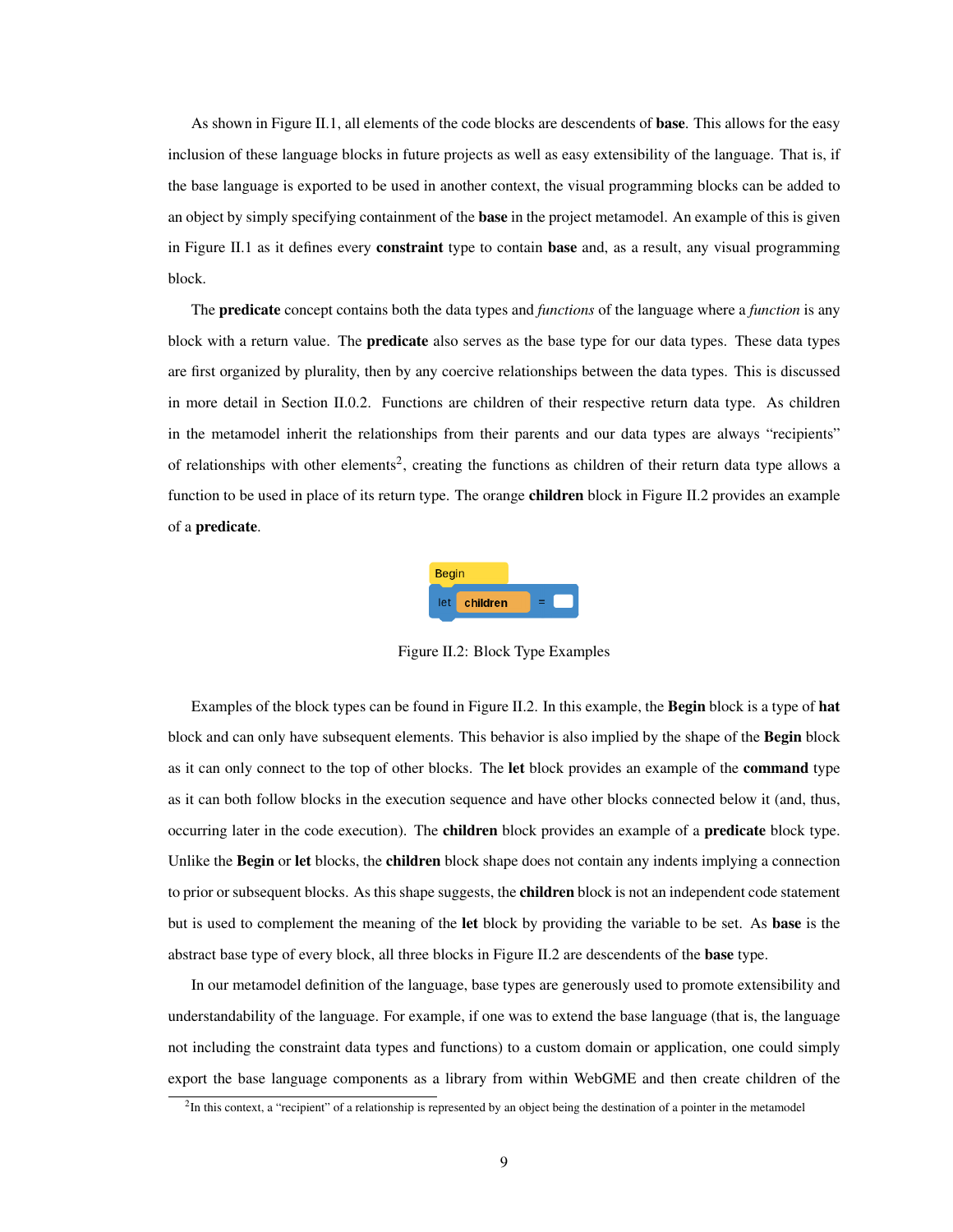command object in the metamodel. The user could also add custom data types by simply creating children of predicate (or a more specific data type) resulting in a language tailored to the desired application. That is, the generous use of base types creates a base language which can be easily extended for a variety of different applications.

In the following sections, the individual elements of the visual constraint language are discussed. These sections are organized as follows: Data Types and Coercion, Functions, Control Flow, and Commands.

### <span id="page-14-0"></span>II.0.2 Data Types and Coercion

The base language has 5 default data types: boolean, string, number, map, collection.

Adding this structure to the language provides multiple benefits to the visual language. As one major benefit of visual languages is the absence of syntax issues, these types allow us to further prevent semantic issues as it restricts the user from creating meaningless or unintelligible code (such as adding a string and a boolean). This also allows the user interface to be more intelligent when the user is connecting two blocks. That is, when the user is connecting boxes, the data types allow us to remove incompatible possible connections between two blocks and better predict the action intended by the user.

These specific data types were chosen as they provide intuitive, natural data types that can be easily understood without the user needing to learn the idiosyncrasies of specific types and their interactions. **Boolean**, string, number, and collection types are natural concepts to a person without a programming background. Although the map data type is less natural than the previous data types by itself, it should allow the user to write more natural and concise code.

The creation of the language as a model allows us to imply data coercion from the structure of the metamodel; data coercion can be represented with inheritance in the metamodel. As a prototypical child in the metamodel will inherit its parent's relationships, it follows that any child of a data type allows the child to be used in place of the given data type in any block connection. In the context of the visual constraint language, this results in an implicit casting of any child data type to the parent data type. Given this relationship between metamodel inheritance between data types and data coercion, we will now look at the specific implicit casting allowed by the metamodel of the base language in Figure [II.3.](#page-15-0)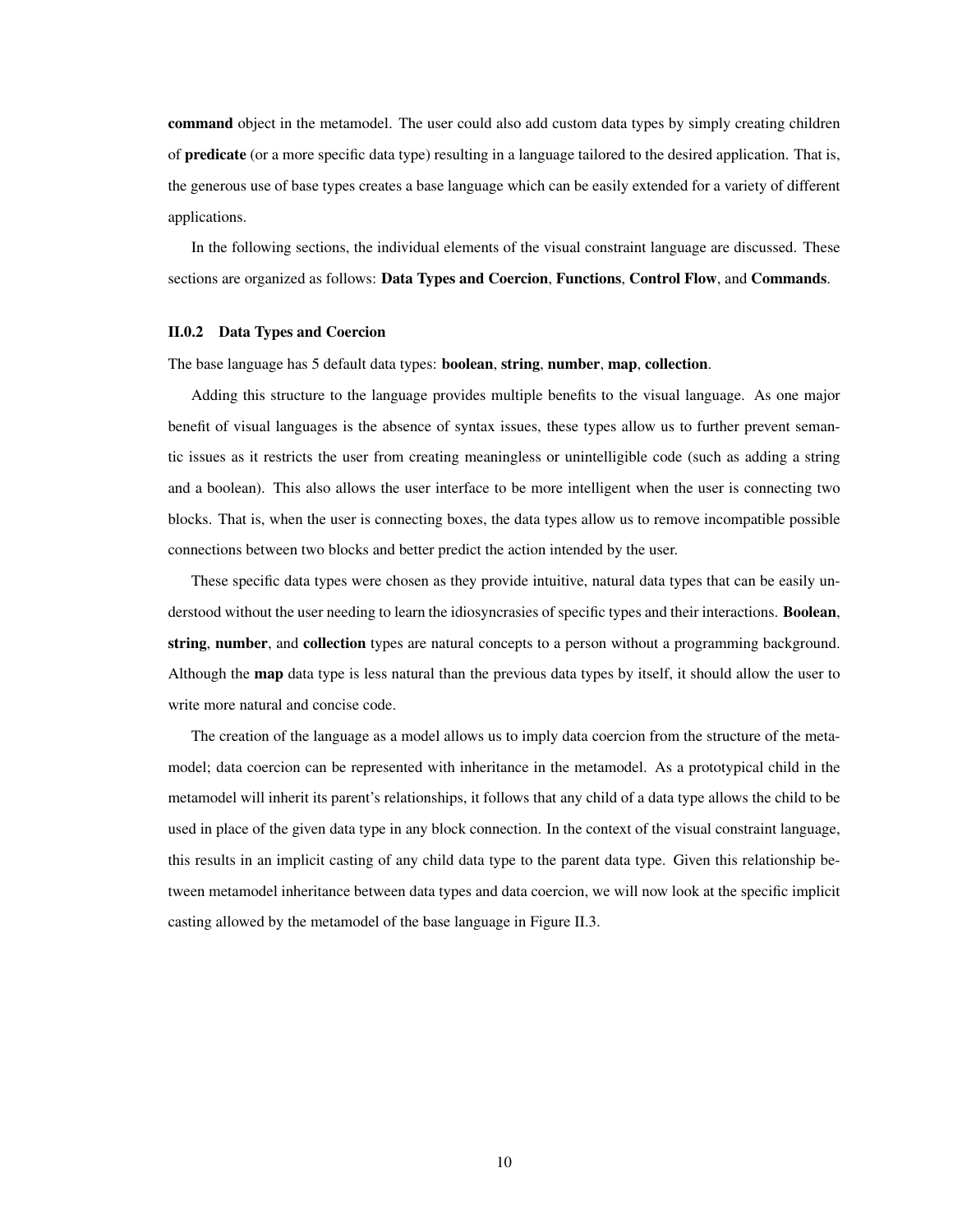<span id="page-15-0"></span>

Figure II.3: Base Data Types

The two most important coercion relationships in the metamodel can be seen between the collections and maps data types and the string, boolean, and number data types. As the map data type inherits from the collection data type, it follows that the hashmap can be used in place of a collection data type. This implies that a map is treated as simply a specific type of collection. The implications of this with respect to code generation will be discussed in "Constraint Generation".

The coercive relationship between the string, boolean, and number data types can also be derived from the Figure [II.3.](#page-15-0) As is convention in most modern programming languages, **boolean** and **number** data types can be implicity casted to a **string**. However, as an implicit casting from a **number** to a **boolean** can add unnecessary complexity to the language (as these implicit casting rules are not always intuitive), we do not allow any implicit casting between number and boolean data types.

In creating a visual constraint language, we extended the base language with two more data types: node and node set. These data types represent WebGME node elements that compose the projects and will need to be validated by our constraints. The creation of this **node** data type allows us to create custom functions for the retrieval of node attributes and project traversal. The node set data type represents a collection of nodes and inherits from **collection** in the metamodel. This allows any **node set** to be used in place of any **collection** data type such as in For each and length of blocks.

An example of a block specific to the **node** data type can be found in Figure [II.4.](#page-16-0) In this example, the attribute of block retrieves the "name" of the given node block using the WebGME API for constraints. Just as this easy extensibility of the language allows for the addition of node data types with custom node commands, this flexibility of the language also allows for the easy creation of domain specific constraint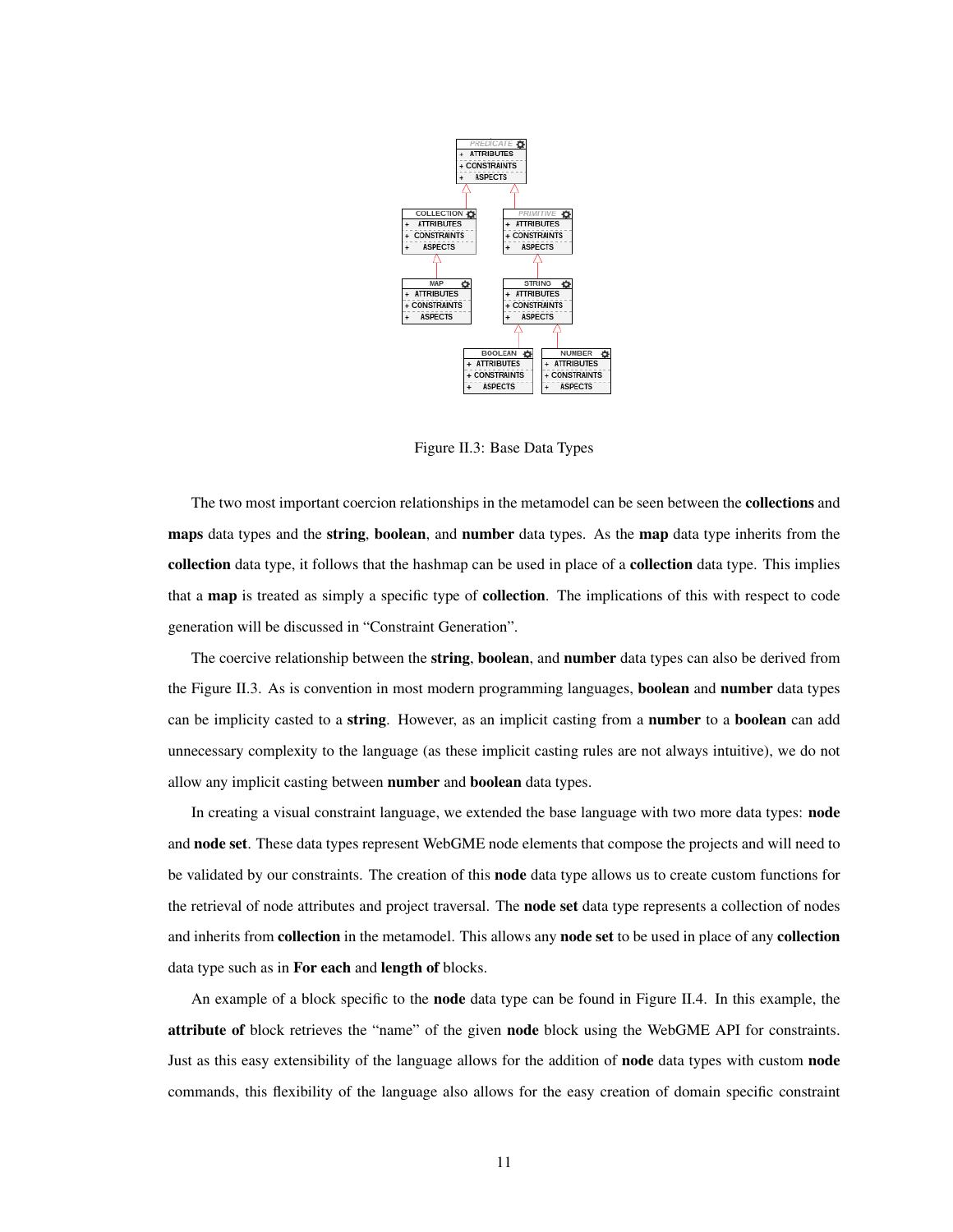<span id="page-16-0"></span>blocks.



Figure II.4: attribute of Block

The creation of the node set data type allows us to create functions specific to sets of nodes, such as filterByNodeType. As the name suggests, filterByNodeType is a function that allows the user to filter a set of nodes given a node type. That is, the function will return the set of nodes from the collection that are the given type. This abstraction certainly reduces the complexity of the constraint code and can be seen in Figure [II.5.](#page-16-1)



Figure II.5: filterByNodeType Block

<span id="page-16-1"></span>In Figure [II.5,](#page-16-1) the **currentNode** block (of type **node**) is an argument to the **descendents of** block, a block which returns the containment subtree of the given WebGME project. This subtree is returned as a node set data type and is passed to the **filterByNodeType** block. The **filterByNodeType** block then returns a **node** set containing all command nodes in the subtree of currentNode. Finally, the length of block returns the number of nodes in the node set.

Figure [II.5](#page-16-1) provides a strong example of how the extension of the language can simplify the writing of the constraint code. Consider the descendents of block. As the project may be distributed over the network (that is, nodes may be stored on the browser, server and the database), node retrieval is asynchronous. The descendents of block entails asynchronously traversing the entire containment subtree from the currentNode. For a domain engineer, this is certainly an unnecessary complexity which may very easily introduce bugs in their constraint code. The **filterByNodeType** block then allows the user to consider the nodes in a very natural way as it allows the user to consider the desired blocks rather than thinking of the programmatic way to retrieve these blocks. When combined with the **length of** block, we have a rather natural way to express the code fragment:

"(the) length of (the) descendents of (the) currentNode of type Command"

Therefore, this extension of the base language abstracts the meaning of the constraint further from the evaluation of the constraint; this should better allow domain engineers to focus on the complex constraints and models that they are creating rather than the challenges of representing the given constraint in JavaScript, OCL or any other complex constraint language.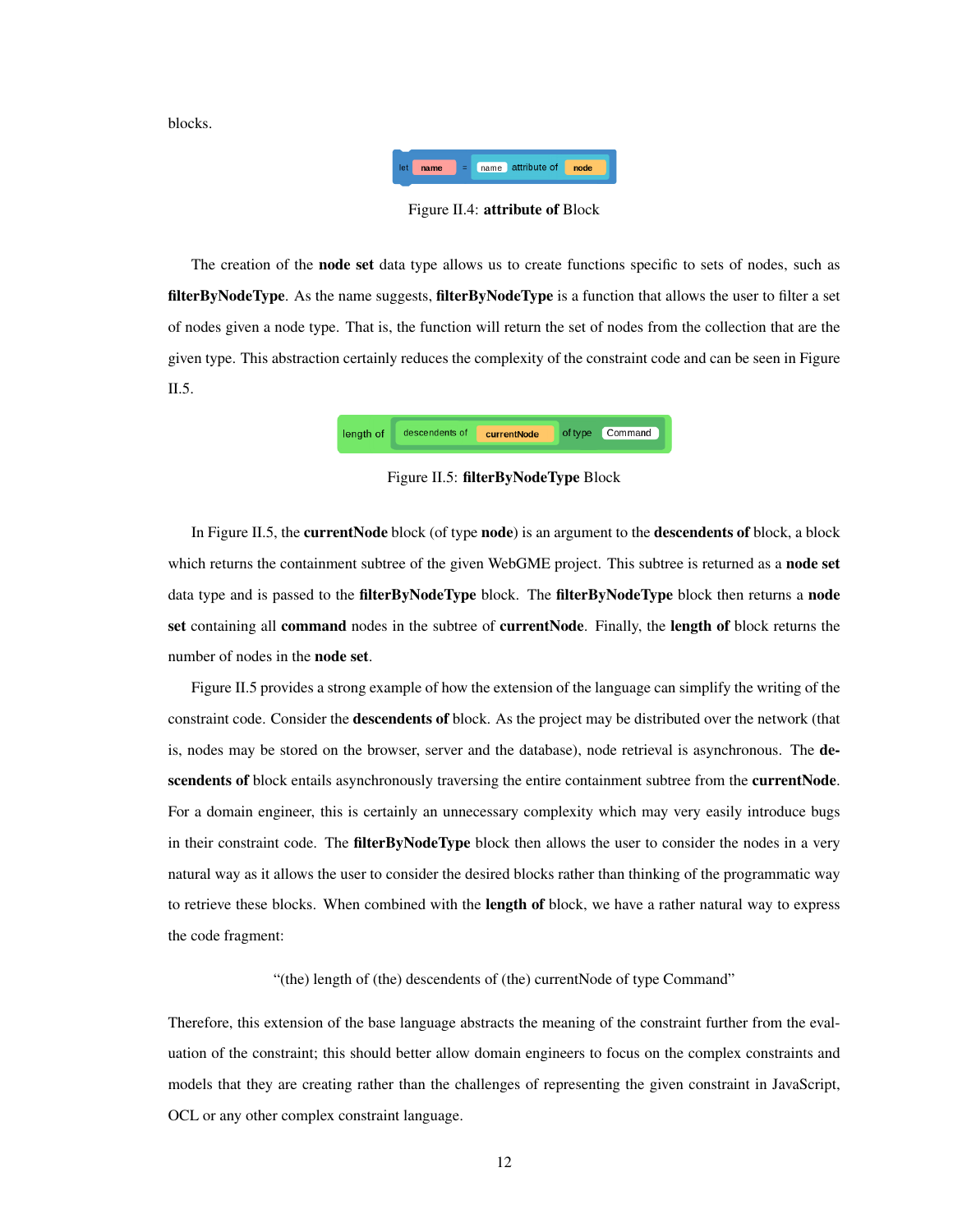The ability of this language to be extended to support custom data types and custom functions for these data types allows this constraint language to be easily customized for different domains. The domain engineer can create not only a domain specific modeling language but also a domain specific constraint language which allows them to more intuitively describe constraints in their given domain.

#### <span id="page-17-0"></span>II.0.3 Functions

Functions in this section are organized by their return type (as they are in the metamodel) with the additional constraint specific functions grouped in their own subsection. That is, a function with a boolean return value will be labeled a "boolean function". This section is organized as follows: The first two sections explain the boolean functions and numerical functions. Then Section [II.0.3.3](#page-19-1) discusses the functions with a collection block return type. Section [II.0.3.4](#page-20-0) provides the string functions supported by the language. Finally, Section [II.0.3.5](#page-20-1) and [II.0.3.6](#page-21-0) present the generic functions and constraint functions of the language, respectively.

### <span id="page-17-1"></span>II.0.3.1 Boolean Functions

<span id="page-17-2"></span>The basic boolean functions can be divided into 3 groups: logical operators, numerical comparisons, and collection containment.



Figure II.6: Logical Boolean Functions

The base language contains **not, and, or,** and **xor** logical operators. As shown in Figure [II.6,](#page-17-2) these logical operators are divided into two groups: unary boolean predicates and binary boolean predicates. These groups are created by the similarities in the input of these blocks. That is, the functions are already classified by their return type (as they are descendents of their return data type) and these further classifications are created with respect to the input arguments for the function blocks. In general, this simplifies the metamodel as it allows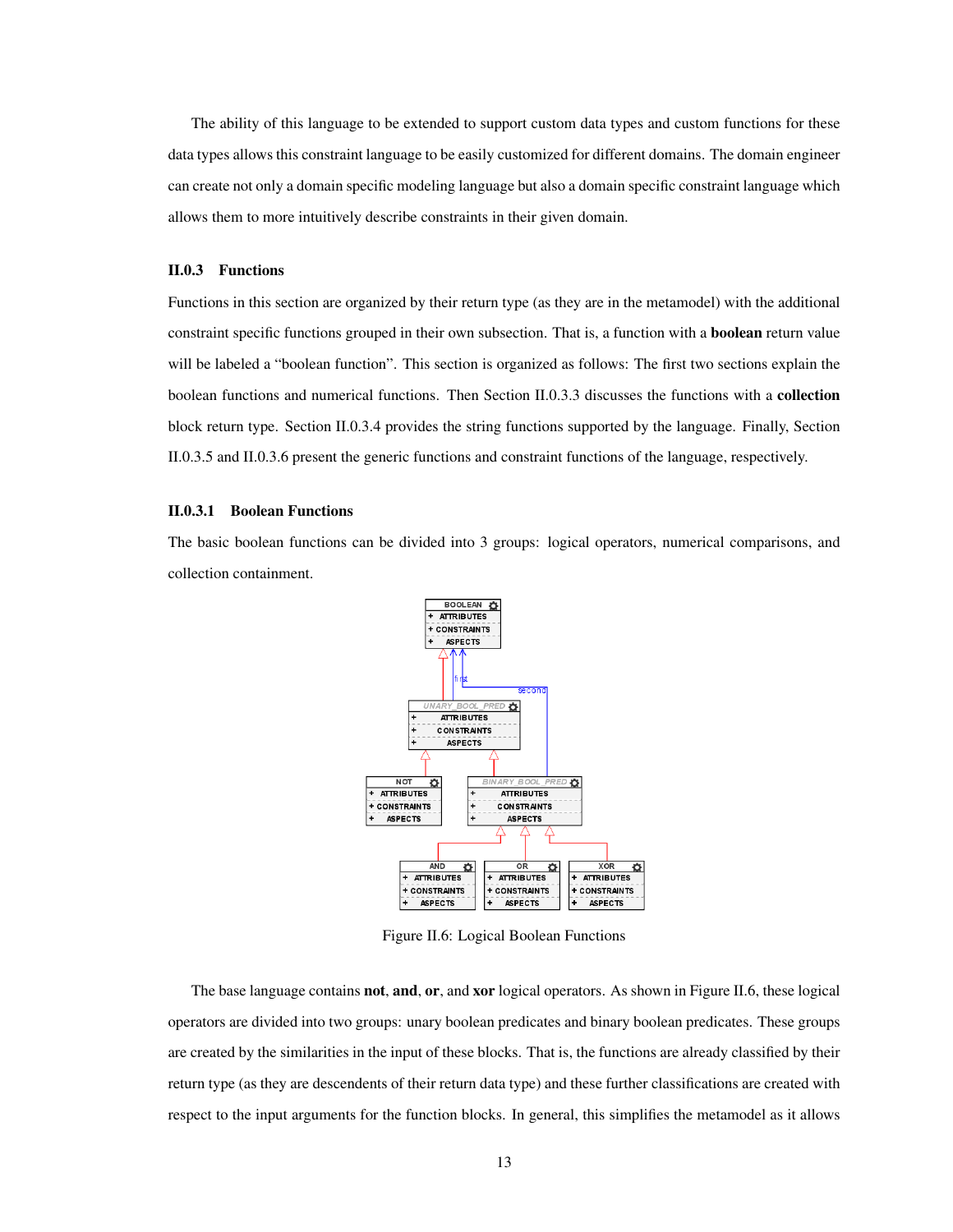<span id="page-18-0"></span>for a reduction of the number of pointer connections. It also simplifies extending the language as it reduces the number of connections to make in the metamodel; that is, if the user can find an abstract descriptor block (such as **binary\_bool\_pred**) which is a descendent of the appropriate data type, then the user can simply add the block as a child of the given descriptor block without adding any extra pointers. This technique is utilized frequently in the function definitions.



Figure II.7: Numerical Boolean Functions

<span id="page-18-1"></span>Numerical boolean functions are also included in the base language. These blocks represent basic relationships between two numbers. Currently, the base language contains less than, greater than, and equals relations between numbers. As before, these blocks share a parent that characterizes their input, comparator.



Figure II.8: Collections Boolean Functions

The last group of boolean functions in the base language is a very small group; it simply is a function which checks if a collection contains an item. As the **map** data type inherits from the **collection** data type, this method supports both checking either data type if it contains the given element. Of course, if the function is checking a map, it will check to see if the given element is contained as a value of the hashmap (as opposed to a key). The element that is checked is stored as the destination of a "first" pointer from the function. This element is a **predicate** type; this allows the element to be of any data type. That is, **predicate** serves as a generic data type in the metamodel as the data types contained in the collection is unknown.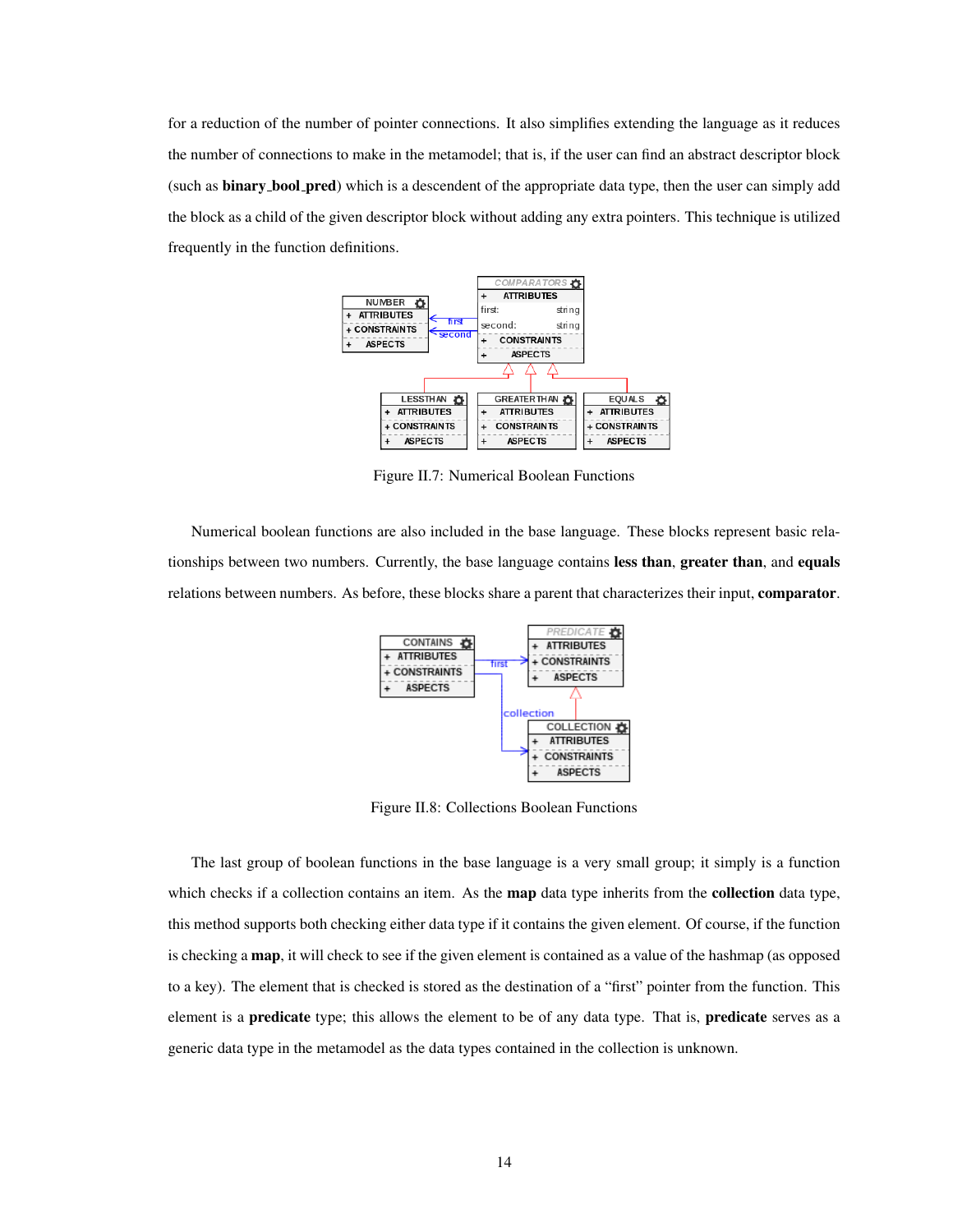#### <span id="page-19-2"></span><span id="page-19-0"></span>II.0.3.2 Numerical Functions



Figure II.9: Numerical Functions

<span id="page-19-3"></span>Currently, the base language supports elementary math functions. As shown in Figure [II.9,](#page-19-2) these include addition, subtraction, multiplication, division and the modulo operator. These are all children of a block representing numerical functions with two numeric inputs. This parent block is especially useful as adding additional math functions on two numbers can be done by simply adding an instance of **binary** prim pred to the metamodel and creating respective entries in the output language specification (for compilation) and an SVG (for visualization). These will be discussed in further detail in Chapter [V](#page-37-0) and [IV,](#page-31-0) respectively.



Figure II.10: Collection Numerical Functions

Another numerical function supported in the base language is the getLength function. This function will return the number of elements in a collection or map.

## <span id="page-19-4"></span><span id="page-19-1"></span>II.0.3.3 Collection Functions



Figure II.11: Collection Functions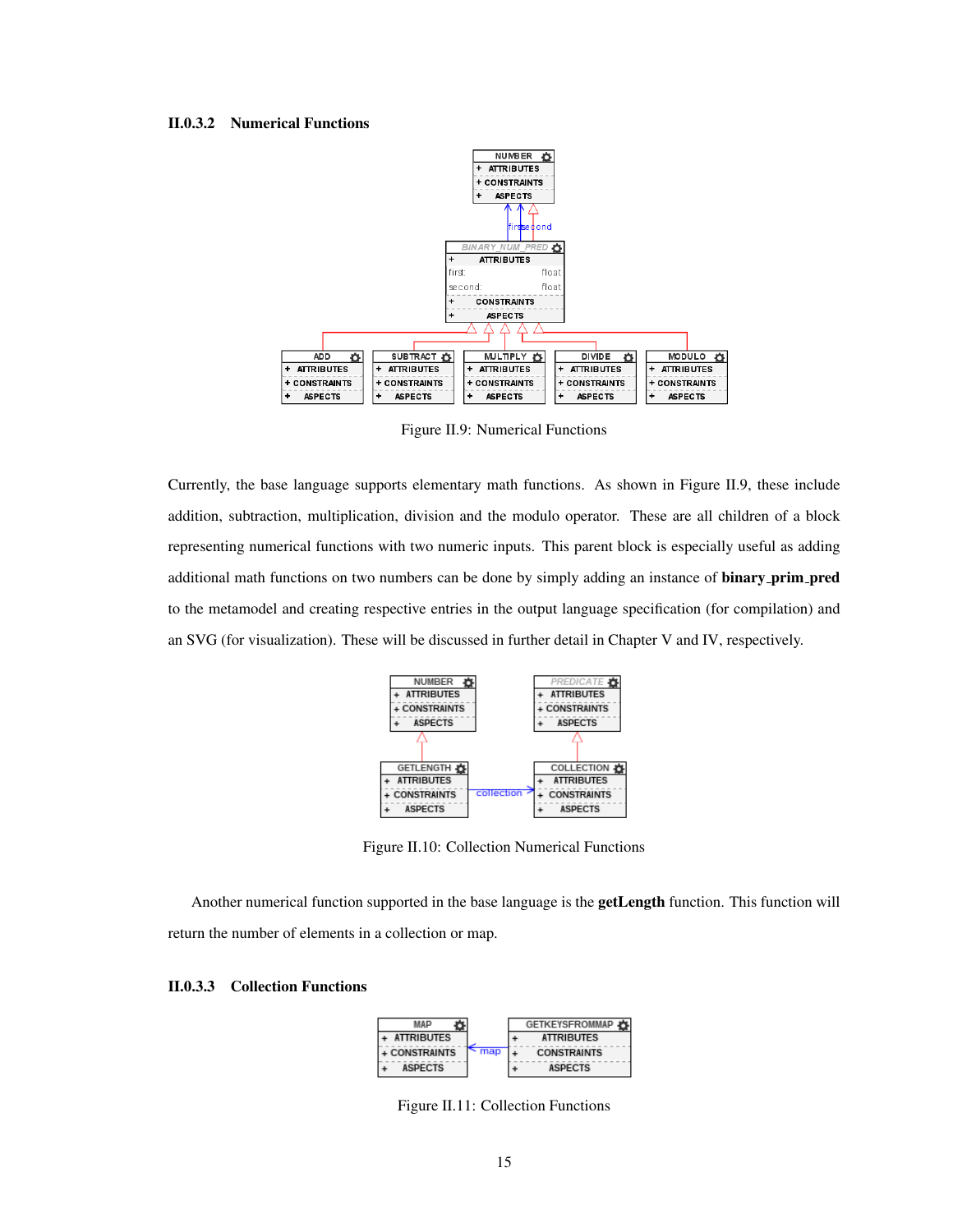The only function returning a **collection** type in the base language is **getKeysFromMap**. This function returns all the keys from a hash map and returns it as a collection type.

## <span id="page-20-2"></span><span id="page-20-0"></span>II.0.3.4 String Functions



Figure II.12: String Functions

The concat block is currently the only function in the base language which returns a string type. As shown in the picture, the concat block accepts two string blocks as input, "first" and "second".

## <span id="page-20-3"></span><span id="page-20-1"></span>II.0.3.5 Generic Functions



Figure II.13: Generic Functions

There are two generic functions in the base language. These are **getItemFromMap** and the **getItemFrom-**Collection blocks. As shown in the Figure [II.13,](#page-20-3) getItemFromMap accepts a map and a string type as input and returns a generic. Similarly, the getItemFromCollection block accepts a collection and number block specifying the collection and the index. As these functions return generics, they will need to be casted to the appropriate data type before they can be used in a way specific to their given data type using a let block. This will be discussed further in the Section [II.0.5.](#page-24-0)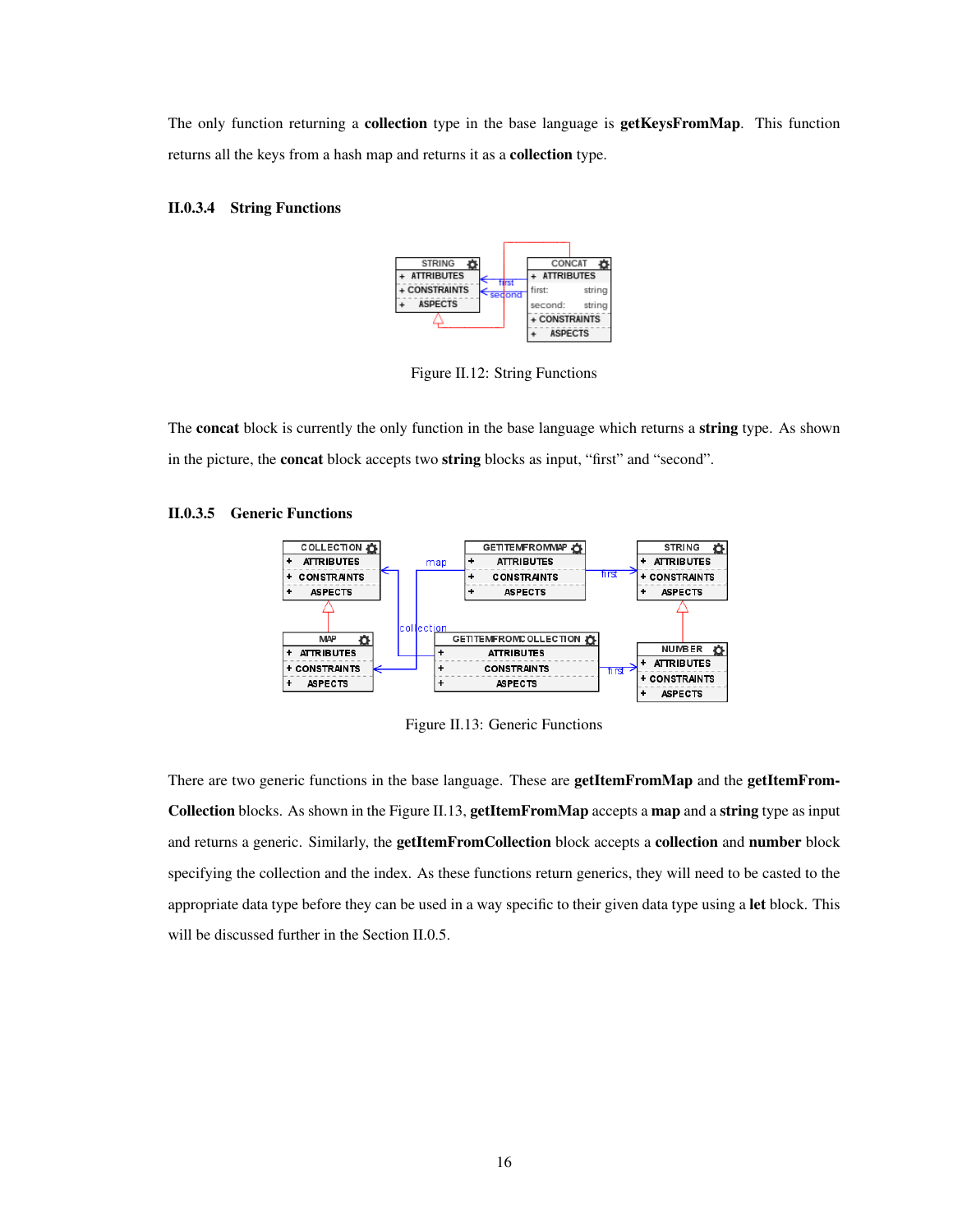### <span id="page-21-1"></span><span id="page-21-0"></span>II.0.3.6 Constraint Functions



Figure II.14: Node Functions

<span id="page-21-2"></span>Currently, there are two functions that return node blocks. These include getPointer which gets the target of a given node given an id ("first" as shown in Figure [II.14\)](#page-21-1) and getParent which returns the hierarchical parent of the node with respect to the containment tree of the project.



Figure II.15: Node set Functions

There are currently three functions which have **node set** return data types. These functions are **getChil**dren, getDescendents, and filterByNodeType. The getChildren block returns the contained children of a given node allowing for traversal of the project. The **getDescendents** block retrieves all nodes in the containment subtree. The third function, filterByNodeType, allows the user to specify which nodes he/she is referring to within a given node set. As shown in Section [II.0.2,](#page-16-1) these blocks can allow the user to simply refer to the nodes that he/she wants to use without worrying about the programmatic process to retrieve and filter the given nodes.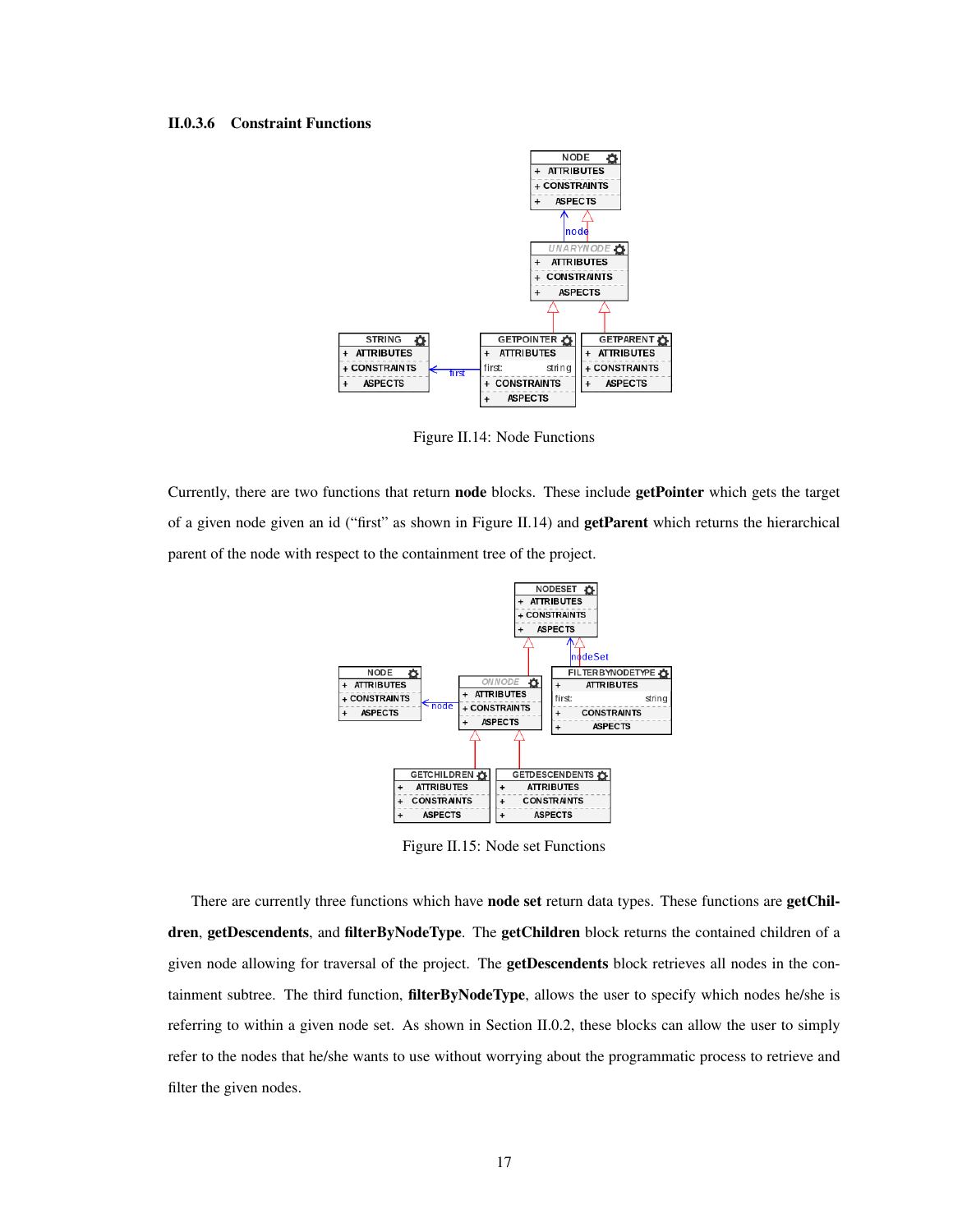<span id="page-22-1"></span>

Figure II.16: Collection Functions

<span id="page-22-2"></span>The constraint language also contains functions for retrieving information about a node in the form of a collection. These functions are getAttributeNames and getPointerNames. These functions, as given by their names, return a collection containing either the names of their pointers or a collection of their attribute names.



Figure II.17: Constraint Generic Function

As shown in Figure [II.17,](#page-22-2) there is a function, **getAttribute**, which retrieves the value of a node. As neither the value (nor the type) of the node is known, this function returns a generic data type (predicate).

## <span id="page-22-0"></span>II.0.4 Control Flow

There are also a number of blocks for controlling the flow of the program. These have been divided into two parts: Control Flow and Custom Loops.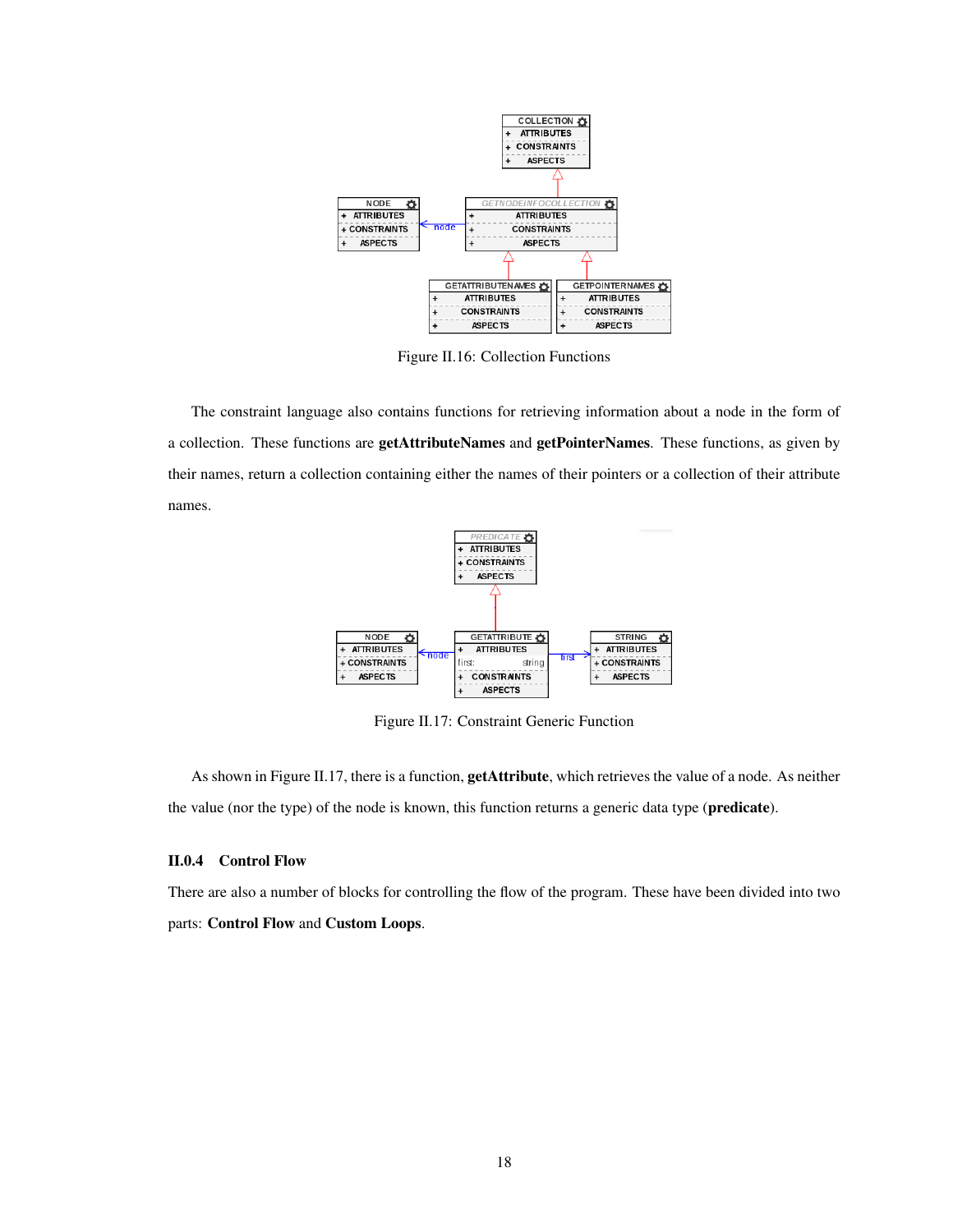<span id="page-23-0"></span>

Figure II.18: Control Flow

As shown in Figure [II.18,](#page-23-0) the base language contains the standard elements for control flow of the program: if, ifElse, and while. However, similar to Snap!, the visual constraint language contains a ring block [\[19\]](#page-52-2). The ring block is a generalization of "if" statements and loops as it contains command blocks and contains a "true next" pointer to one of these commands. The if block then inherits from the ring type (allowing it to contain commands and have a "true\_next" pointer to one of them) but also contains a **boolean** type which can be the destination of a "cond" pointer. This allows the if statement to contain a conditional to be evaluated; this conditional can then determine if the "true next" pointer will be executed (with all subsequent blocks).

The while block has the same components as the if block. That is, they both contain a boolean condition and command blocks to be executed if their conditional is true. Therefore, the while block inherits from the if statement without adding any additional functionality; the differences between if and while are only in their concrete syntax and compilation.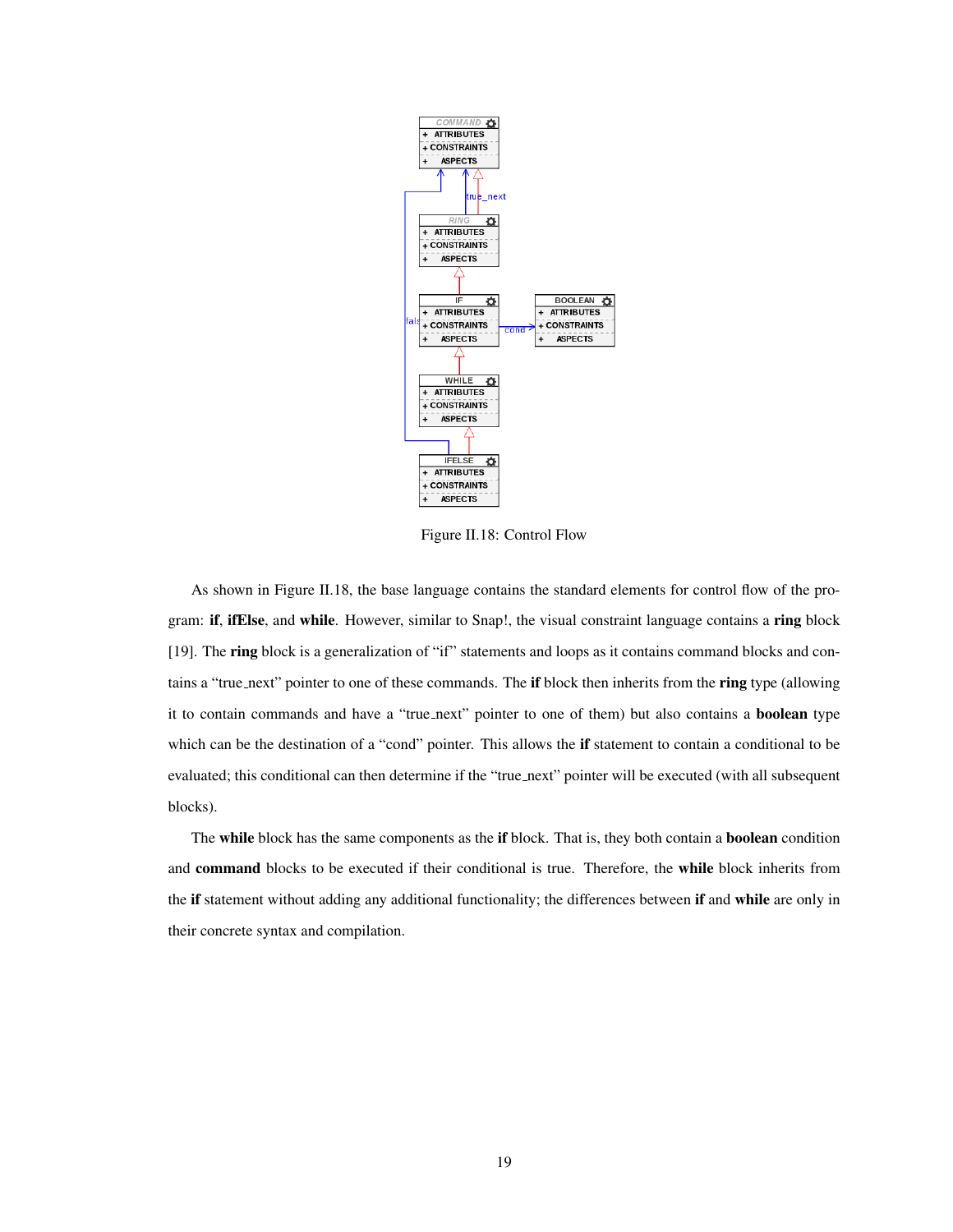<span id="page-24-1"></span>

Figure II.19: Custom Loops

As shown in Figure [II.19,](#page-24-1) the base language also contains two custom loops, repeat and for Each. These loops inherit from the ring block as they all contain a set of command blocks to be executed and a pointer, "true\_next", to the first command block. As opposed to having a "cond" pointer like the if and while blocks, the repeat block contains a "count" pointer to a number type and a "count" attribute to specify the number of times to execute the contained code blocks. The forEach block has two pointers, "iter" and "collection", which specify the collection block to be iterated over and the iterator to be used.

Figure [II.19](#page-24-1) also shows the benefits of the abstraction of the if and loop block types into a ring block type. This allows not only for the easy creation of the repeat and for Each loops, but also allows the user to easily extend the language to contain other specialized loops such as a "do-while" or standard "for" loop.

## <span id="page-24-0"></span>II.0.5 Commands

The base language is rather lightweight and the commands included are predominantly for manipulating and managing the base data types. Creating a large number of blocks in the base package would add potentially inappropriate blocks for the language. Unlike textual languages, where the unknown features are virtually invisible to the end user, extra unused functionality in a visual programming language creates visual clutter that can hinder development through requiring excess searching by the user to find the desired block. As the language was designed to promote extensibility, any necessary functionality can be easily added as needed to guarantee the language does not contain excess blocks or visual clutter.

The commands have been organized into three parts. The **collection** commands and let command can be found in Figure [II.20.](#page-25-0) Commands for the map data type are in Figure [II.22](#page-26-0) and constraint commands can be found in Figure [II.23.](#page-26-1)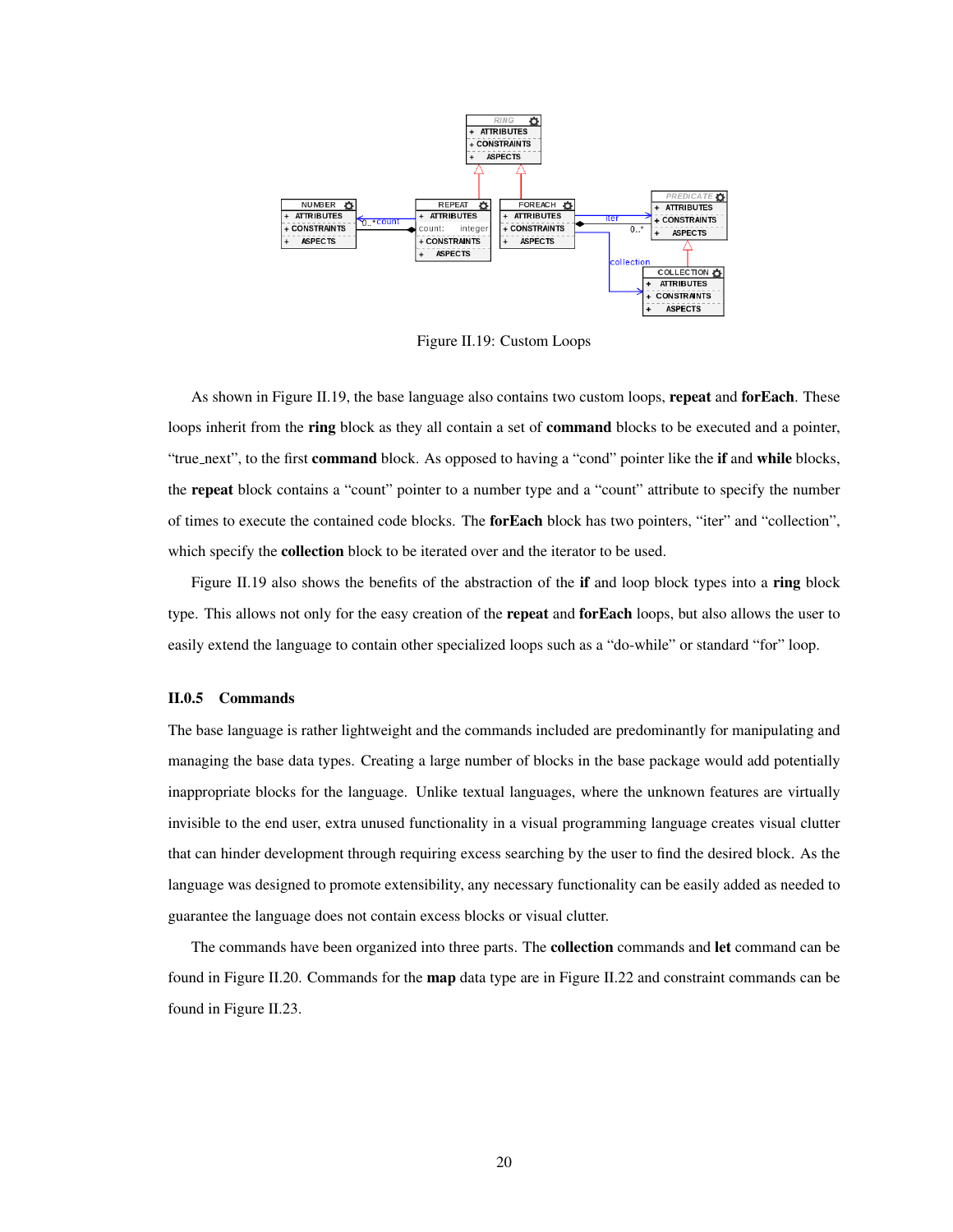<span id="page-25-0"></span>

Figure II.20: Commands

The most fundamental command in Figure [II.20](#page-25-0) is the let block. This block allows the assignment of variables. As the let block accepts generic data types (as the recipient of "first" and "second" are both predicate blocks), this also allows for the casting of variables. That is, Figure [II.17](#page-22-2) shows that the block getAttribute gets an attribute from a node data type and returns a generic data type (as the type of the attribute is not known). This makes using the attribute directly often impossible as the type is unknown and the block will not have the required relationship in the metamodel. An example of this can be seen in Figure [II.21.](#page-25-1)

<span id="page-25-1"></span>

Figure II.21: Casting

In Figure [II.21,](#page-25-1) the "count" attribute is retrieved from a node. As the attribute of a node could be virtually any data type of the base language, this block returns a generic. However, in this example, the "count" is likely a number block and, thus, should be able to be used as a number block. In order to do this, the generic is assigned to a variable of the type that it is expected to be. This allows for the generic variable to be casted to the given type and used accordingly. In Figure [II.21,](#page-25-1) this is shown by the "count" block being then incremented by one as the **add** block only accepts **number** blocks as input. Unfortunately, if the cast is invalid, such as the "count" attribute being a string block type, this may result in a runtime error or undesired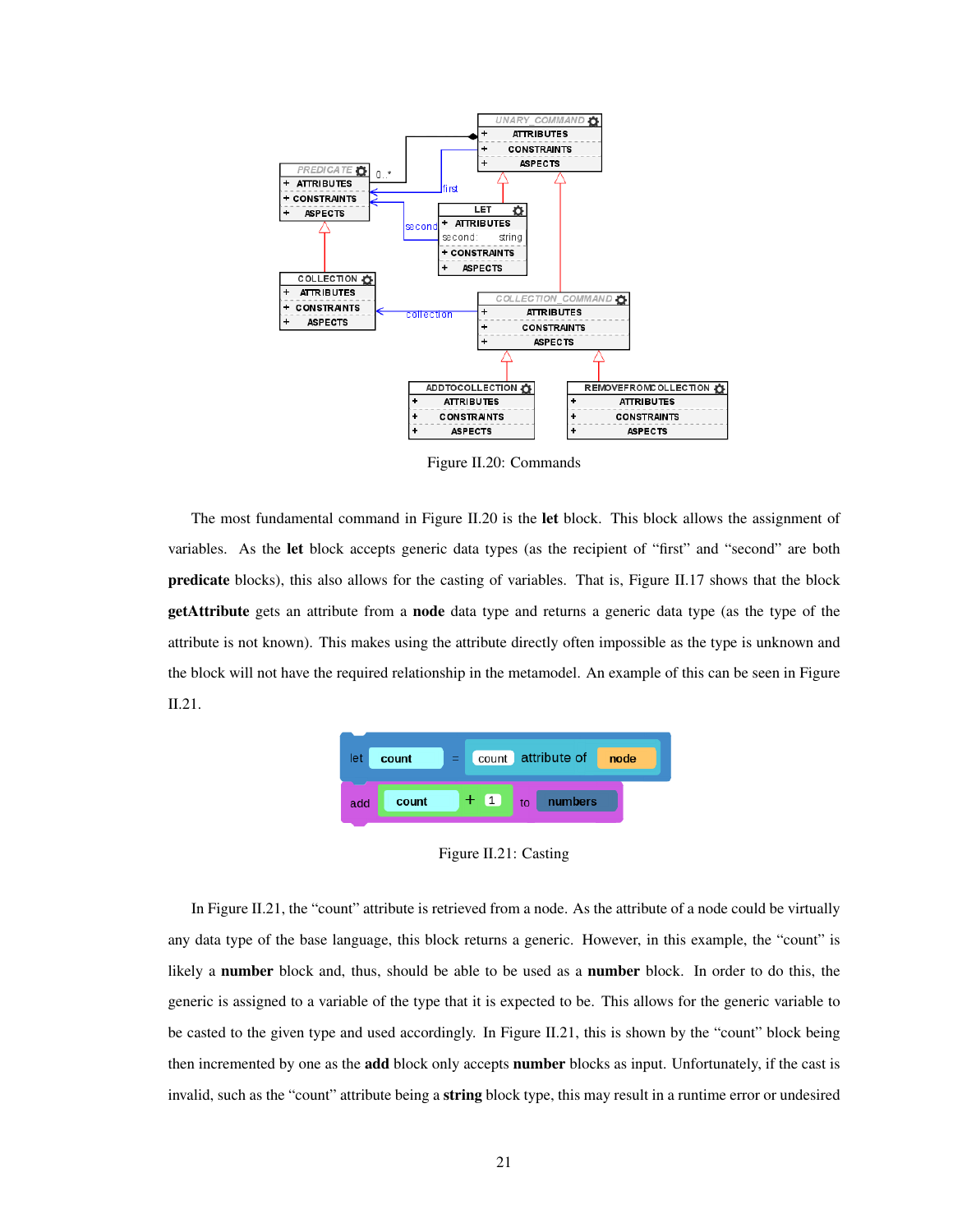<span id="page-26-0"></span>behavior in the constraint evaluation.



Figure II.22: Map Commands

In Figure [II.22,](#page-26-0) there are two main **map** commands: **removeFromMap** and **addToMap**. The **remove-**FromMap block contains a pointer to the key to be removed "first" and to the map block from which the given key will be removed. The **addToMap** block requires the same functionality as well as a pointer to the element to be added, "second". The removeFromMap block also contains an attribute called "first" which allows the user to specify the key to be used manually. The **addToMap** block inherits this text attribute as well as allows the user to specify the element to be added with a string attribute as well.

<span id="page-26-1"></span>

Figure II.23: Constraint Commands

The extension of the base language for constraints added only a single command: **markViolation**. This command records a violation of a constraint and allows the user to specify the message to the user as well as any node(s) causing the violation. As shown in Figure [II.23,](#page-26-1) the message can be provided by either user input or given by a string block. This block also illustrates an example of how a single block can accept multiple types of input when the block cannot simply select a parent block. The markViolation block accepts either a node or node set data type as input to it's "node" field; this can be seen in Figure [II.23](#page-26-1) as the markViolation block has two pointers of the same name to the node and node set blocks.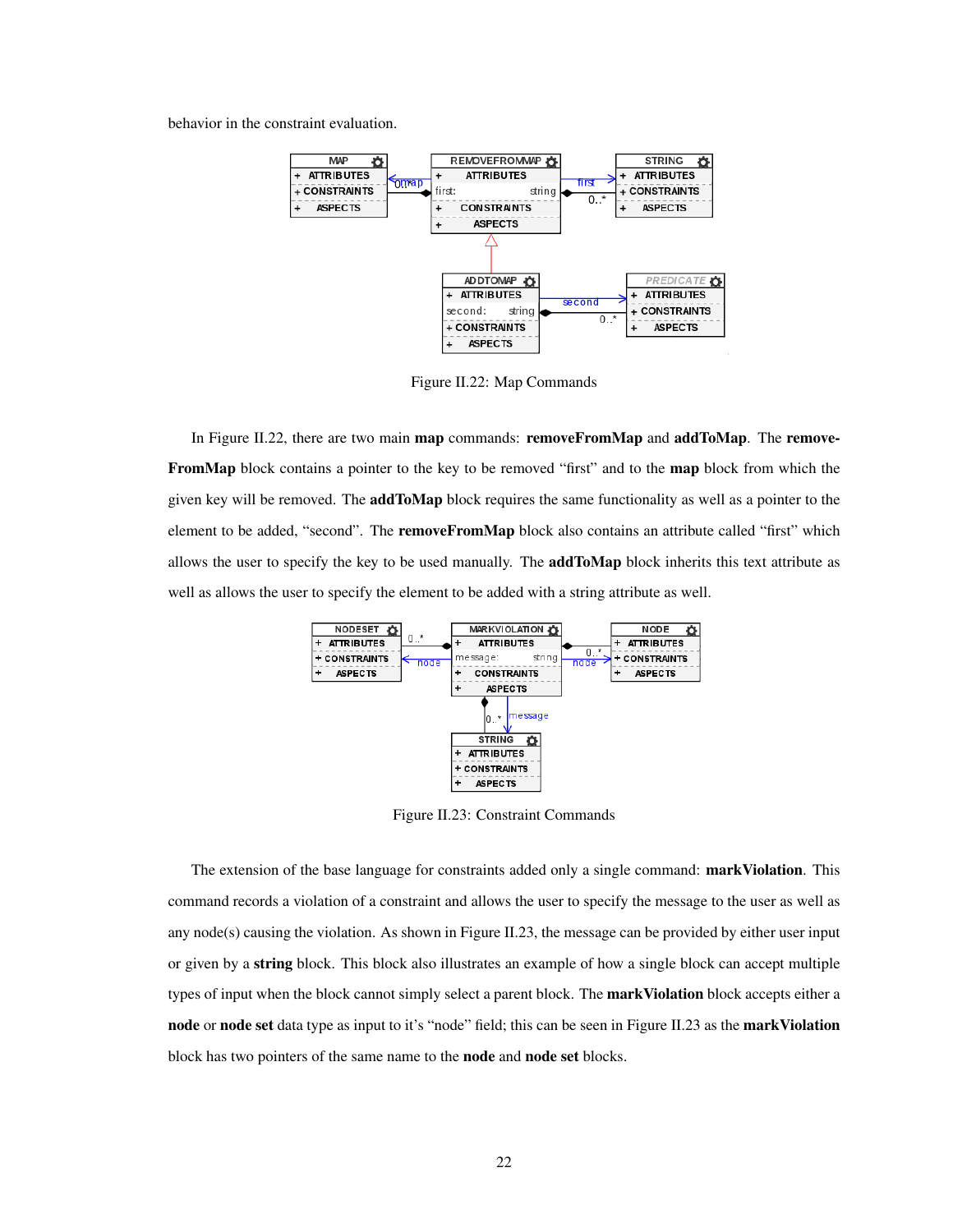#### CHAPTER III

## Architecture

<span id="page-27-0"></span>Our visual constraint language is developed within WebGME as it provides a number of advantages including a generic data model and a framework for custom data visualization. Also, using WebGME provides additional features such as version control and import/export functionality to the visual constraint language. These advantages stem from both the flexibility of the component-based nature of WebGME as well as the advanced functionality provided natively by WebGME.

The visual constraint language is composed of four main components: metamodel, model, visualizer and the compiler (implemented as a plugin to WebGME). The metamodel defines the syntax of the programming language as shown in Chapter [II.](#page-12-0) The model represents constraints created using the visual programming language. The visualizer provides the concrete syntax for the data by visualizing the model in an intuitive way for the user. The visualizer also allows for editing the model with respect to the rules defined in the metamodel. Finally, the compiler (using the provided language specification for the constraints) will parse the model and generate the constraint code with respect to the provided specified language. These relationships are given in Figure [III.1.](#page-27-1)

<span id="page-27-1"></span>

Figure III.1: Visual Constraint Language Components

We use visual blocks to represent the syntactic code elements of the visual constraint language. Blocks can have two different types of relationships between one another: either one precedes another or one block supplements the meaning of the other. If we consider the example given by Figure [III.2,](#page-28-0) we can see that the Begin and Let blocks are visually connected, representing the relative ordering of the two blocks. If we consider the orange **children** block and the Let block, we can see that the **children** block provides meaning to what is being assigned by the Let block. It is apparent that the children block supplements the meaning of the Let block.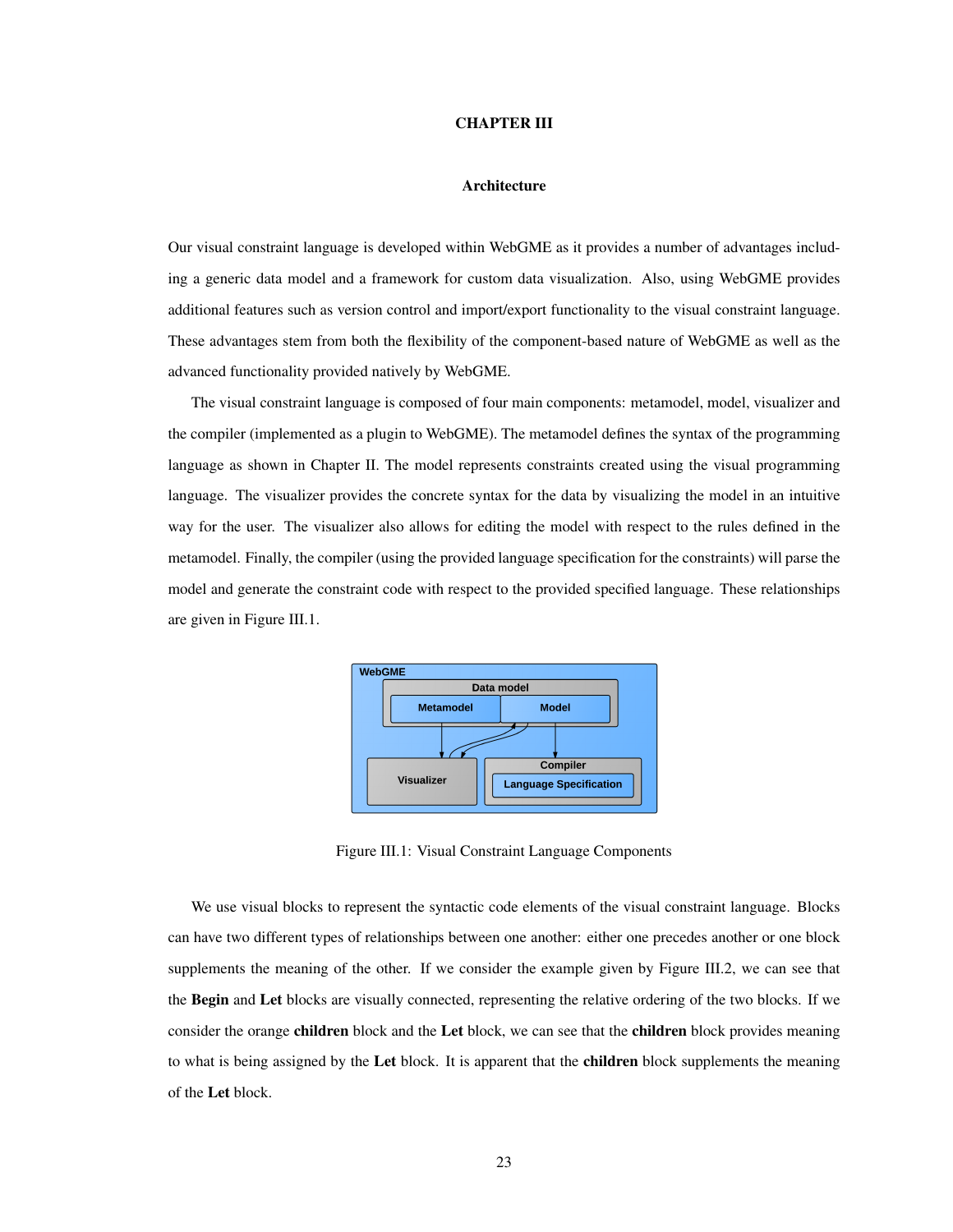<span id="page-28-0"></span>

Figure III.2: Basic Block Relationships

Using the WebGME data model, we can utilize two concepts to represent the relationship between our language blocks: hierachical containment and pointers from one node to another. That is, when a block in the language precedes another, we will simply create a pointer from the former to the latter (eg, from Begin to Let in Figure [III.2\)](#page-28-0), creating a singly linked list of block ordering. When a block supplements another, like children and Let in Figure [III.2,](#page-28-0) the supplementing block will be contained by the other in the WebGME data model and there will be a pointer from the given block to the supplementary block.

Pointers in the WebGME data model are named with respect to the relationship between the given blocks. As pointers designating a supplementary relationship between blocks result in the supplementing block becoming a child of the other (with respect to the containment tree), these pointers are called "children pointers". As the precedence relationship between blocks is the only relationship which does not imply one block supplementing the other, this pointer (called the "next" pointer) is considered a "sibling pointer".

<span id="page-28-1"></span>This representation of our language in the data model can be easily illustrated. If we consider Figure [III.2,](#page-28-0) our resulting model will have two nodes at the current level, the Begin and Let nodes. The Let node will then contain two children: **children** and **children of** nodes. The **Begin** node will also have a pointer to Let as it is connected into Let. Intuitively, this is understandable as each contained element can be viewed as supplementing the meaning of the parent object. Finally, the children of block contains the currentNode block. This hierarchical structure can be seen in Figure [III.3.](#page-28-1)



Figure III.3: Hierarchical Structure of Figure [III.2](#page-28-0)

Using this representation provides not only an intuitive mapping from the language elements to the WebGME data model but also provides us with a structure that is intuitive to traverse and manipulate. That is, each node's child blocks can be viewed as supplementing the meaning of the given block. This can be seen in Figure [III.2;](#page-28-0) although we can infer the general meaning from the design of the "Let" block, the details of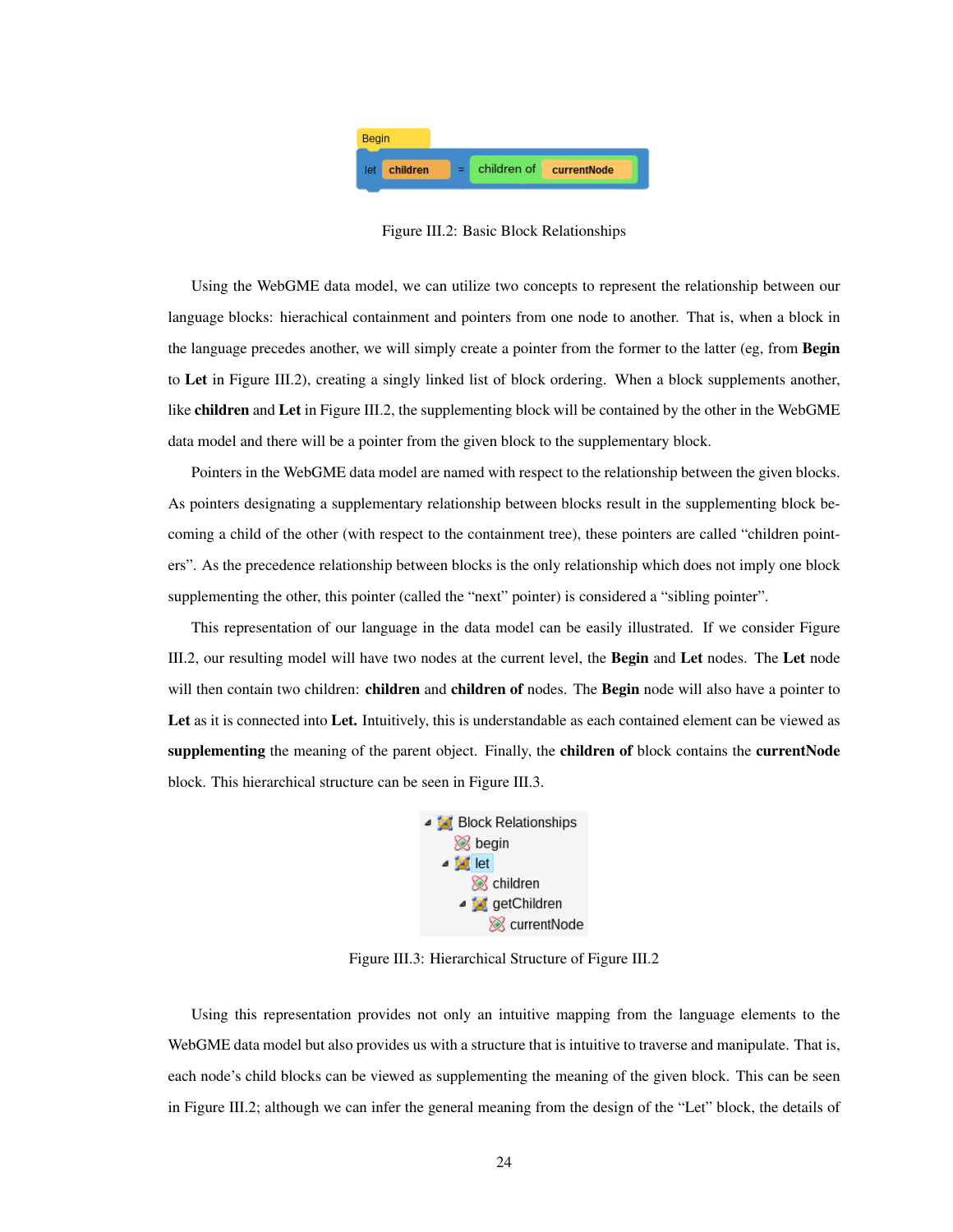the block are contained in its children blocks ("children" and "children of"). Therefore, this representation of the language in the data model also provides an encapsulation of the meaning provided by certain syntactic elements as each node will contain all other nodes needed to complete the meaning of the given node. This allows operations on a given language element, such as hierarchical move or deletion, to also affect any other language elements relevant to the affected node. That is, deleting the "Let" node from Figure [III.2](#page-28-0) would automatically result in a deletion of "children" and "children of" (consequently, "currentNode").

Along with relationships between blocks, a block may need to also allow a user specified value in the block. In the model, these fields are by represented simply adding an attribute to the given block. However, if the block contains a value that can be specified with either another block or a user specified value, then the block will contain both an attribute and pointer with the same name.

Although the default WebGME data visualizer (using boxes and lines) is not appropriate for the visualization of a visual programming language, the component-based nature of WebGME allows for the creation of a custom visualizer to fit the needs of the visual programming language. This visualizer must be able to intuitively represent both the precedence and supplementary relationships as described above. The precedence relationship will be represented by visually connecting the subsequent block to its predecessor. As in the data model, the supplementary relationship will be represented with containment. Both relationships can be illustrated in Figure [III.2.](#page-28-0)

In order to show these relationships, the visual blocks must contain basic information about how to be modified when containing or connecting to other blocks. Therefore, our blocks will contain information about where they can be connected to preceding or subsequent visual blocks and information about how to stretch appropriately to contain any supplementary blocks. In order to allow for programmatic manipulation of our blocks while still maintaining a modular and extensible data visualization paradigm, we use Scalable Vector Graphics (SVG) with custom data attributes. That is, each language block is represented with a custom SVG which informs the visualizer how the block should be manipulated given another block is contained within it or another block is connected to it. As any pointer will result in the recipient being connected to the base block, these relationships are called "connections" within the visualizer.

As WebGME allows for the creation of custom plugins to interpret models, the compiler can be implemented as a JavaScript plugin. This plugin will then have access to the model and will be able to traverse it as needed to generate the JavaScript constraint code. The WebGME plugin also contains an output language specification which provides the necessary information about the relationship between the blocks and the desired output language. Using this output language specification and the access to the WebGME model, the compiler can then generate the necessary asynchronous JavaScript constraint code.

Using WebGME not only provides a flexible, extensible platform on which to develop our language but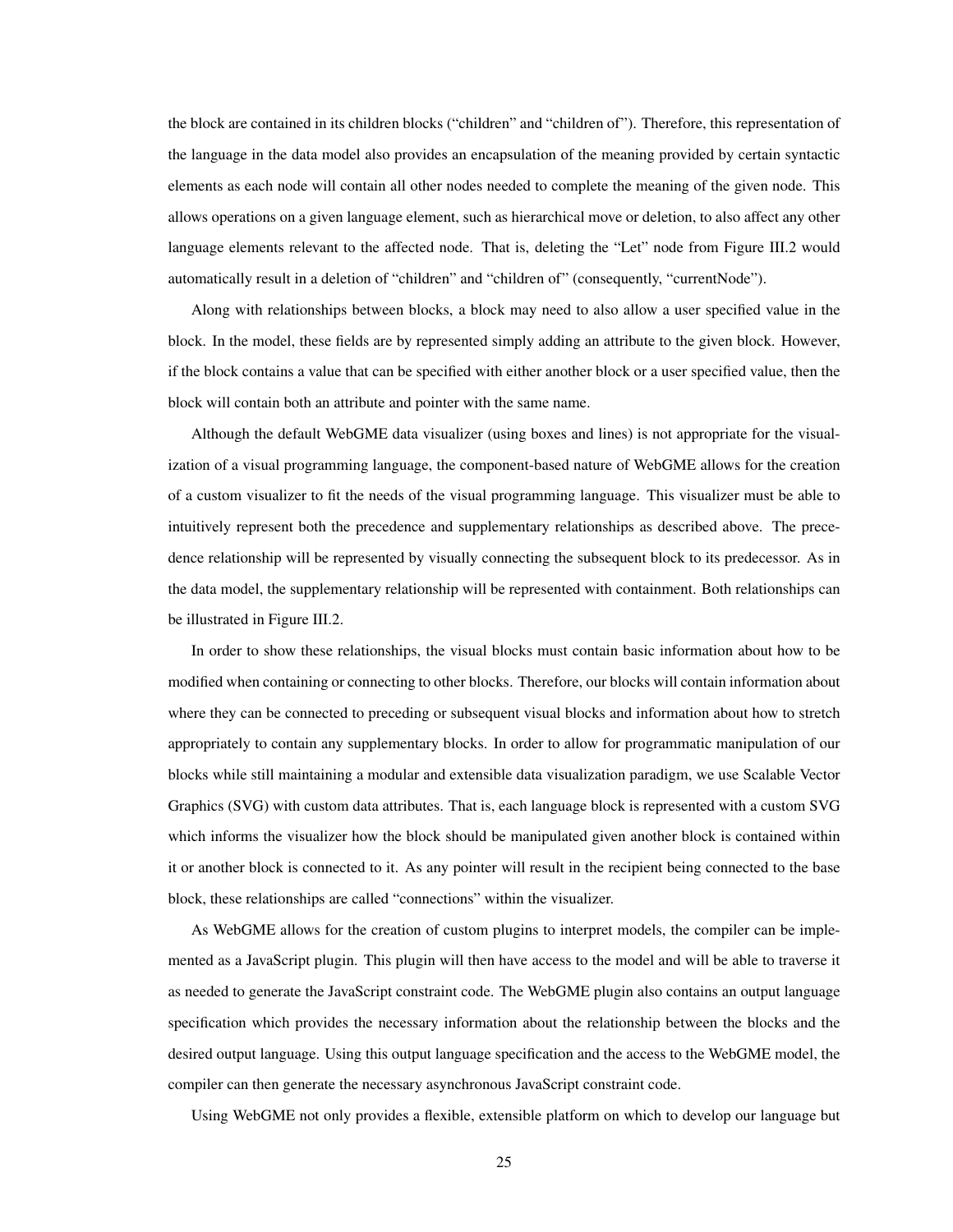also provides additional features to the language. As WebGME projects are automatically version controlled, the visual constraint language built within WebGME is also version controlled. Also, WebGME supports exporting projects and parts of projects as libraries. This enables the visual programming language to be easily extended or restricted to create a customized visual programming language.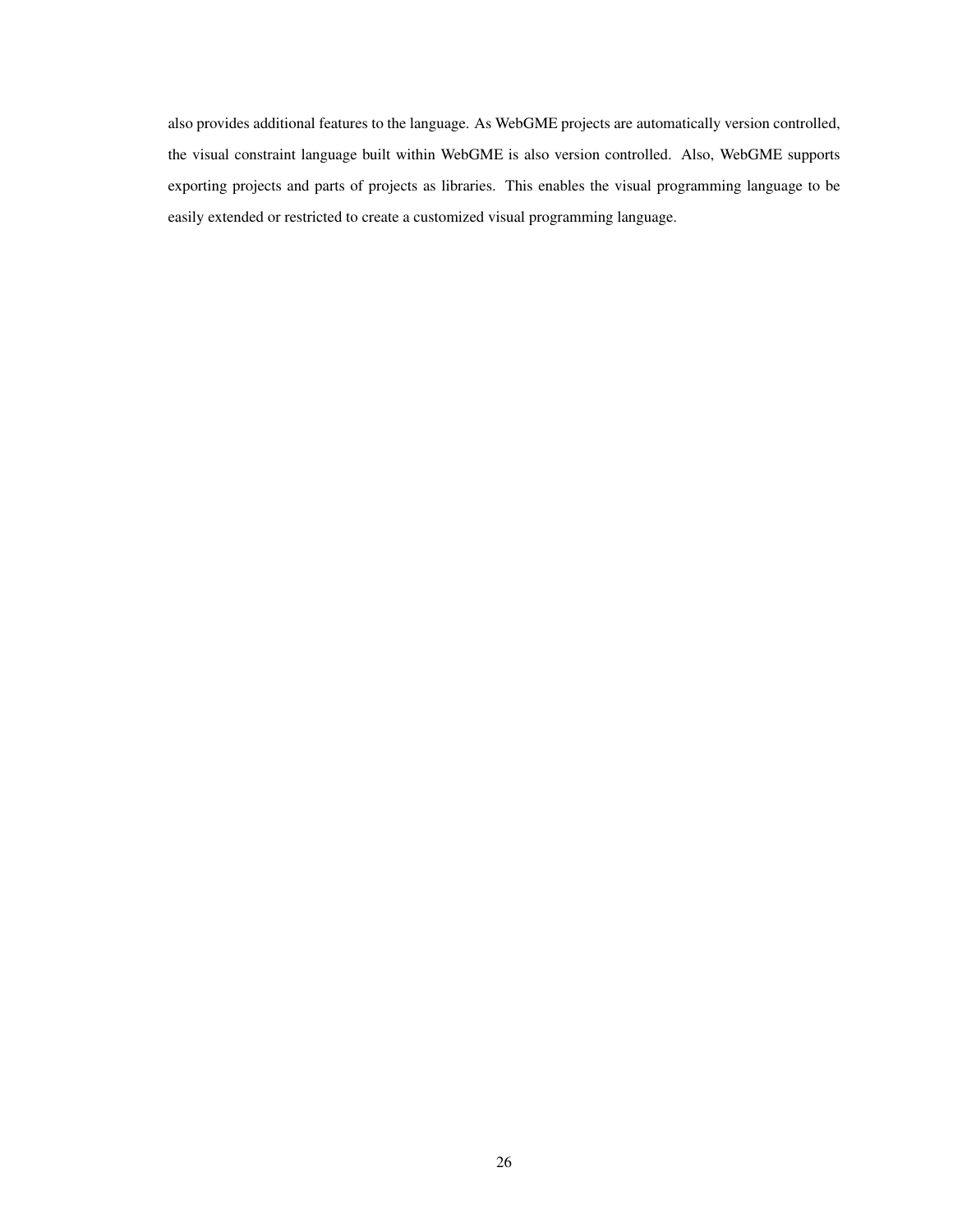#### CHAPTER IV

## Language Visualization

<span id="page-31-0"></span>As previously mentioned, the component-based design of WebGME allows for the creation of a custom data visualizer for the visual constraint language. The visualizer has two main design choices: the design choices for visualizing relationships between blocks (Inter-Block Design) and the design choices made for visualizing a given block (Individual Block Design).

### <span id="page-31-1"></span>IV.1 Inter-Block Design

Using WebGME to design the language provides us with two useful predefined constructs that will function as the backbone to the inter-block design of our language: "containment" and "pointers". Pointers between nodes are represented by allowing the blocks to visually "connect". Naturally, containment in the data model is represented by resizing the parent block so it visually contains the child block.

As previously described, the pointer concept is used to represent relationships between blocks in WebGME. A pointer to the next block is only stored within the source WebGME object and, thus, the destination WebGME object in the project has no information about it's predecessor. After being loaded on the screen, the rendered blocks corresponding to WebGME objects contain references to both their successor and predecessor. Although this design choice added some complexity to the loading of WebGME objects, it allowed for a reduction in complexity for the metamodel creation of the visual constraint language and prevented storing redundant information in WebGME objects.

As described in Chapter [III,](#page-27-0) pointers in the metamodel can be categorized as either "sibling" or "child" pointers based on the relationship between the given nodes in the project containment tree. These pointers are visualized as *connections* between the respective blocks where a *connection* is a physical linking of the blocks directly to one another. Like pointers, connections between blocks are also considered to be either a "sibling" or "child" connection. Sibling connections are links between nodes sharing a parent while children connections are links between a node and one of its children in the containment tree. Each connection is labeled with the pointer relationship it represents; this allows for a deterministic representation of the blocks relationships to other blocks. In our visual constraint language, we have one sibling connection type, "next", and multiple children connection types. That is, "next" will connect the given block to the next block to be executed while any children connections will connect the block to blocks that further complement the functionality of the given block. When two blocks are connected, I will refer to the block with the pointer as the *source block* and the block that is the recipient of the pointer in the metamodel as the *destination block*.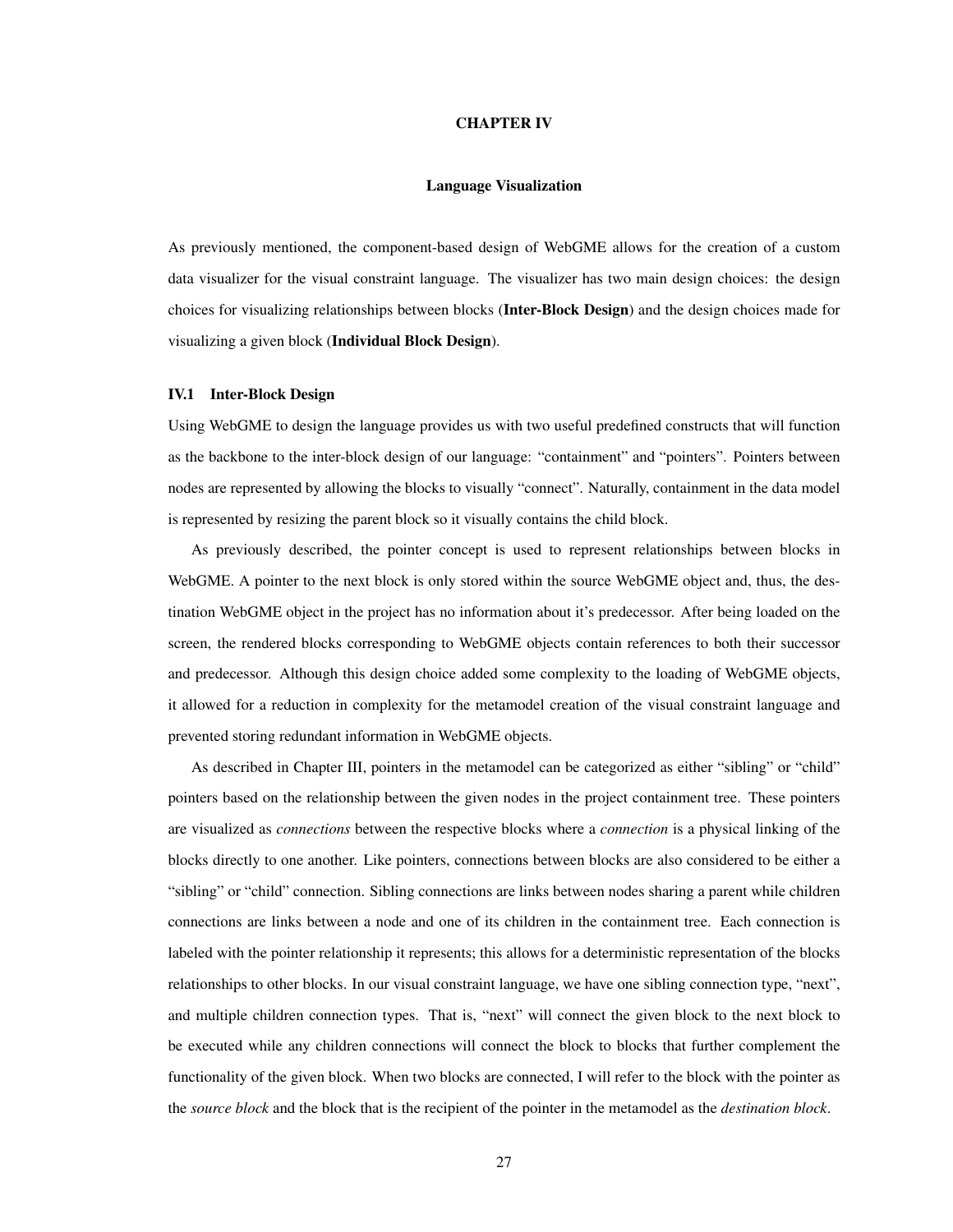For example, an "if" statement will have a child pointer, "cond", to the conditional statement to determine whether to execute the code in the block. It also has a "true\_next" child connection which connects the "if" statement to the hierarchical child to execute if the conditional statement is true. The "next" statement will designate the subsequent block to be executed and will be visually connected to the "next" connection area of the "if" visual block. In this example, the "if" statement will be the source block of the "cond", "true next", and "next" relationships with other blocks. Similarly, a block connected to the "cond" connection area will be a destination block of the "if" statement (with respect to the "cond" connection area) and the connected block will have a source block of the "if" statement.

When two blocks are connected, the destination block is moved to be visually connected to the source block. Consequently, the position of the destination block is dependent upon the location of the source block. As all rendered blocks on the screen have information about any blocks that could be connected to them<sup>[1](#page-32-0)</sup>, any destination block's position depends solely on the location of the respective source block (a trivial calculation). I will call these destination blocks *positionally dependent* as the position of these blocks depend on the location of their source block. To avoid unnecessary and excessive WebGME object updates in the database, positionally dependent blocks do not update their positions in the data model; until they are disconnected from their respective source blocks, their position is determined solely from the position of their source block.

Every block can be the destination block in at most one relationship. As any block can have multiple connections to other blocks and can have at most one source block, we can create a dependency tree where a child node is a destination block and the parent is the source block for some connection between the two nodes. As all destination blocks are positionally dependent, this tree also represents a dependency of blocks in which the parent block's position must be determined before the child block's position can be determined. As there may be multiple blocks on the screen without any source blocks (or blocks connected into them), this will give us a forest of dependency trees where a block's children are the union of the block's child connections and sibling connections to other blocks.

As child connections represent both a pointer and containment between blocks, the destination block of a child connection is visually contained by the source block. This often requires that the source block is resized to fit the destination block inside. This resizing of the source block can affect the connection areas of the given block and, consequently, require a repositioning of any positionally dependent blocks. As each node in the dependency tree may need to be resized to contain its children, the resizing of a node in the tree may also force a recalculation of the sizes of all ancestors in the dependency tree as the ancestors may no longer

<span id="page-32-0"></span><sup>&</sup>lt;sup>1</sup>There will only be one block connected into another as, if there were multiple blocks connected into a single block, the given block would have a position depending on the location of two other blocks. As it may not be possible to have the given block visually connected to the two arbitrary connection areas of the sources, this could result in impossible scenarios.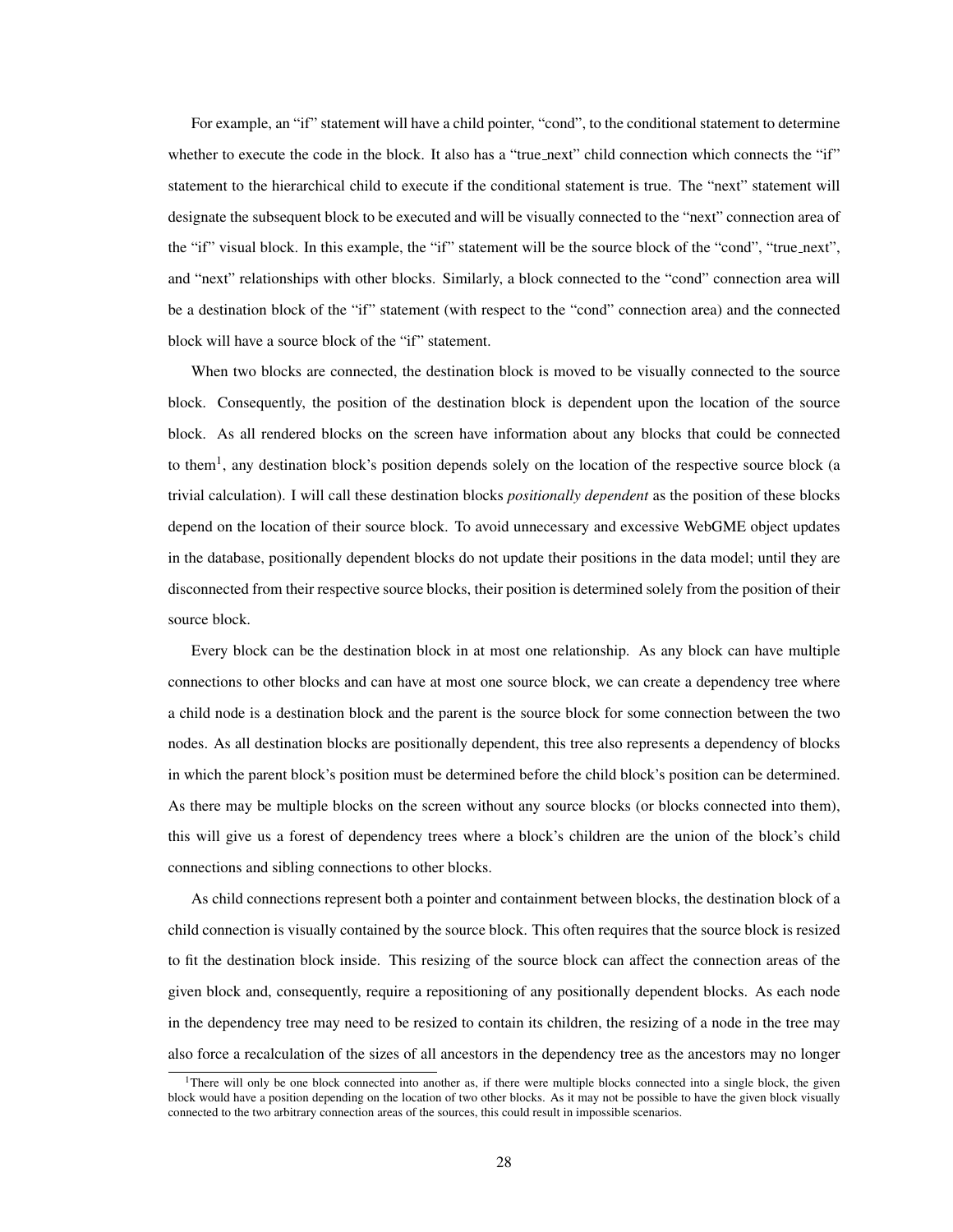<span id="page-33-0"></span>contain the given resized block. It follows that rendering visual blocks will require a careful ordering of the nodes based on the dependency trees of the model to prevent excessive recalculations.



Figure IV.1: Block Ordering Example

For example, consider the blocks shown in Figure [IV.1.](#page-33-0) In the corresponding dependency tree, the **node**, queue and let blocks depend on the For each block for their position. However, the size of the For each block depends on the size of the let block and it's siblings as the For each block needs to be large enough to encompass these blocks. As the For each block needs to encompass all contained blocks, the locations of the contained blocks also is relevant for determining the combined size of all the children. That is, the For each block cannot be sized until all it's contained blocks are both sized and positioned correctly.

As each block's sibling and child pointers are children of the given node in the dependency tree, creating the dependency tree for Figure [IV.1](#page-33-0) gives us the following graph:



This dependency tree illustrates a few unique characteristics of dependency trees created as described. One such feature is that the sequence of execution of the blocks corresponds to a path in this directed dependency tree. For example, the blocks **let, if, add** are performed sequentially<sup>[2](#page-33-1)</sup> and can certainly be found in the tree. More importantly, a block, say *b*, contains all it's child dependents, say *c<sup>i</sup>* , in it's subtree. As sequential blocks form a path in this directed tree, it follows that *b*'s subtree also contains all subsequent blocks of *c<sup>i</sup>*

<span id="page-33-1"></span> $2$ Although Mark Violation is contained in the if block and may be executed between if and add, it is connected to a child pointer of if ("true\_next") and is considered to be a part of the if block.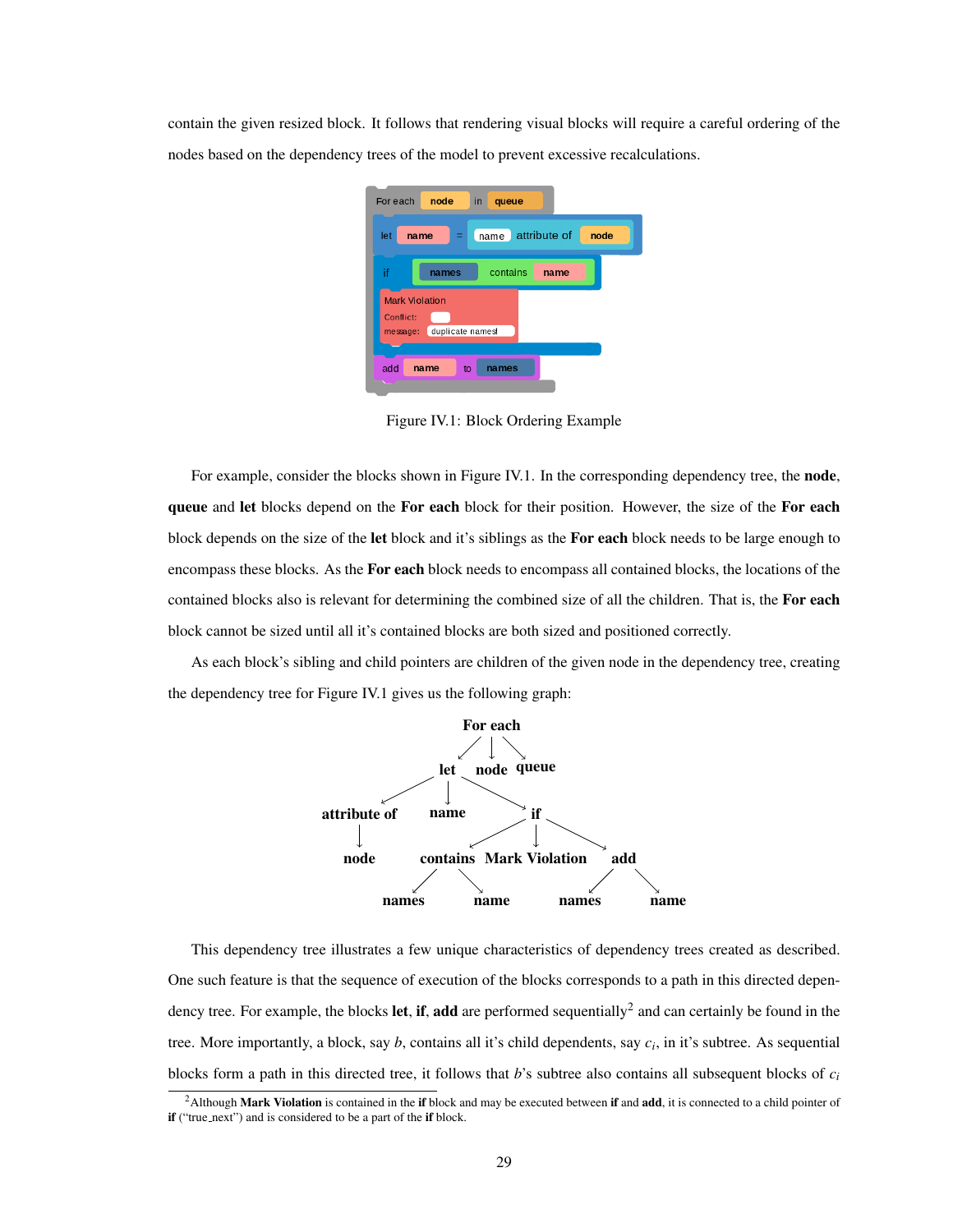with respect to the execution ordering. It follows *b* can be resized once it's entire subtree has been resized and *b* can be positioned (with all it's dependents) once it's parent in the dependency tree has been resized.

Formally, this ordering is performed by taking a root node of the dependency forest (a block which does not depend on any other block for its position) and adding it to a queue. The algorithm will then repeatedly add dependents to the front of the queue to find a node with no dependents on the queue. This will be given by the leading element on the queue that either has no dependents or has already been visited. Specifically, the algorithm for updating blocks is as follows:

| Algorithm 1 The updating blocks algorithm. |                                                                     |  |  |  |
|--------------------------------------------|---------------------------------------------------------------------|--|--|--|
| updateBlocks[updatedBlocks]                |                                                                     |  |  |  |
|                                            | 1: for each updated blocks, $b_i$ do                                |  |  |  |
| 2:                                         | Let $t_i$ be the dependency tree containing $b_i$                   |  |  |  |
| 3:                                         | Let $n = b_i$                                                       |  |  |  |
| 4:                                         | while <i>n</i> has a parent in $t_i$ do                             |  |  |  |
| 5:                                         | Let $n = PARENT(b_i)$                                               |  |  |  |
| 6:                                         | end while                                                           |  |  |  |
| 7:                                         | if roots doesn't contain $n$ then                                   |  |  |  |
| 8:                                         | Add $n$ to roots                                                    |  |  |  |
| 9:                                         | end if                                                              |  |  |  |
|                                            | $10:$ end for                                                       |  |  |  |
|                                            | 11: for each root, $r_i$ do                                         |  |  |  |
| 12:                                        | Add $r_i$ to queue, q                                               |  |  |  |
| 13:                                        | Let $c, s$ be the child, sibling dependents of $r_i$ , respectively |  |  |  |
| 14:                                        | while c is non-empty and $r_i$ is not marked as visited do          |  |  |  |
| 15:                                        | Mark $r_i$ as visited                                               |  |  |  |
| 16:                                        | Add s to the beginning of $q$                                       |  |  |  |
| 17:                                        | Add $c$ to the beginning of $q$                                     |  |  |  |
| 18:                                        | Let $r_i$ be the first element of q                                 |  |  |  |
| 19:                                        | Let $c, s$ be the child, sibling dependents of $r_i$ , respectively |  |  |  |
| 20:                                        | end while                                                           |  |  |  |
| 21:                                        | Update the size of $r_i$ given it's child dependents                |  |  |  |
| 22:                                        | Update the position of the dependents of $r_i$                      |  |  |  |
|                                            | $23:$ end for                                                       |  |  |  |

This algorithm first finds the highest root of  $t_i$  as this will ensure that all potentially affected blocks will be updated. Then the algorithm uses the ordering given by a depth first search in which a node is added to the ordering once the DFS has backtracked from the given node. The algorithm then uses this ordering of the tree to update the size of the blocks then update the positions of the given block's dependents. That is, a block will update its size when it is  $r_i$  but will not be positioned until after its parent in the dependency tree is resized. As the whole tree may need to be updated and all non-root blocks have a parent in the tree, it follows that all positionally dependent blocks will be placed after their parent in the tree has been resized.

This organization of the connections allows us to store any features of a given block as subcomponents of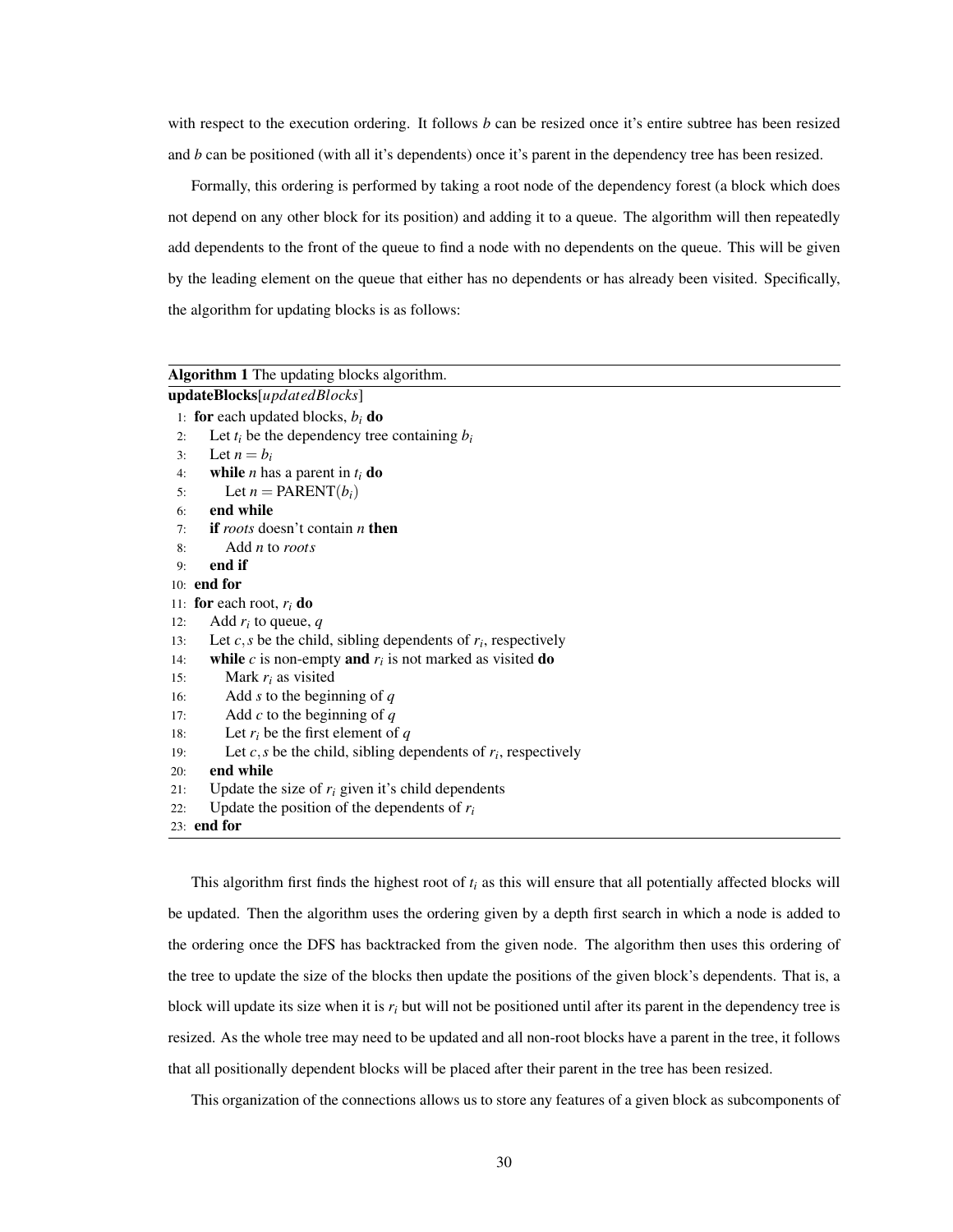this block. This yields an organization that is not only more intuitive but also allows us to be more efficient with rendering nodes and generating code of a given block.

#### <span id="page-35-0"></span>IV.2 Individual Block Design

Scalable vector graphics (SVG) are used for the visual representation of the blocks. This allows us to decouple the visual components from the language definition in the metamodel. This decoupling allows for easier modification and creation of new visual aspects of the language. The decoupling of the language definition and the visual aspects requires the creation of general rules for transforming a given SVG when another block is connected or nested within the given SVG component. Therefore, every dynamic SVG in the visual programming language must contain relevant information for the application of the appropriate stretching or shifting allowed by the given SVG.

SVG transformations are composed of a series of stretches and shifts applied to the individual elements of the SVG. That is, the placement of a block inside of another results in the stretching and shifting of individual elements of the parent block to visually represent the containment of the new child element. As shown below, these transformations can be rather significant.

These shifts and stretches must be specified in the svg file. Stretches are specified with respect to the name of the connection that will cause the given element to stretch and the given axis to stretch. Shifts are specified with respect to the id of the SVG element which will cause shifts to the location of the given element and the given axis to shift. That is, the SVG element will designate an element which, when stretched or shifted, will cause a stretch or shift in the given SVG element.

Each block on the screen has current stretch values organized by the connection name that is being stretched. When another block is connected to a connection area, the parent block's stretch values for the given connection area (termed "stretch class") are updated and will be updated on the next screen refresh. Organizing the elements into stretch classes allows the SVG elements to be stretched to the maximum of the stretches of the stretch classes to which the SVG elements belong. As the SVG element's stretch classes' stretches are all recorded, the size of the SVG element is easily updated on the event of a significant decrease in the largest stretch class value. That is, if an element has three stretch classes, say "first", "second" and "third", with values 15, 17 and 20, respectively, the element will be stretched to 20. On the event that "third" is changed to 10, the SVG element can easily update itself to depend upon the stretch value of the new maximum, "second" (with a value of 17).

Unlike the stretching of the SVG elements, shifting is dependent upon other SVG elements rather than connection names. Given the shifting specifications in the SVG, our visualization component of WebGME will create a forest of shift trees for each of the elements of the SVG. Shifts are then applied by applying a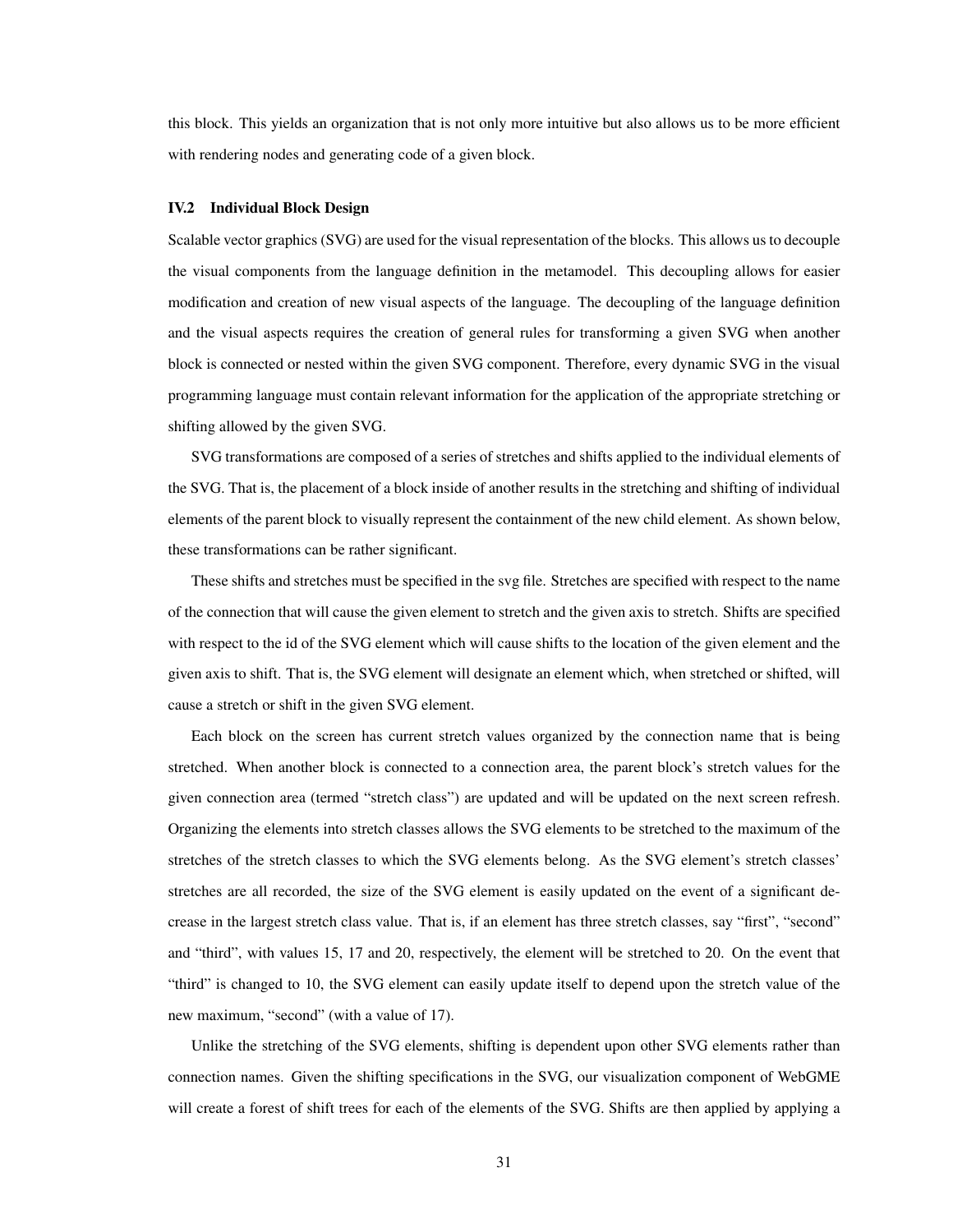shift to the children of each stretched node and allowing the shifts to propogate down the tree. Connection areas designated in the SVG support the same functionality and can be added as leaves to the shift tree for the given SVG. For example, if we let *e<sup>i</sup>* designate elements and *c<sup>i</sup>* designate a connection area of a given SVG such that  $e_{8,4,5}$  have a shift dependency on  $e_6$ ,  $e_{1,7,3}$  have a shift dependency on  $e_8$  and  $c_1$ ,  $e_{10}$  have a shift dependency on  $e_3$ , we will create the left shift tree in Figure [IV.2.](#page-35-0) Letting  $e_2$  be an unshifting element with dependents *e*11, *e*<sup>9</sup> will give us the tree on the right.



Using this constructed forest of shift trees, we can then apply shifts by first shifting the children of stretched elements by the given amount. As previously described, these shifts will then propogate down the tree to update all dependent elements. Suppose, for our example, we have the following stretches in the SVG:

$$
e_6 = 12
$$

$$
e_8 = 7
$$

$$
e_1 = 11
$$

This will update the left shift tree as follows:



It is worth noting that the stretching elements and shifting elements have significantly different requirements; this is both with respect to what the elements depend upon and how their values are calculated given their dependents. The stretching elements depend upon the values of their given stretch classes (which are determined from size of any block connected to a given connection area). Given these stretch class values, the SVG element will stretch to the max stretch value dictated by the stretch classes. The shifting elements, however, are dependent on their descendents in their given shift tree; the shift value is then given by the summation of the stretch and shift values of the parent.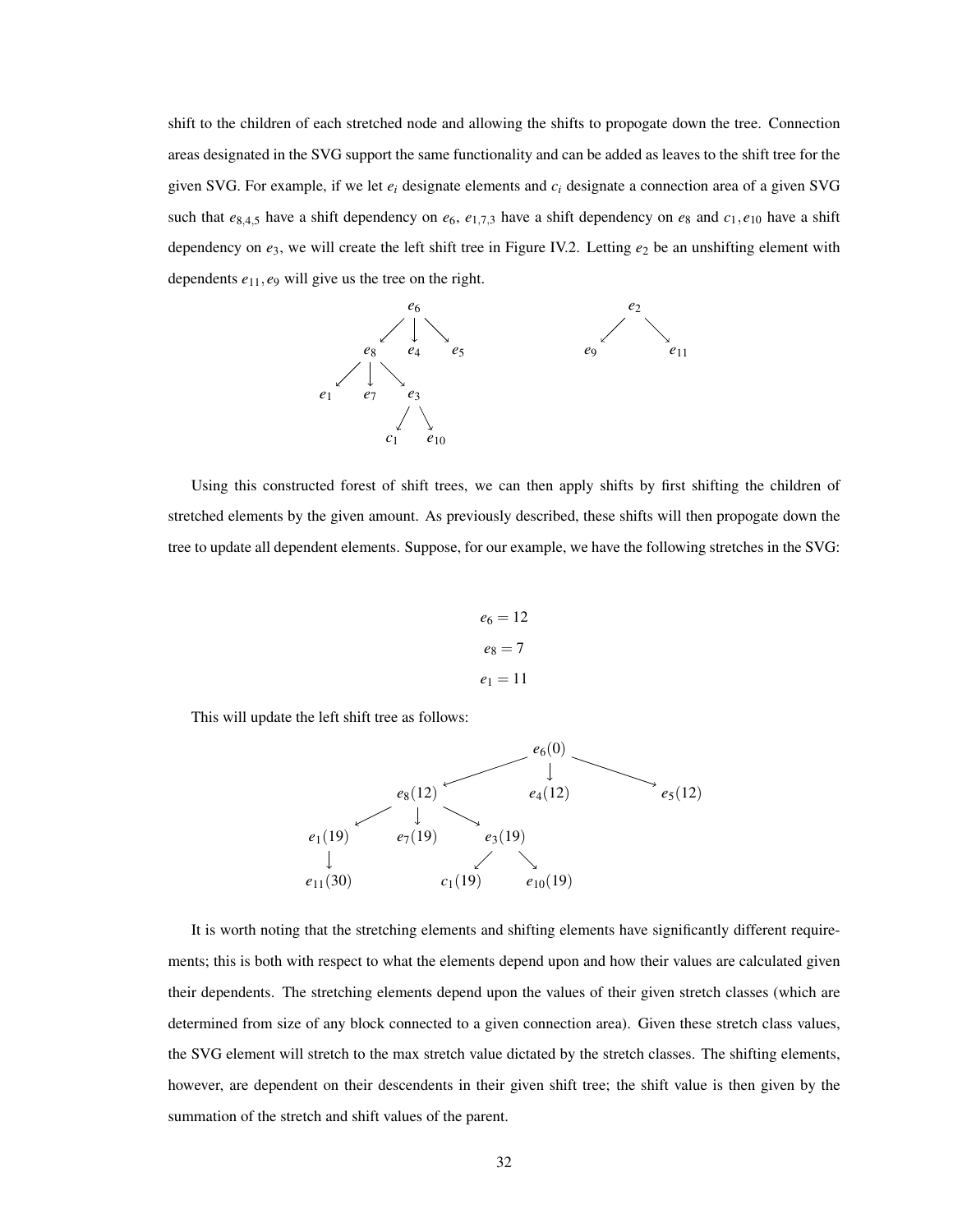### CHAPTER V

## Constraint Generation

<span id="page-37-0"></span>Constraint generation is done in 3 major steps. First, variables are hoisted to the top of the file and declared with respect to their given data type. Next, the blocks are traversed and the code is generated from the block code templates. Finally, any dependent functions required by the code templates are prepended to the generated code.

As discussed in Chapter [III,](#page-27-0) a block may have both an attribute and pointer with the same name to represent a value that can be specified by either user specified text or a relationship with another block. During compilation, any values from block relationships take precedence over any user specified text (attributes in the data model). Constraint code for a given block is generated by first finding any values that would be replaced by the attributes of the given block (such as input of text fields). Then, for any pointer name required in the template, code is generated for the target block of that given pointer. This ordering allows the information about any connected block to override any attribute value that may be inputted to the given block. This approach effectively results in a creation of the code which generates the code of children and sibling connections before the node's code is generated. The constraint generation uses a robust, template based code generation. The use of templates allows our constraint generator to be easily extendable with the addition of new language concepts and with any future language or syntax changes. Like Scratch, the constraint code is generated only from code accessible from the main entrypoint; disconnected blocks are ignored [\[17\]](#page-51-5).

The most novel aspect of the code generation for the visual constraint language lies in it's ability to generate asynchronous code. Using this asynchronous code generation, the compiler enables the user to create more manageable, synchronous code using the blocks and will compile the block source code into the necessary asynchronous JavaScript code as necessary. The constraint generator also uses intelligent variable name mapping to allow the user to ignore character restrictions or reserved words restrictions in naming variables.

## <span id="page-37-1"></span>V.1 Asynchronous Code Generation

As WebGME allows the loading of only the relevant parts of a project, the nodes being accessed may not be currently available to the client application. This requires the constraint code to be asynchronous as the client application may need to request the node from the server.

The constraint generator supports asynchronous code creation from the synchronous block input. Supporting asynchronous code function generation in the template requires support for moving subsequent code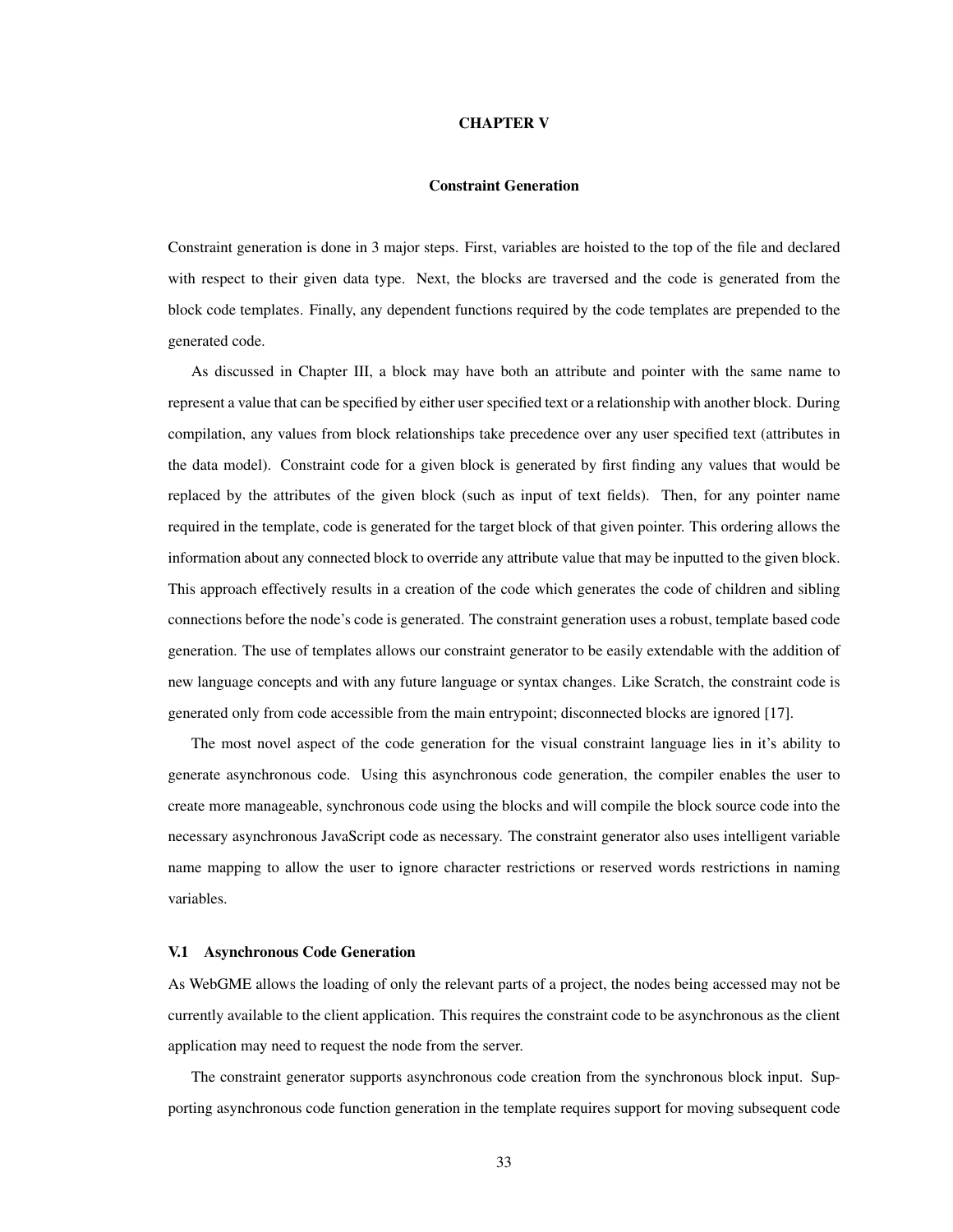into a callback while preserving and variable assignment or similar function that requires the return value of the asynchronous function. Consider the following example of loading a node in JavaScript and assigning it to the variable "myNode" (where "nodeId" is the id of the desired node). Using naive template based code generation:

```
myNode = getNode(nodeId, function(node){
});
```
However, as *getNode* is an asynchronous function, the resulting node is actually the input to the callback function (rather than the return value of the function). Therefore, in our asynchronous code generation, we handle this by allowing the block's code to move it's parent's code (the *assignment* block in our example) inside of the given code's callback.

To prevent undesirable behavior in the case of nested asynchronous functions, we only allow this movement of the parent code inside of the callback to occur once. As the parent code snippet contains the placeholder for the subsequent commands to be executed, this single movement will account for movement of all following generated code. Using this code generator, the previous example correctly moves the parent code inside of the child code as shown below.

```
getNode(nodeId, function(node){
    myNode = node;
});
```
Nesting the parent code within the child block's code effectively allows the parent block to use the result of the asynchronous function. However, as subsequent code may also depend on the result of the the callback, the subsequent code is also executed within the scope of the callback. Just as every visual block contains a connection area to connect to subsequent code blocks, every block's code snippet contains a placeholder for the following block's code snippet. Maintaining the location of the following block's code snippet allows the subsequent code to be lifted into the asynchronous callback with the appropriate parent block's code snippet. Allowing the current insertion point of subsequent code to be held with a placeholder facilitates the generation of more complex asynchronous code.

This gives us a more robust template-based code generator as it allows our previously synchronous code to be converted to asynchronous JavaScript code. This mapping of synchronous to asynchronous code allows for a reduction in complexity of the constraint language required in our distributed modeling environment.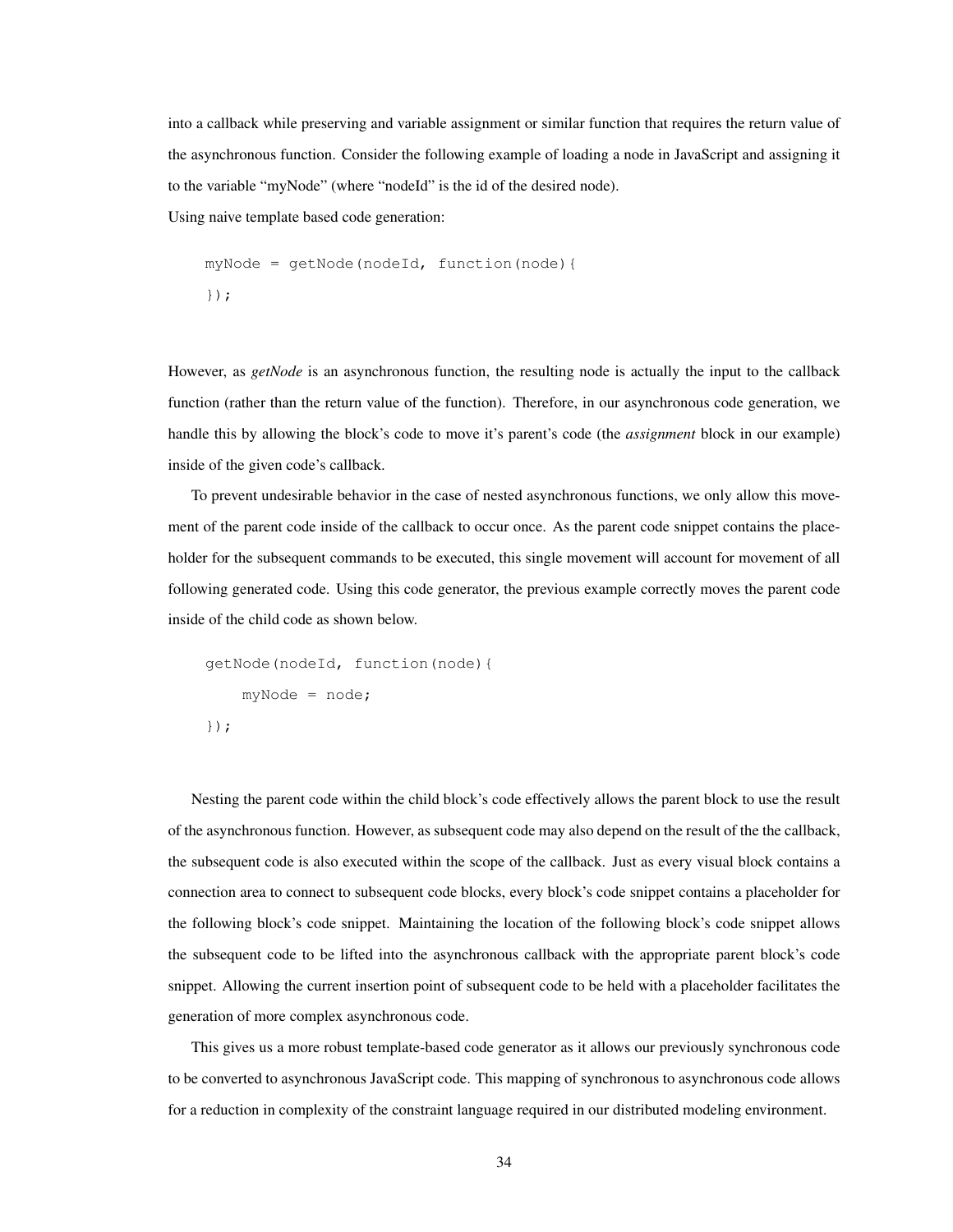Supporting asynchronous functions also requires some modification to loops in the code blocks as they cannot necessarily be mapped to a synchronous "for" or "while" loop. This mapping could cause unexpected behavior as, if the loop contains asynchronous calls, the loop may enter subsequent iterations before the asynchronous call returns. In order to ensure the appropriate behavior, we map loops to recursive function calls where the recursive call is moved into the callback of the asynchronous function. As a loop with many iterations could result in a stack overflow, the recursive call is made asynchronously. Performing the recursive call asynchronously prevents the call stack from growing during subsequent iterations.

In JavaScript, this is implemented using the **setTimeout** function. JavaScript is implemented with an event queue which contains functions to be executed by the global object. The **setTimeout** function allows functions to be placed on this event queue. In the generated constraint code, loops are converted to recursive calls where the subsequent iterations of the loop (recursive function) placed on the event queue using set-Timeout. This utilization of the event queue effective shrinks the call stack as desired and prevents any stack overflow errors as a result of any large loops in the constraint code.

## <span id="page-39-0"></span>V.2 Additional Features

Along with the support for asynchronous code generation, the visual constraint language code generation also contains a framework for testing of new constraint code blocks, an intelligent variable name mapping, basic name collision avoidance, lazy loading of nodes and a decoupled output language specification.

The visual constraint language also includes a framework for testing new constraint code blocks. The framework allows the user to create a test case and then simulates the asynchronous network communication used in WebGME to allow the user to run the compiled constraint code locally. To test the accuracy of the output, the user can write a JavaScript function testing the same constraint to be compared with the compiled code. As the testing is all performed locally, the user-provided JavaScript code is given direct access to the test case and the code can be written synchronously (ignoring the added complexity from the network communication). This allows the user-provided JavaScript to be written very simply while still performing as desired. This testing framework also allows for the programmatic creation of large test cases to also test the performance of the newly created code block in the context of the test constraint.

At compile time, variable names are mapped to a valid JavaScript variable name. Mapping the variable names to valid JavaScript variable names allows the user to create more readable variable names (such as "maximum nodes" as opposed to "maximumNodes" or "maximum\_nodes"). Although subtle, this should promote the readability of code to non-programmers.

Also, the code generator allows the user to create boilerplate code for the template and specify variables from the boilerplate code as private. That is, variables can be specified as unavailable to the constraint.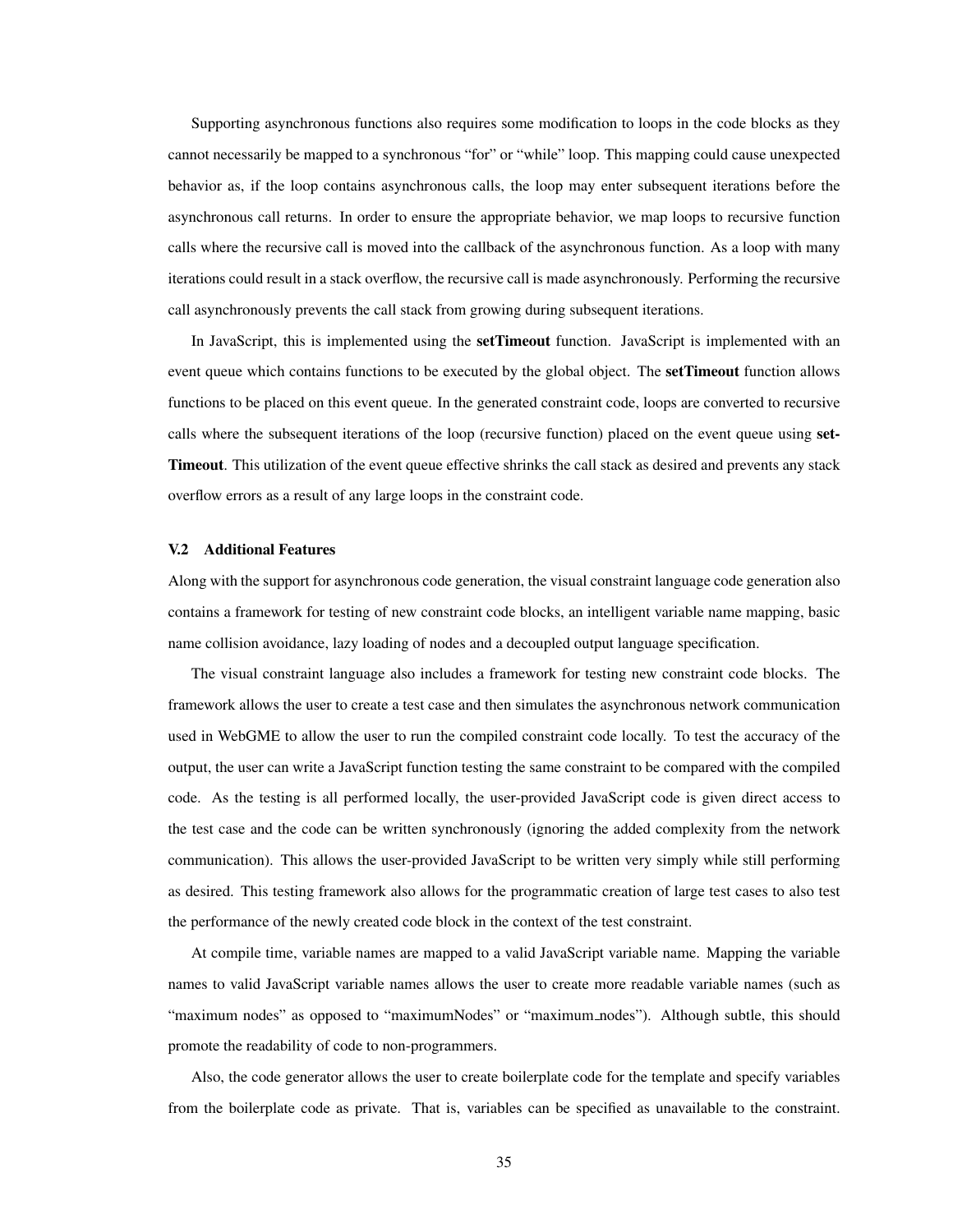During compilation, any variables created by the user matching a private variable from the boilerplate code will be renamed to avoid the name collision between the variable specified by the user and the variable from the boilerplate.

Another feature of the constraint code generation is the lazy loading of nodes in the constraints. When a node object is created in the constraint, it's value is simply the id of the node (as assigned by WebGME). That is, until the node is passed as input to a function, the node is simply the string id of the given node represented. However, when the node is passed as input to a function, the node is then retrieved from the local node cache of the constraint or requested from the browser cache (or, if it is not cached locally, requested from the remote WebGME server). This allows the nodes to only be loaded when they are used and can limit the number of nodes stored in the browser; this may be significant when running constraints on large projects. As the nodes are stored as simply string ids which the node object is retrieved only when needed, the user can also use a node block as an index to a hashmap.

To promote easy extension of compiler functionality, the output language specification is modular and decoupled from the functionality of the compiler. That is, the output language is defined using template snippets in a separate JSON file which can be easily modified or customized for extensions of the visual constraint language. This modularity also facilitates future extension of the compiler for general code generation rather than simply constraint generation.

## <span id="page-40-0"></span>V.3 Algorithm

The algorithm consists of two main functions: **createCode** and **generateBlockCode**. As each code snippet contains the placeholder for the subsequent code block's snippet, **generateBlockCode** only needs to be called for the first block.

<span id="page-40-1"></span>

| <b>Algorithm 2</b> The compilation algorithm.                           |  |  |  |
|-------------------------------------------------------------------------|--|--|--|
| createCode[language, blocks]                                            |  |  |  |
| $1:$ initializeLanguage(language)                                       |  |  |  |
| 2: vars be the blocks representing a variable                           |  |  |  |
| 3: <i>start</i> be the starting block for the code                      |  |  |  |
| 4: for each block, $b_i$ do                                             |  |  |  |
| if is Variable $(b_i)$ then<br>5:                                       |  |  |  |
| Add $b_i$ to vars<br>6:                                                 |  |  |  |
| else if isStartingBlock $(b_i)$ then<br>7:                              |  |  |  |
| Set start = $b_i$<br>8:                                                 |  |  |  |
| end if<br>9:                                                            |  |  |  |
| $10:$ end for                                                           |  |  |  |
| 11: Let code=declareVariables(language, vars)                           |  |  |  |
| 12: Let <i>first</i> be the block at the "next" pointer of <i>start</i> |  |  |  |
| 13: Add generateBlockCode(language, <i>first</i> ) to <i>code</i>       |  |  |  |
| 14: Let $code = mergeCodeSegment(language, code)$                       |  |  |  |
| 15: <b>return</b> code                                                  |  |  |  |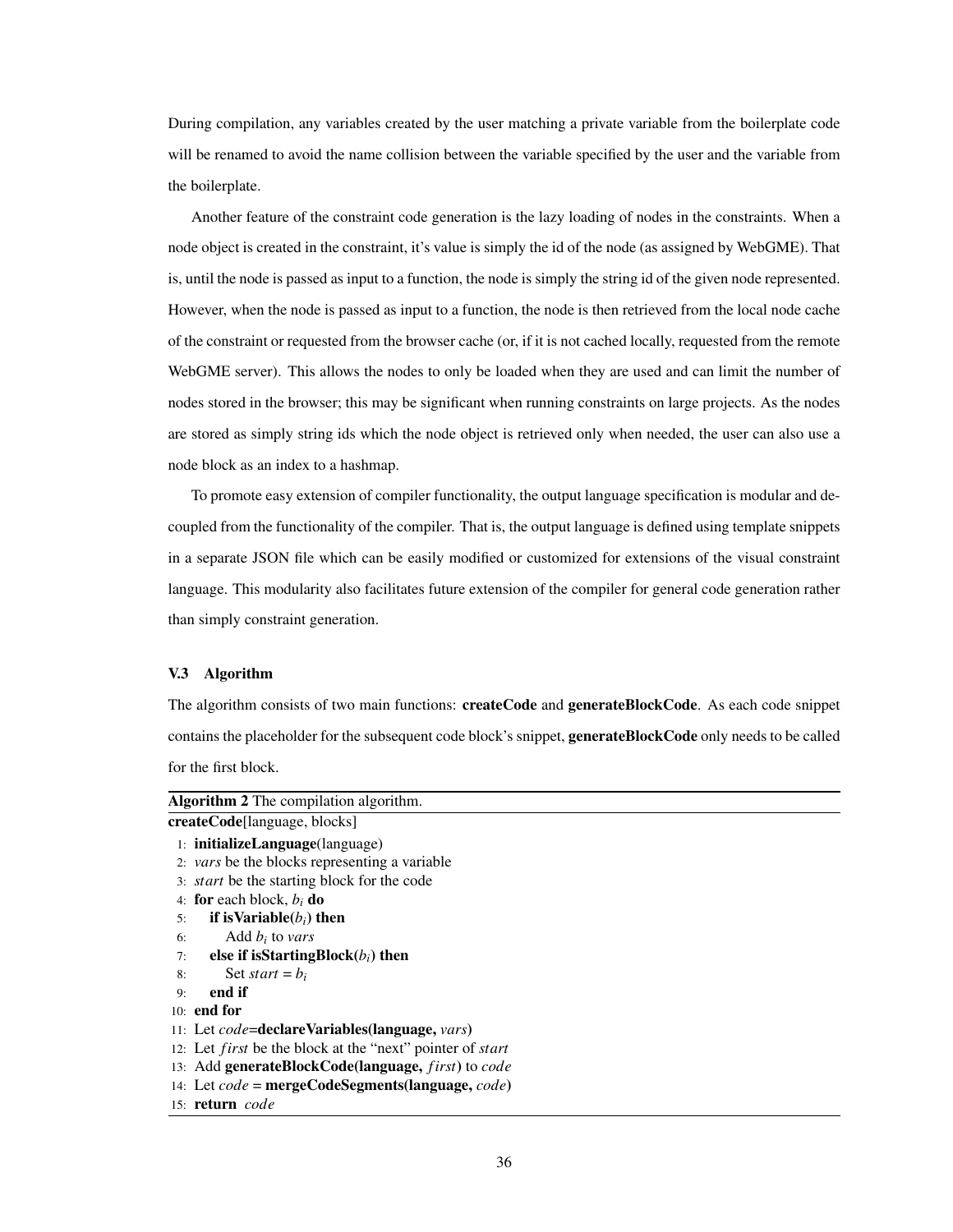Algorithm [2](#page-40-1) starts by initializing the current language. This gives the compiler the code snippets for each block as well as some other relevant information (such as variable declaration snippets and boilerplate). Then the compiler finds all variables (and the starting block). Finally, the **declareVariables** method will declare all boilerplate variables and then the user created variables. This results in a hoisting of all user created variable blocks to the top of the generated code. Next generateCodeBlock will be called on the first of the code blocks and generate the majority of the code. Finally, **mergeCodeSegments** will place the code in the boilerplate provided in the language definition and add any utility functions used in the main code and defined in the language definition.

In Algorithm [3,](#page-42-0) the code for a single block and all successors is generated. First, the snippet for the given block is found from the language definition. Next, the snippet field values are recorded in a hashmap (*snippetTagContent*) from the values of the placeholders in the snippet, attributes and pointers of the code block. Finally, the snippet fields are populated given the current recorded values in *snippetTagContent*.

<span id="page-41-0"></span>Placeholders are custom tags defined in the language definition and are optionally used in the code snippet to specify temporary variables. This allows for multiple of the same code block to use temporary variables that are not present in the code blocks without any collisions. For example, consider the code example given in Figure [V.1.](#page-41-0)



Figure V.1: Placeholder Block Example

These code blocks will generate the following JavaScript code:

```
getNode(myNode, function(node){
    name = core.getAttribute(node, 'name');
});
```
In the generated code, it is easy to see that the "myNode" value is from the node block, "name" is the string block, and the "name" in the getAttribute function is provided as text input to the attribute of block in Figure [V.1.](#page-41-0) However, as this function is asynchronous, the let block is "lifted" into the callback and the node represented by myNode is passed as an argument to the callback of getNode. As the nodes are lazily loaded, myNode is actually the id of the given WebGME node. Consequently, we need another variable in the snippet representing the actual value of the node object. This is done through the use of placeholders; as a placeholder can be specified in the language definition then a new variable will be used in the generated code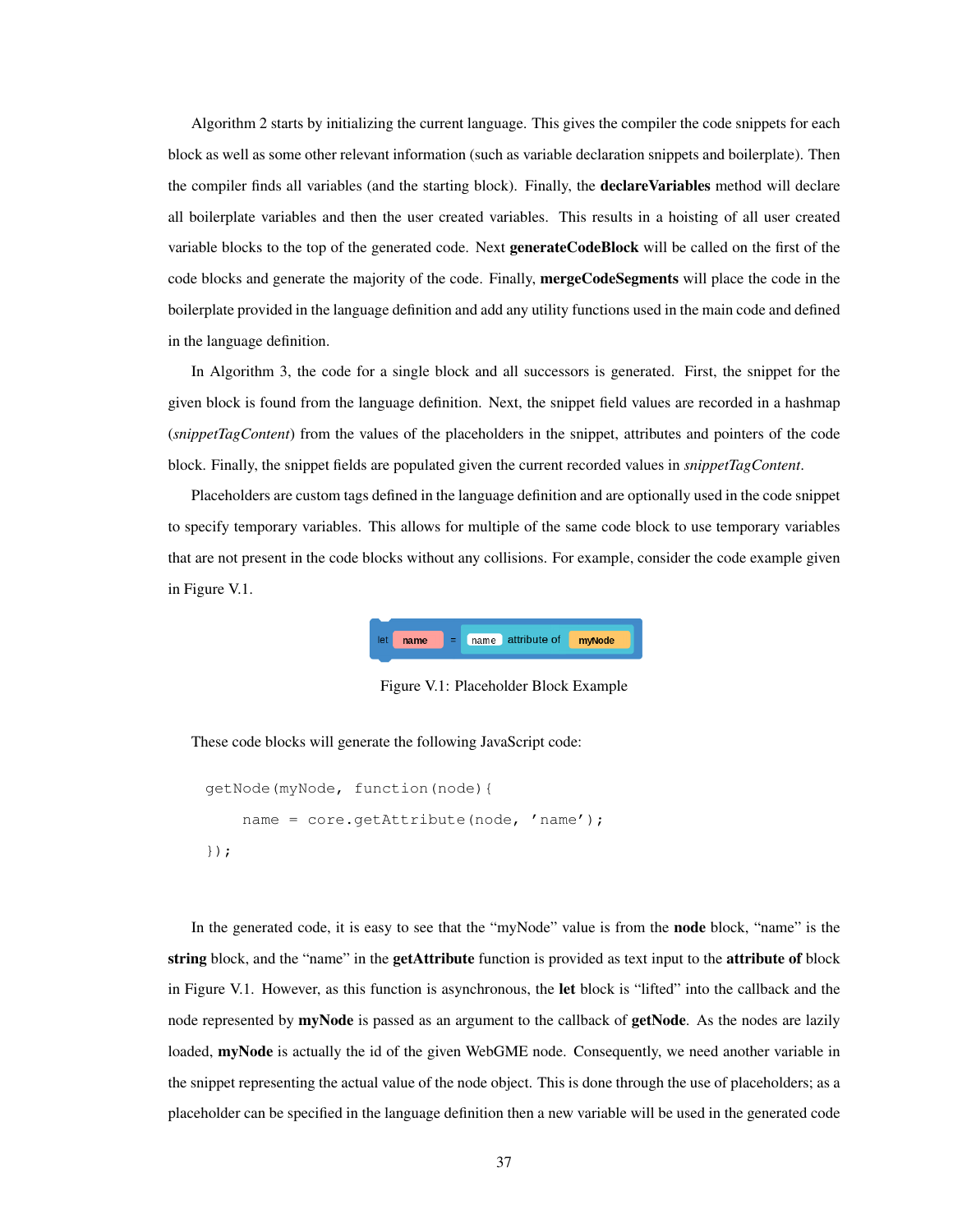<span id="page-42-0"></span>Algorithm 3 Generating the code for a single block.

```
generateBlockCode[language, block, b]
```

```
1: Let snippet be the code snippet for b
```
- 2: Let *snippetTagContent* be a string hashmap
- 3: Let *placeholders* be all placeholders of the language
- 4: Let *attributes* be the attributes of *b*
- 5: Let *pointers* be the pointers of *b*
- 6: for each *p* in *placeholders* do
- 7: Let  $key = getPlaceholderValue(p)$
- 8: if *snippet* has field *key* then
- 9: Let *content* = createVariableName(*key*)
- 10: Add *content* to *snippetTagContent* at *key*
- 11: end if

```
12: end for
```

```
13: for each a in attributes do
```
- 14: if *snippet* has field *a* then
- 15: Let *content* be attribute, *a*, of *b*
- 16: if *a* is "name" then
- 17: *content* = getVariableMapping(*content*)
- 18: else
- 19: *content* = getFormattedAttribute(*content*)
- 20: end if

```
21: Add content to snippetTagContent at a
```

```
22: end if
```
# 23: end for

```
24: for each p in pointers do
```
- 25: if *snippet* has field *p* then
- 26: Let  $b_2$  be the value of the pointer,  $p$ , of  $b$
- 27: **if**  $b_2$  is not null **then**
- 28: *content* = **generateBlockCode**(language,  $b_2$ )
- 29: else if isOptional(language, *p*) then
- 30: Set *content* to the empty string
- 31: else
- 32: Let *content* = getUndefinedValue(language)
- 33: end if
- 34: Add *content* to *snippetTagContent* at *p*
- 35: end if

```
36: end for
```

```
37: for each key in snippetTagContent do
```
- 38: Let *content* be the current value of *key* in *snippetTagContent*
- 39: if hasAsyncTags(*content*) then
- 40: Let *snippet* = swapSnippetAndContent(*snippet*, *content*)
- 41: else
- 42: Set field *k* of *snippet* to *content*
- 43: end if
- 44: end for

```
45: return snippet
```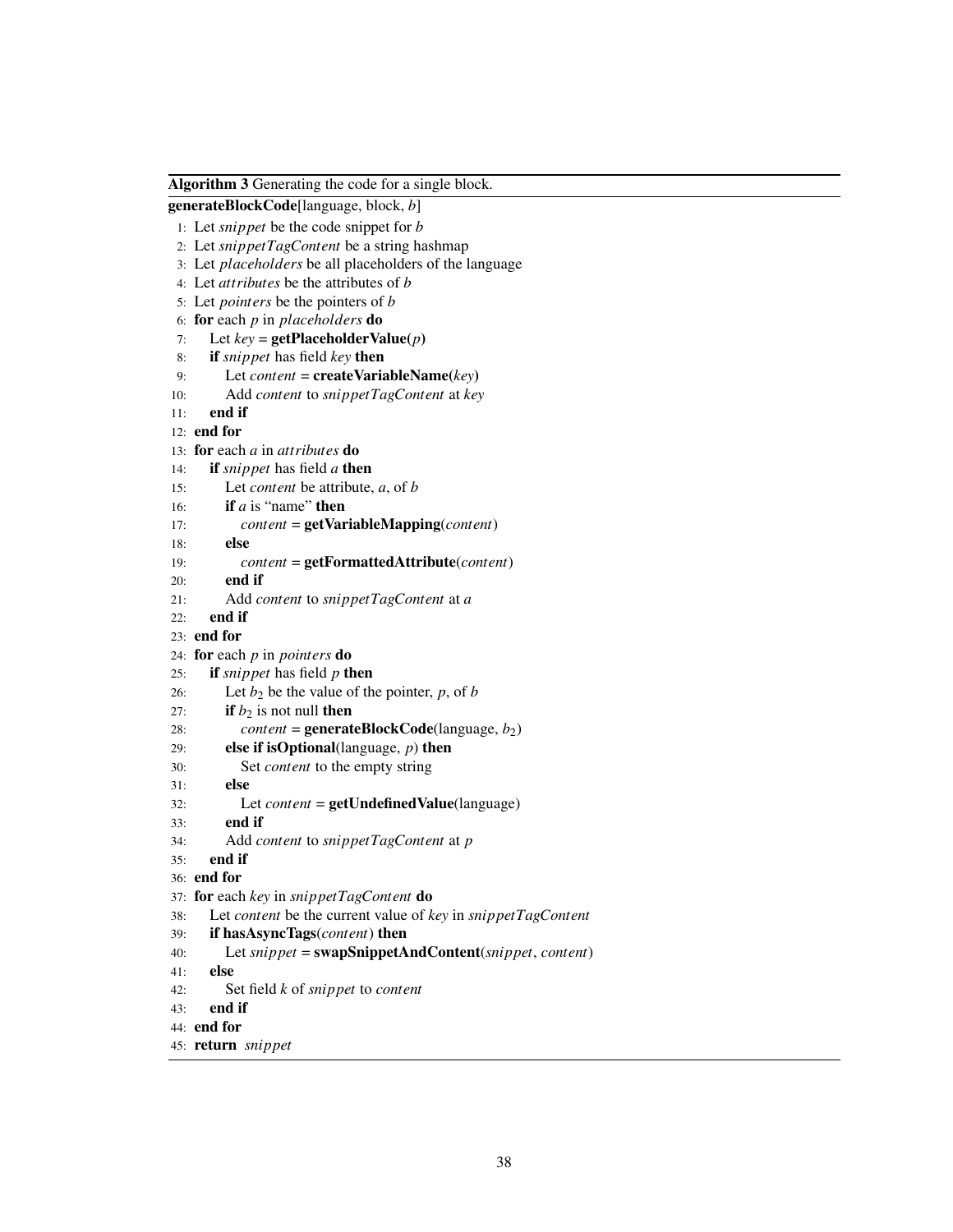that does not collide with any existing variables in the generated JavaScript code.

<span id="page-43-0"></span>After the placeholder values are recorded, the attributes of the given code block are recorded followed by the pointer values of the code block. As placing a code block in another block with text entered does not remove the attributes of the code block, this ordering of populating *snippetTagContent* allows the block values to overwrite the attribute values in the snippet. For example, suppose we have the code block given in Figure [V.2](#page-43-0) and place a block in the left field (as given in Figure [V.3\)](#page-43-1).



Figure V.2: Block Attribute Example



Figure V.3: Block Pointer Example

<span id="page-43-1"></span>Certainly, if we remove the count block, we should still see the original number (1000888). It follows that the attributes clearly should not be cleared when a block is placed in the field but they should be overridden by the pointer value. This characteristic must be reflected in the generated code; storing the values for the fields given the attributes then overwriting them with the pointer values allows this overriding of the attribute value.

In Algorithm [3,](#page-42-0) there are also a number of functions used which require explanation. One such function is **createVariableName**. This function generates a variable name to be used in the source code that matches the format of the variables in the language (specified with a regular expression) and does not collide with any other variables from the boilerplate, placeholders, or already defined variables in the code blocks.

isOptional and getUndefinedValue are two more important functions used in code compilation. This allows the generation of blocks with missing attributes or pointers. That is, if a block's code snippet contains a field that cannot be populated by the given block (as it does not have the appropriate attribute or pointer), isOptional checks if the field is needed. If so, the field will be populated with the empty string. Otherwise, the field will be populated with the "undefined value" of the language (retrieved from the language definition with getUndefinedValue).

An easy example of the use of **isOptional** and **getUndefinedValue** can be found with the "next" pointer. As the user's code is not infinitely long (nor cyclical), there must be some code block that does not have a "next" pointer. This pointer is considered optional and, thus, is replaced with the empty string. However, if it was not optional, then it would be replaced with the undefined value of the language. In the example of the code generated from Figure [V.1,](#page-41-0) the generated code would actually look as follows: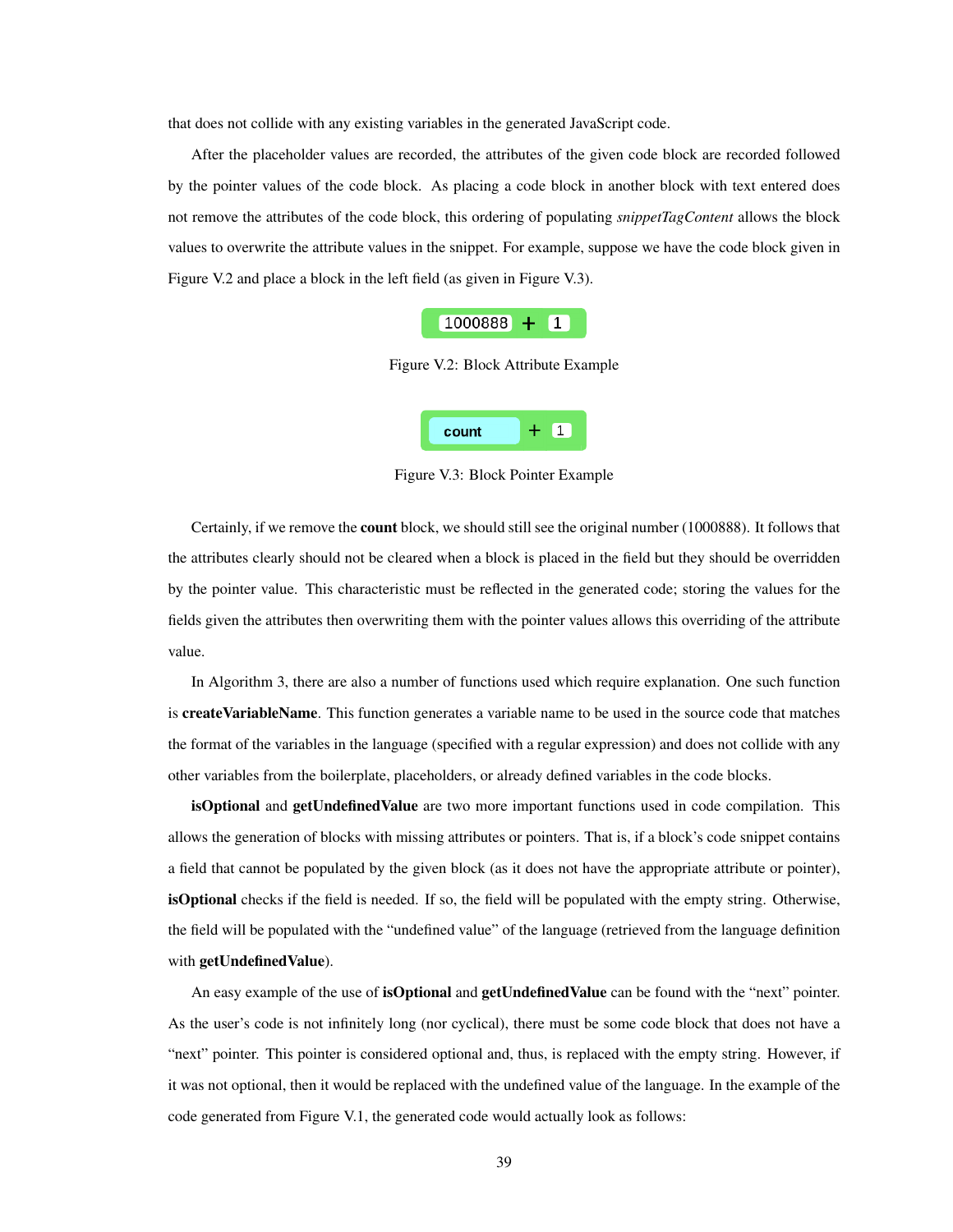```
getNode(myNode, function(node){
    name = core.getAttribute(node, 'name');
    undefined
});
```
Given this code example, it may seem compelling to simply allow all fields to be optional as adding "undefined" to a snippet field may not seem to be beneficial. There are two natural alternatives to this approach: replace unknown values with the empty string or ignore unfilled field entries.

Suppose the compiler replaced all unknown fields with empty string. As demonstrated in the previous code snippet, this is sometimes a satisfactory solution. However, this approach can cause problems as some fields certainly may not be necessary or used but still must exist. This could be the case for functions with multiple arguments or with setting optional parameters for an object; a value may need to be present though leaving undefined may simply specify that the optional parameter is left unspecified. If the values are input to a function, then inserting an empty string may cause a syntax error in the generated code. As it is possible that the value is not needed by the function, this would cause an error in the compiled code which is not in the code blocks.

Suppose the compiler simply ignored fields without values specified by the current block. As each code block contains the subsequent code, a block leaving a field unfilled would allow the field to be filled by any of it's ancestor blocks (predecessors in the execution sequence). This could result in unexpected behavior by the compiler. As this option could cause nondeterministic for the code of a given block (as the generated code snippet could be modified by the given block's predecessors) and the functionality of the first option is included in the current design of the compiler, the current design of the compiler results in a more robust and reliable compiler supporting more flexible code generation.

Finally, the function that facilitates generating asynchronous code is **swapSnippetAndContent**. As de-scribed in Section [V.2,](#page-39-0) this function will "lift" the current snippet into the callback of the block representing an asynchronous function. This function will recognize asynchronous code snippets and insert the parent block snippet code into the child block snippet. For example, consider the code generated from Figure [V.1.](#page-41-0) When this code is being created, the snippet will be

```
name = {math>
{{next}}
```
and the content for the "second" pointer will be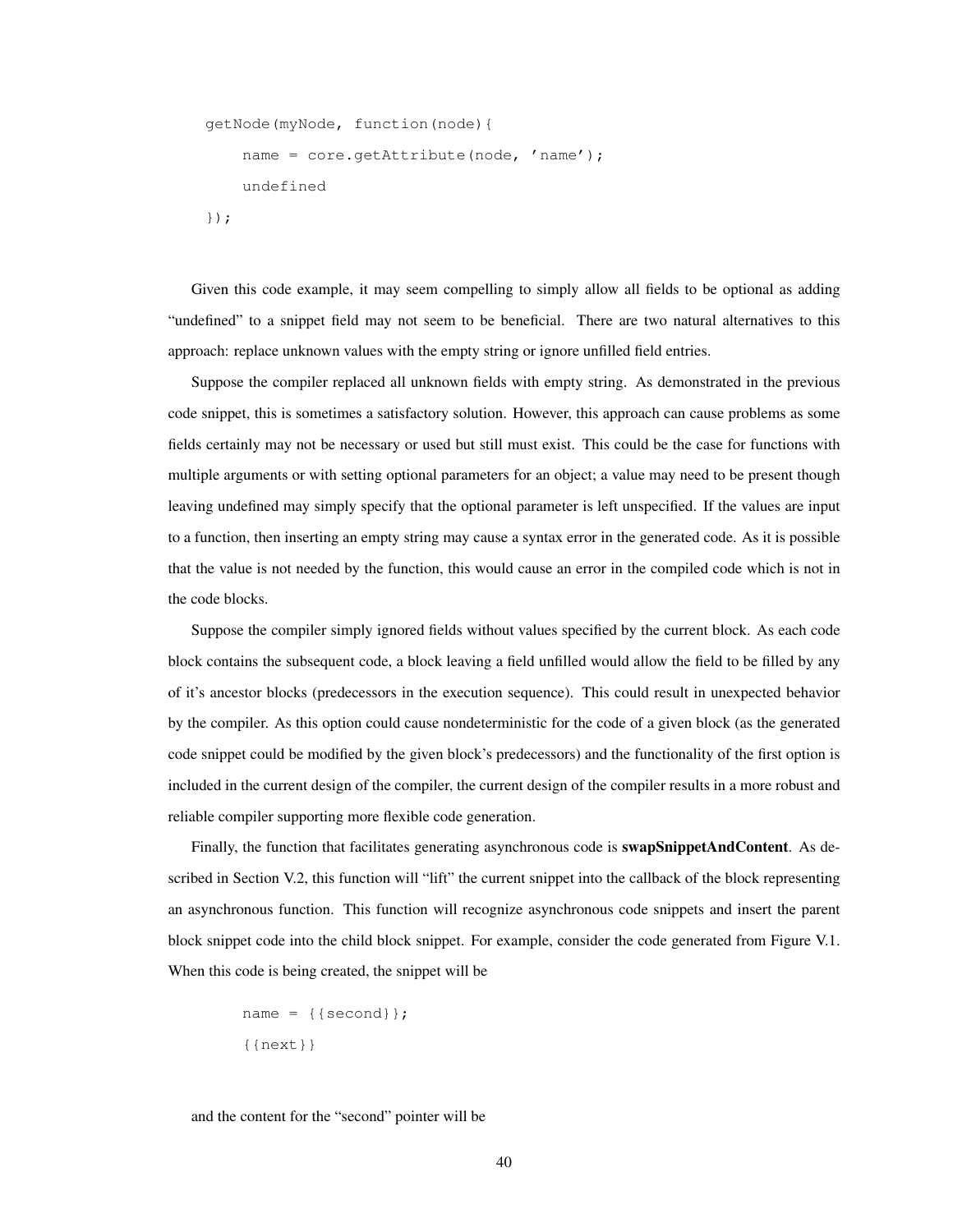```
getNode(myNode, function(node){
    {{_async_start_}} core.getAttribute(node, 'name'){{_async_end_}}
});
```
The swapSnippetAndContent function will recognize the asynchronous tags and place the content between the "start" and "end" tags in the "second" pointer of the snippet:

```
name = core.getAttribute(node, 'name');
{{next}}
```
Then the snippet will be inserted into the content for the given pointer in place of the asynchronous section to get the new snippet value:

```
getNode(myNode, function(node){
    name = core.getAttribute(node, 'name');
    {{next}}
});
```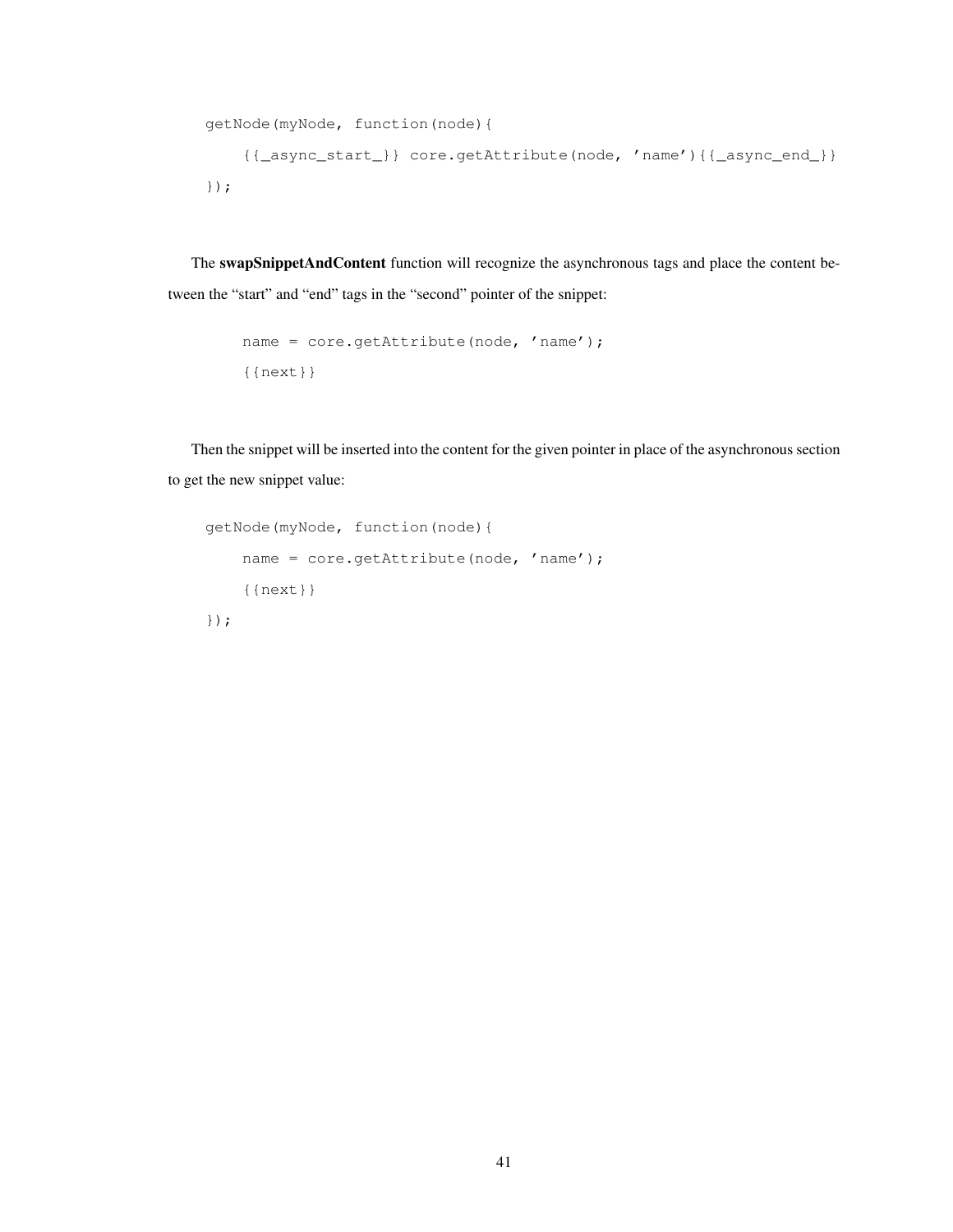### CHAPTER VI

### Examples and Discussion

<span id="page-46-0"></span>In this section, I will provide three constraint examples using the visual constraint language: Unique Name Constraint, One Start Block Constraint, and Equal Incoming and Outgoing Connections Constraint. The first two constraints provide constraints which would be applied to a project container (the root node in the containment tree) and verify that all contained nodes conform to the constraint rule. The third constraint provides an example of an extension of the visual constraint language for a domain using a visualization paradigm with "connection" nodes<sup>[1](#page-46-3)</sup>. The third example will also provide the small modifications to the metamodel performed to make the given extension.

## <span id="page-46-2"></span><span id="page-46-1"></span>VI.1 Unique Name Constraint



Figure VI.1: Block Pointer Example

Figure [VI.1](#page-46-2) shows an example of validating that all containment descendents of a node have a unique name. As with all constraints, this constraint starts with a "Begin" node which marks the entrypoint of the constraint. The constraint then retrieves all descendents of the current node and assigns them to the "queue" variable. The "queue" node set is then iterated through using the **forEach** loop using "node" as the iterator. For each node, the name attribute is retrieved from the node and assigned to the "name" string variable. If the name has already been visited (and added to the "names" collection variable), then the constraint marks the current node as violating this constraint. Otherwise, the code will simply add "name" to the list of seen names (recorded in the collection, "names") and continue.

<span id="page-46-3"></span><sup>&</sup>lt;sup>1</sup>In this context, a connection node is a node which is visually represented as a connection between two other nodes in the model.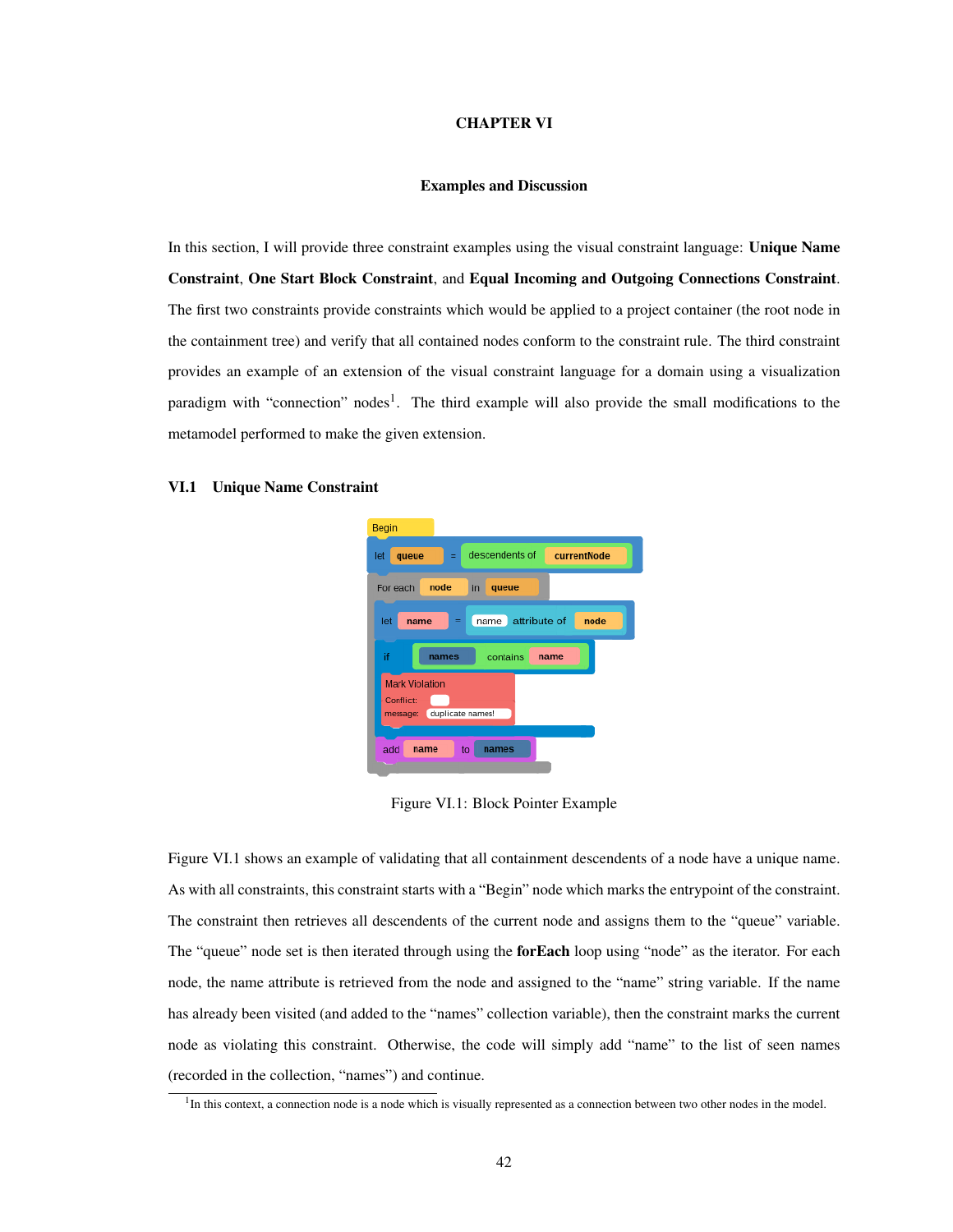### <span id="page-47-1"></span><span id="page-47-0"></span>VI.2 One Start Block Constraint



Figure VI.2: One Start Block Example

Figure [VI.2](#page-47-1) starts by setting the "TYPE" variable to "start" and the "MAX COUNT" variable to 1<sup>[2](#page-47-2)</sup>. Next, the number of descendents of the current node of type "start" are retrieved and assigned to the variable "count". Finally, it simply checks if "count" is larger than "MAX COUNT" and marks a violation if appropriate.

This example illustrates the significant reduction of complexity provided by the visual constraint language. Specifically, the retrieval of the number of descendents of a given type is performed by simply performing three operations on "currentNode" in Figure [VI.2](#page-47-1) while these blocks encompass asynchronously loading all containment descendents, filtering the results by the specified node type and returning the number of remaining nodes. As this requires a large amount of asynchronicity, representing it in a synchronous manner provides the user with a significant reduction of code complexity.

The simplicity of this example is a result of more than simply providing useful functions for node retrieval within WebGME. Providing a library for writing JavaScript functions could provide the functionality of convenient blocks such as getDescendents in Figure [VI.2.](#page-47-1) However, as the loading of nodes in WebGME is an asynchronous call, this would require the **getDescendents** method to also be an asynchronous call and would consequently affect how the method must be used. Using this visual programming language allows the user to not only encapsulate the convenient functionality within a custom block but also to hide the asynchronicity of the code to the end user.

<span id="page-47-2"></span> $2$ As the variable names are converted to valid variable names (if needed) within the compiler, the space within "MAX COUNT" is a valid variable name.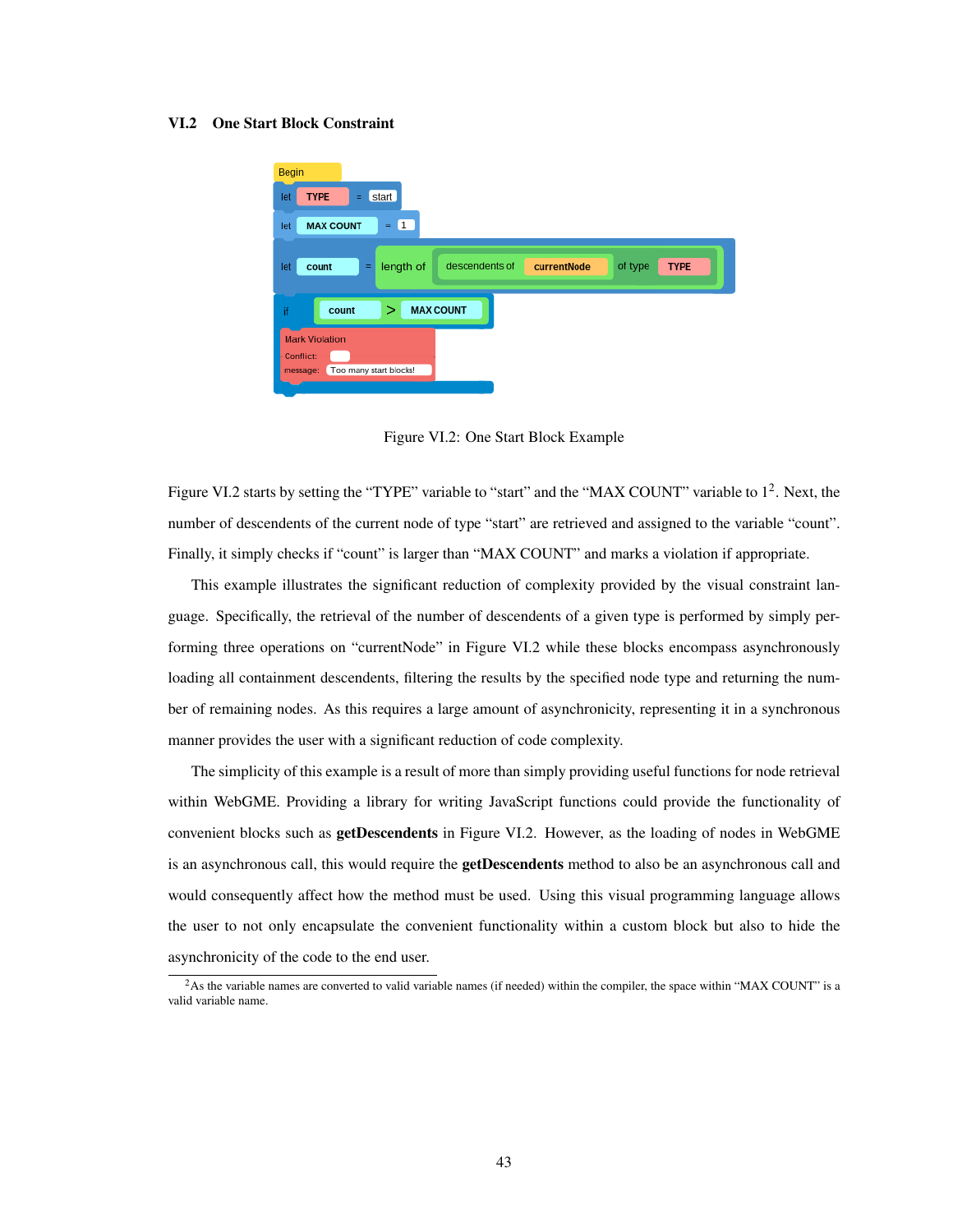### <span id="page-48-1"></span><span id="page-48-0"></span>VI.3 Equal Incoming and Outgoing Connections Constraint



Figure VI.3: Equal Connections Constraint

Figure [VI.3](#page-48-1) presents a constraint which will verify that the given node contains an equal number of incoming and outgoing connections. The constraint first retrieves the incoming connections of the current node and stores the count in the "incoming count" variable. Similarly, the number of outgoing connections is stored in the "outgoing count" variable. Next, the two counts are compared and the node is marked as violating the constraint if the two values are nonequal.

Unlike the previous two examples, this example provides an extension to the standard visual constraint language for models which are using connections<sup>[3](#page-48-2)</sup>. Unlike the **filterByNodeType** block, these blocks can be used to filter by the type recognized by the visualizer; rather than filtering the nodes by a metamodel type, they can be filtered by type recognized by the visualization paradigm.

This constraint represents one basic extension that can be made to the visual constraint language given knowledge about the model. In Figure [VI.3,](#page-48-1) we created a new data type which **node** represents a type of node in the WebGME model, namely **connections**, and functions to retrieve this new data type. However, this abstraction can be used to create custom data types representing structures in the model. For example, consider we are modeling a simple workflow with data and tasks to perform on the given data. As the workflow should likely be acyclic, it may be useful to consider a cycle in the graph as a custom data type. When considering the cycles as a unit, creating a constraint verifying the graph is acyclic is trivial. This allows constraints to be created at a higher level of abstraction than simply considering the nodes in the graph (and discovering the cycles in the constraint).

<span id="page-48-2"></span> $3<sup>3</sup>$ These are connections which are nodes in the model and usually represented with a line connecting two boxes. The connections described in the visualization of the visual programming language are simply the presence of a pointer from one node to another and not actual objects in the data model.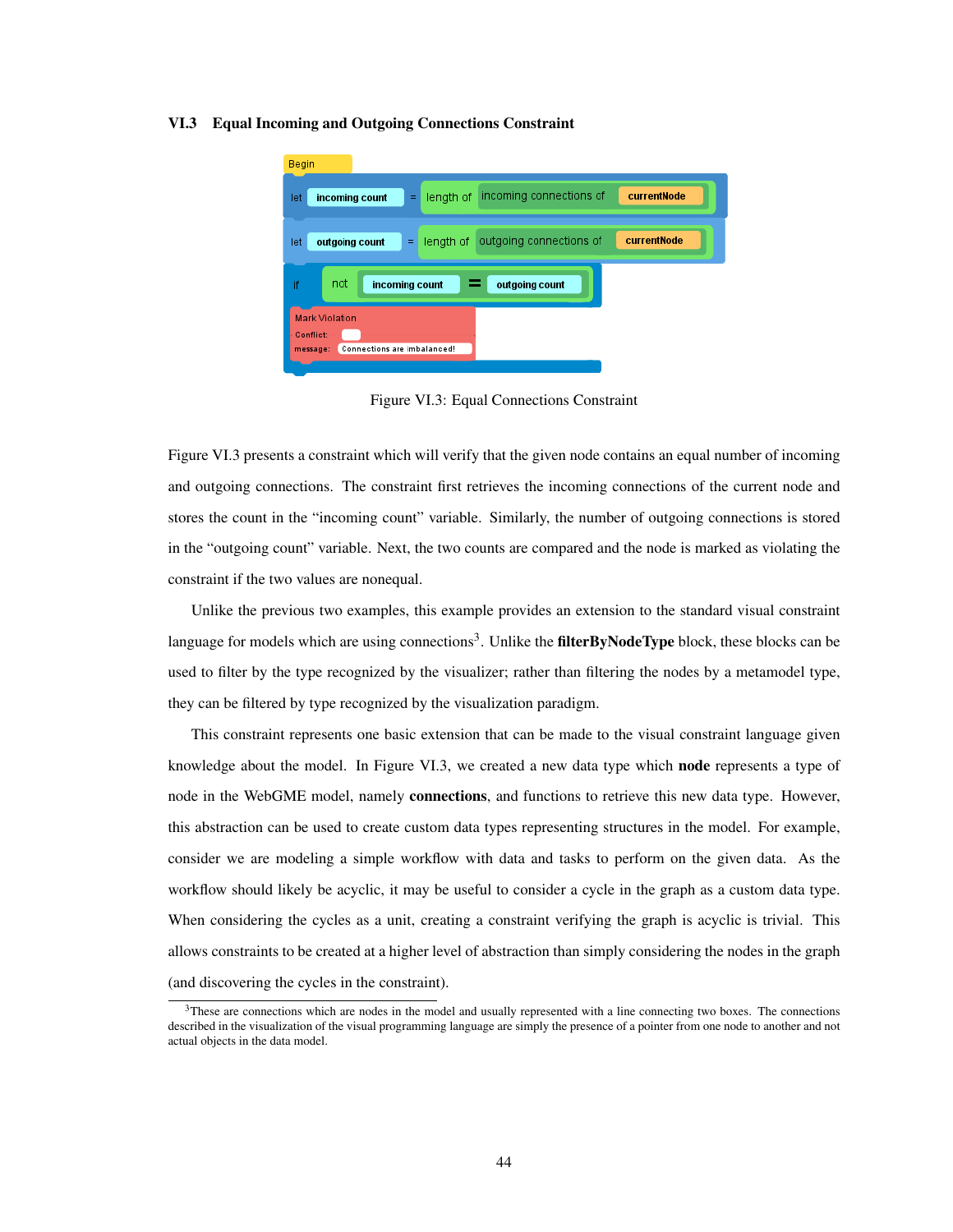<span id="page-49-0"></span>

Figure VI.4: Metamodel modification

Figure [VI.4](#page-49-0) shows the three boxes added to the metamodel to create the customizations to the visual constraint language used in Figure [VI.3.](#page-48-1) As the connections are a type of node recognized by the visualizer, the connection set block inherits from the node set block. GetIncomingConnections and getOutgoingConnections both return a block of type connection set. As functions in our visual constraint language inherit from their return data type, these blocks inherit from the **connection set** data type. As both functions also are performed on a given node, they both have a pointer to a block of type node.

Although this provides a simple example of the extensibility of the language, it provides an example of using new data types to refer to types of nodes which could be difficult to define otherwise. Given a domain specific application, this concept can be further utilized to create very precise data types and functions that are unique to the given domain. As the visual constraint language is easy to edit as well as extend, this would allow the user to then remove unwanted generic types to create a smaller, more precise language to define their constraints. As this new language is domain specific, this can also create constraints that are more natural and familiar to a domain engineer.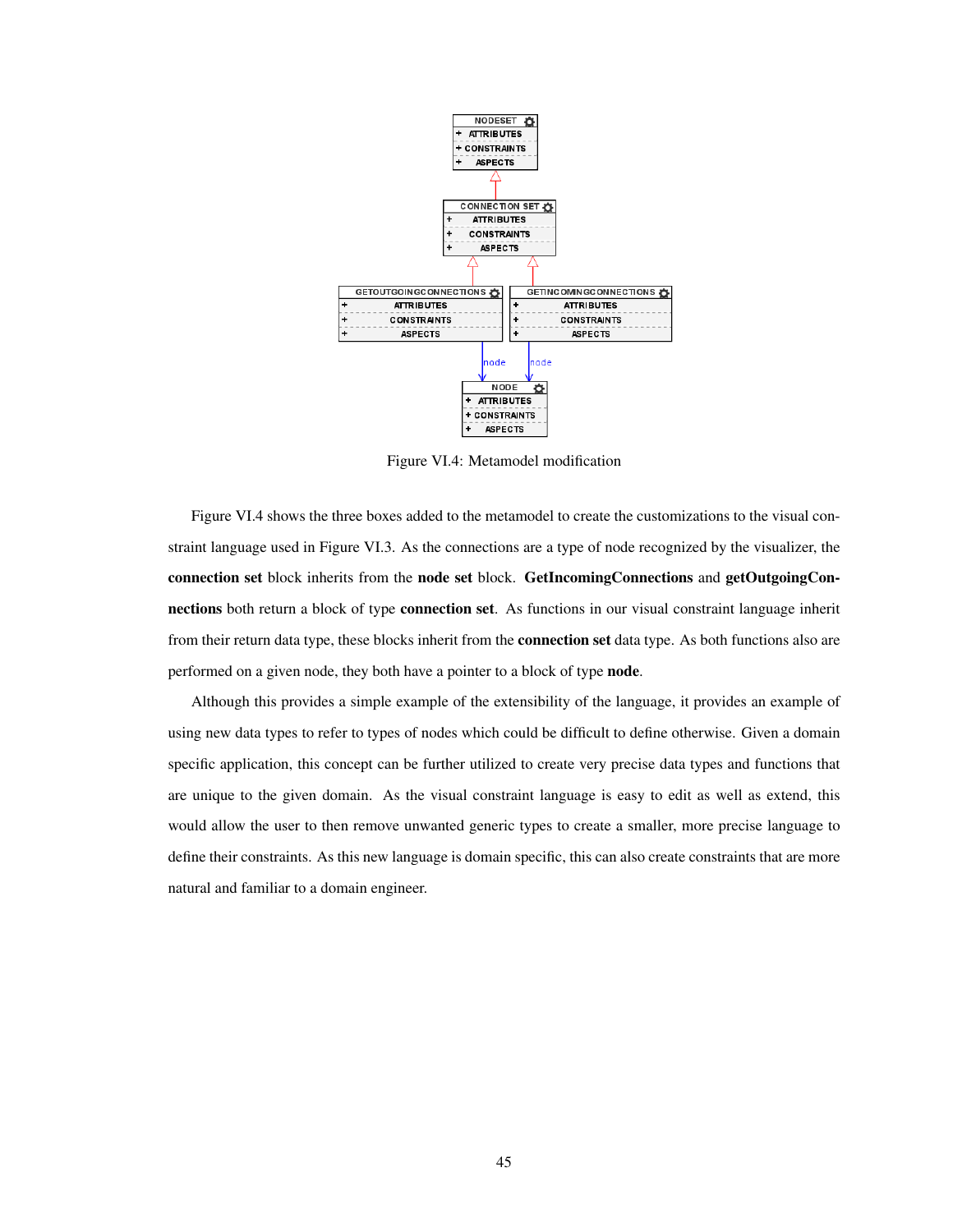### CHAPTER VII

## Conclusion & Future Work

<span id="page-50-0"></span>This language provides a number of benefits to constraint creation. As domain engineers are not necessarily software engineers, our visual constraint language provides an alternative to more complex constraint languages such as Object Constraint Language [\[24\]](#page-52-6) or programming languages (such as JavaScript as in WebGME) [\[18\]](#page-51-14). In the context of WebGME, the visual programming language also reduces the additional complexity as a resulting from the distributed environment of WebGME. The semantics of the visual constraint language also promote a reduction of complexity as it contains a number of blocks that entail common functionality for WebGME project traversal and constraint generation.

The construction of the visual constraint language as a model allows the visual constraint language definition to not only be extended for custom domains but also provides the language definition in a familiar format for domain engineers. This will allow the domain engineers to not only extend the language to better match the needs of their domain but also enable them to remove and modify the base language to create custom fundamental syntactic structure as needed. That is, this allows subsets of the language to be forked and modified to fit the needs of the domain; this feature of the language allows for easy creation of domain specific constraint languages.

Creating the visual constraint language as a model within WebGME provided a number of additional advantages over other visual programming languages [\[2\]](#page-51-7). Building our visual constraint language within WebGME provided a version control system and a collaborative development environment. These enable our visual constraint language, as well as any future versions or variations to be useful for large scale projects.

However, despite these benefits, the language is not always ideal for constraint creation. Complex constraints can be cumbersome in creation and creation with language blocks is not as flexible as creating the constraint code by hand. Also, the language does not currently support first class functions that can be called from within a constraint definition as in some other visual programming languages [\[19,](#page-52-2) [17\]](#page-51-5). Unfortunately, this can result in cumbersome definition of complex constraints.

This constraint language not only provides a useful tool for constraint definition within the distributed nature of WebGME, but provides the basis for future research. First class functions could allow for the creation of more complex constraints without cumbersome creation. Also, modifying the base language to a logic programming paradigm could potentially create a more concise constraint representation for some domains.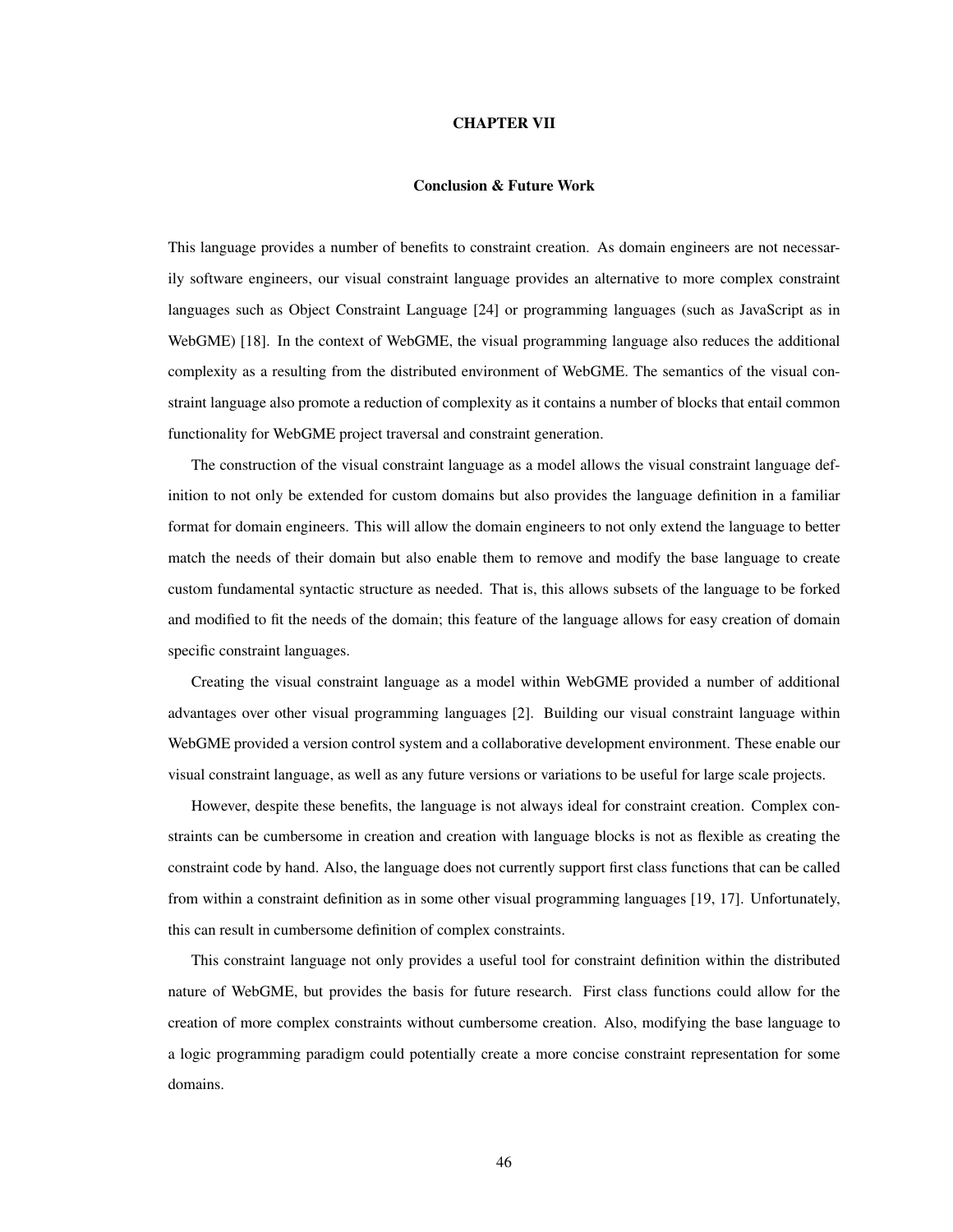- <span id="page-51-6"></span><span id="page-51-0"></span>trical Engineering and Computer Scien**ge Department MJ**T, Boston, MA, 1996. [1] Andrew Begel. Logoblocks: A graphical programming language for interacting with the world. *Elec-*
- <span id="page-51-7"></span>[2] Blockly. https://developers.google.com/blockly/. Accessed: 2014-12-19.
- <span id="page-51-18"></span>[3] Paolo Bottoni, Manuel Koch, Francesco Parisi-Presicce, and Gabriele Taentzer. A visualization of ocl using collaborations. In *¡¡UML¿¿ 2001The Unified Modeling Language. Modeling Languages, Concepts, and Tools*, pages 257–271. Springer, 2001.
- <span id="page-51-8"></span>[4] Margaret M Burnett, Marla J Baker, Carisa Bohus, Paul Carlson, Sherry Yang, and Pieter Van Zee. Scaling up visual programming languages. *Computer*, 28(3):45–54, 1995.
- <span id="page-51-4"></span>[5] Chance Elliott, Vipin Vijayakumar, Wesley Zink, and Richard Hansen. National instruments labview: a programming environment for laboratory automation and measurement. *Journal of the Association for Laboratory Automation*, 12(1):17–24, 2007.
- <span id="page-51-17"></span>[6] Andrew Fish, John Howse, Gabriele Taentzer, and Jessica Winkelmann. Two visualizations of ocl: A comparison. 2005.
- <span id="page-51-15"></span>[7] Graham Hemingway, Himanshu Neema, Harmon Nine, Janos Sztipanovits, and Gabor Karsai. Rapid synthesis of high-level architecture-based heterogeneous simulation: a model-based integration approach. *Simulation*, page 0037549711401950, 2011.
- <span id="page-51-9"></span>[8] Larry Howard. Cape: A visual language for courseware authoring. In *Second Workshop on Domain-Specific Visual Languages*, 2002.
- <span id="page-51-13"></span>[9] Ethan K Jackson, Dirk Seifert, Markus Dahlweid, Thomas Santen, Nikolaj Bjørner, and Wolfram Schulte. Specifying and composing non-functional requirements in model-based development. In *Software Composition*, pages 72–89. Springer, 2009.
- <span id="page-51-2"></span>[10] Wesley M Johnston, JR Hanna, and Richard J Millar. Advances in dataflow programming languages. *ACM Computing Surveys (CSUR)*, 36(1):1–34, 2004.
- <span id="page-51-11"></span>[11] Gabor Karsai, Janos Sztipanovits, Akos Ledeczi, and Ted Bapty. Model-integrated development of embedded software. *Proceedings of the IEEE*, 91(1):145–164, 2003.
- <span id="page-51-1"></span>[12] Caitlin Kelleher and Randy Pausch. Lowering the barriers to programming: A taxonomy of programming environments and languages for novice programmers. *ACM Computing Surveys (CSUR)*, 37(2):83–137, 2005.
- <span id="page-51-16"></span>[13] Stuart Kent. Constraint diagrams: visualizing invariants in object-oriented models. In *ACM SIGPLAN Notices*, volume 32, pages 327–341. ACM, 1997.
- <span id="page-51-3"></span>[14] Jeffrey Kodosky, Jack MacCrisken, and Gary Rymar. Visual programming using structured data flow. In *Visual Languages, 1991., Proceedings. 1991 IEEE Workshop on*, pages 34–39. IEEE, 1991.
- <span id="page-51-10"></span>[15] Zsolt Lattmann, Adam Nagel, Jason Scott, Kevin Smyth, Joseph Porter, Sandeep Neema, Ted Bapty, Janos Sztipanovits, Johanna Ceisel, Dimitri Mavris, et al. Towards automated evaluation of vehicle dynamics in system-level designs. In *ASME 2012 International Design Engineering Technical Conferences and Computers and Information in Engineering Conference*, pages 1131–1141. American Society of Mechanical Engineers, 2012.
- <span id="page-51-12"></span>[16] Ákos Lédeczi, Arpad Bakay, Miklos Maroti, Peter Volgyesi, Greg Nordstrom, Jonathan Sprinkle, and Gábor Karsai. Composing domain-specific design environments. *Computer*, 34(11):44–51, 2001.
- <span id="page-51-5"></span>[17] J. Maloney, M.Resnick, N. Rusk, B.Silverman, and E.Eastmond. The scratch programming language and environment. *Trans. Comput. Educ.*, 2010.
- <span id="page-51-14"></span>[18] Miklos Maróti, Tamas Kecskés, Robert Kereskényi, Brian Broll, Peter Völgyesi, Laszlo Jurácz, Tihamer Levendoszky, and Ákos Lédeczi. Next generation (meta)modeling: Web- and cloud-based collaborative tool infrastructure. In *Model-Driven Engineering Languages and Systems: 17th International Conference, MODELS 2014, Valencia, Spain, September 28-October 3, 2014. Proceedings*, volume 8767 of *Lecture Notes in Computer Science*, Valencia, Spain, 2014. Springer.